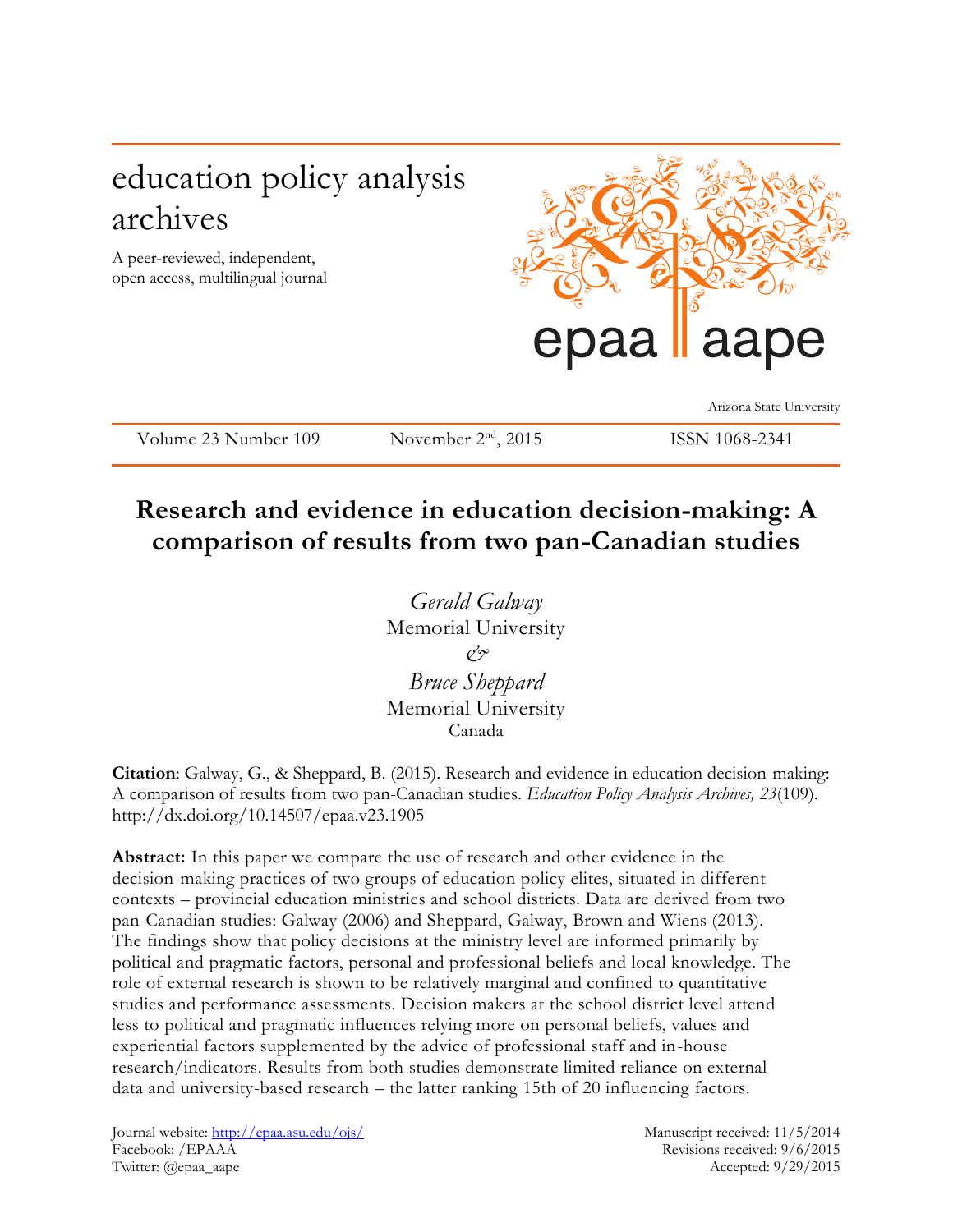Consistent with Beck's (1994; 1997) risk theory, we theorize that education policy making in both contexts is influenced by both macro- and micro-level factors, where choice of policy evidence is mediated by personal considerations and political risk factors. This suggests a weak policy development paradigm that is resistant to independent researchinformed evidence.

**Keywords**: education; school boards; ministries of education; government; research; evidence; decision-making; policy; risk theory.

## **Investigación y evidencia científica en la toma de decisiones educativas: una comparación de los resultados de dos estudios pan-canadienses**

**Resumen:** En este artículo comparamos el uso que se le ha dado a la investigación y otras evidencias científicas en la toma de decisiones de dos grupos de élite de política educativa, provenientes de dos contextos distintos –los ministerios de educación provinciales y los distritos escolares. Los datos se derivan de dos estudios pan-canadienses: Galway (2006) y Sheppard, Galway, Brown and Wiens (2013). Los resultados muestran que las decisiones políticas a nivel ministerial están principalmente influenciadas por factores políticos y pragmáticos, creencias personales y profesionales y conocimiento local. El papel de la investigación externa se demuestra que es relativamente marginal y se reduce a estudios cuantitativos y evaluaciones de desempeño. Los responsables de la toma de decisiones a nivel de distrito escolar están menos influenciados por los factores políticos y pragmáticos y confían más en las creencias, valores y experiencias personales junto con el asesoramiento de profesionales y los resultados de investigaciones internas. Los resultados de ambos estudios demuestran una escasa confianza en los datos externos y la investigación universitaria –que ocupa el puesto número 15 de 20 en el ranking de factores influyentes. En consonancia con la teoría del riesgo de Beck (1994; 1997), sostenemos que la formulación de políticas educativas en ambos contextos se ve influenciada por factores macro y micro, donde la elección de la evidencia política está mediatizada por consideraciones personales y factores de riesgo político. Esto supone un débil desarrollo del modelo político que es resistente a las pruebas procedentes de investigación independiente.

**Palabras-clave:** educación; consejos escolares; ministerios de educación; gobierno; investigación; evidencia; toma de decisiones; política; teoría del riesgo.

## **Pesquisa e dados científicos na toma de decisões educacionais: uma comparação entre os resultados de dois estudos pan-canadenses.**

**Resumo:** Neste trabalho, comparamos o uso que tem sido dado à investigação e outras evidencias científicas na tomada de decisões de dois grupos da elite política em educação, de dois contextos diferentes -o ministérios provinciais de educação e distritos escolares. Os dados foram obtidos de dois estudos pan-canadenses: Galway (2006) e Sheppard, Galway, Brown e Wiens (2013). Os resultados mostram que as decisões políticas a nível ministerial são influenciados principalmente por fatores políticos e pragmáticos, crenças pessoais e profissionais e conhecimento local. O papel da investigação externa mostra que é relativamente marginal, reduzida para estudos quantitativos e avaliações de desempenho. Os responsáveis pela tomada de decisões em nível de distrito escolar são menos influenciados por fatores políticos e pragmáticos e confiam mais nas crenças, valores e experiências pessoais com aconselhamento profissional e os resultados das investigações internas. Os resultados de ambos estudos demonstram uma falta de confiança nos dados externos e pesquisa acadêmica, que é classificada como a No. 15 de 20 no ranking dos fatores influentes. Em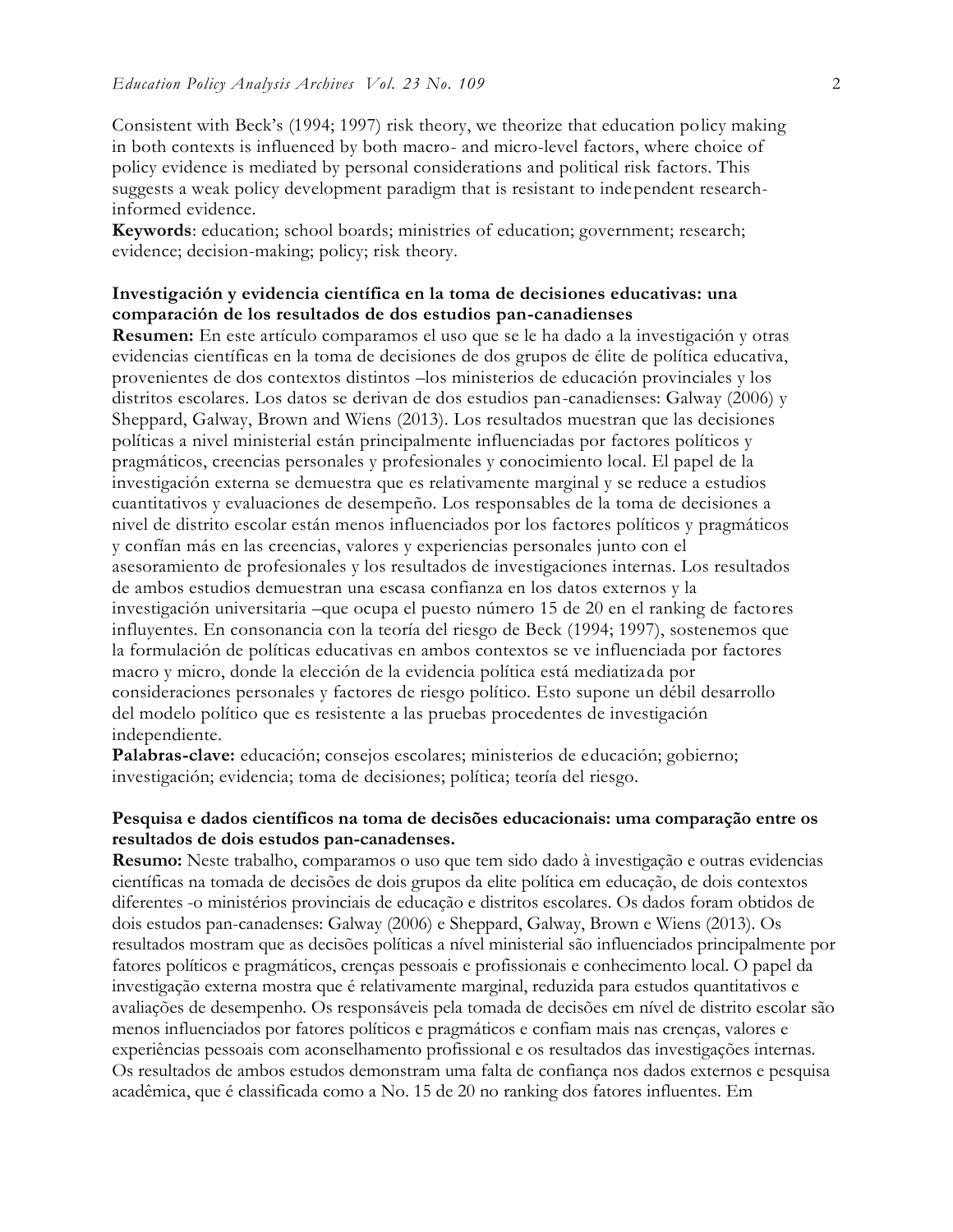consonância com a teoria do risco Beck (1994; 1997), que argumentam que a formulação de políticas educacionais em ambos os contextos é influenciada por fatores macro e micro, onde a escolha de evidência política é influenciada por considerações pessoais e fatores de risco política. Este é um fraco desenvolvimento do modelo político que é resistente a evidência de pesquisa independente. **Palavras-chave**: educação; conselhos escolares; Ministérios da Educação; governo; pesquisa; provas; tomada de decisão; política; teoria do risco.

## **Introduction**

We begin this paper with a short account of three incidents, which brought us to the realization that education policy making is a very public enterprise, where beliefs, opinions and politics are significant policy considerations. Several years ago, at the beginning of the school year, the front-page story in a major provincial newspaper bemoaned the fact that Francophone students had performed very poorly in provincial examinations and there was some speculation that the school board was placing linguistic concerns ahead of subject area competence in the recruitment of teachers. As the issue unfolded, and despite the absence of any supporting research, this 'conventional wisdom' seemed to become accepted as professional knowledge within the K-12 education community where we both held senior administrative positions. Some time later, one of us was purchasing symphony tickets when the artistic director of the orchestra came rushing out of his office with program notes for the season's inaugural concert. In the conversation that ensued, he highlighted the British Prime Minister's plan to redouble Britain's investment in music education. He then volunteered that music education was dying in Canadian schools, a message that later appeared in the symphony's program booklet and was reported in the local media. Then, a few weeks later, at a meeting of provincial education ministers, a colleague commented on a story from a regional newspaper in France. The article described the French Education Minister's vision for his country's education system, which emphasized the continuing relevance of core subjects and traditional methods, such as reading, writing and dictation. He noted that the shopkeeper who sold him the paper engaged in a lengthy monologue on what he felt was wrong with the Minister's plan.

While, in and of themselves, neither of these is particularly unusual, we were struck by the fact that all three represent very public expressions of interest in the education policy process. These incidents highlight the public standing of education in Western society; everyone seems to care about education and everyone has an opinion – from parents to shopkeepers, and yes, to symphony conductors. But, how do policymakers negotiate these often divergent and competing representations? In Canada's global-competitive environment the 'performance' of the education system seems to have become a standard against which special interests and the public measure the effectiveness of government in addressing public concerns relating to regional and national economic downturns, competitiveness and community/regional sustainability. These arrangements draw attention to education policy making as a high-stakes undertaking. However, the question of what policy makers consider to be valid evidence for policy development has not been fully examined and questions continue to be raised about the extent to which government policy is grounded in research-based knowledge.

In this article we begin with a literature review on research evidence and policy/decisionmaking in education, focusing on British, Australian and Canadian contexts. In the second section we describe the methodologies from two pan-Canadian studies that examine the use of research and other evidence in the policy formation practices of two groups of education policy elites, situated in different contexts. The first study examined the use of research and evidence by ministry level decision makers: education ministers and senior ministry bureaucrats (Galway, 2006). The second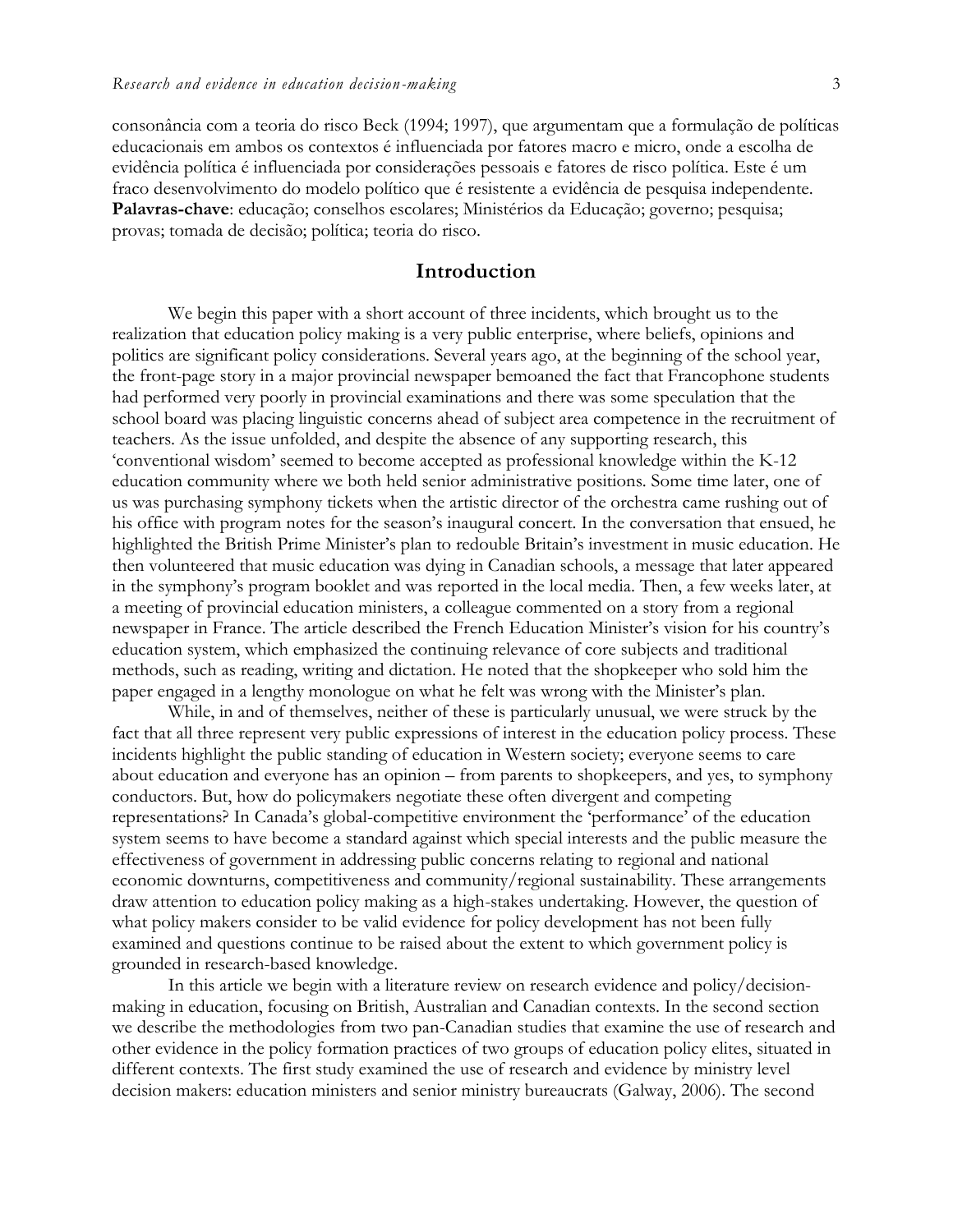study considered the factors and evidence used by decision makers (school board trustees and superintendents) at the school district level (Sheppard, Galway, Brown & Wiens, 2013). In the last section we discuss and compare the findings and, following on earlier work in this area, offer suggestions for (1) improving the integration of research into the policy practices of education decision makers, and (2) strengthening the intersection of researchers, education practitioners, and policy makers.

### **Research Evidence and Education Policy**

Since the 1970s there has been considerable focus on the impact of research on the production of social, health and educational policy (e.g., Caplan 1979; Cooper, Levin & Campbell, 2009; Cooper, 2013, 2014; Edwards, Sebba & Rickinson, 2007; Honig & Coburn, 2008; James & Pollard, 2011; Landry, Amara & Lamari, 2001; Lavis, Lomas, Hamid & Sewankambo, 2006; Levin & Riffle, 1997; Lindblom, 1980; Lindblom & Woodhouse, 1993; Majone, 1989; Martin, Downe, Grace & Nutley, 2010; Moat, Lavis, Wilson, Rottingen & Bärnighausen, 2013; Nutley, Jung & Walter, 2008; Nutley, Walter & Davis, 2003, 2009; Pollard, 2007, 2008; Qi & Levin, 2013; Rosenblatt & Tseng, 2010; Stone, 2002; Strike, 2006; Tseng & Seidman, 2007; Weiss, 1979; Yohalem & Tseng, 2015). While many social science researchers perceive their raison d'être to be connected to the development of sound public policy decisions, policy-making in education is seen to be somewhat resistant to the influence of research-based knowledge and, driven by other, more immediate political and pragmatic factors (Davis, 1999; Honig & Coburn, 2008; Ince, 2008; Levin, 2004a; Reimer & McGinn, 1997). The problem of the so-called research-policy divide has been approached from several perspectives and while it has become widely accepted that educational research has improved in volume and quality, difficulties with effective dissemination and integration into practice and underutilization by policy elites remain vexed problems (Cooper, 2013, 2014; Honig & Coburn, 2008; Qi & Levin, 2013; Yohalem & Tseng, 2015).

Policy theorists have long argued that decisions about education should be tied more closely to research evidence. There is a growing push for ministers and other public sector policy makers to refer more of their policy decisions to independent research and these calls have been growing louder in recent years (DeBroucker & Sweetman, 2001; Fitz-Gibbon, 2003; Honig & Coburn, 2008; Naughton, 2005; Slavin, 2002, 2004; Thomas & Pring, 2004; Zussman, 2003). The challenge has been to effectively convey this idea to politicians, the media and the public, who often seem to base decisions on their own, different forms of evidence – popular sentiment or their own experiences and perceptions – rather than on research evidence (Levin, 2004b). Some researchers have accused policymakers of taking their lead from local pressures and political and practical considerations such as public opinion, conventional professional wisdom and media reports (e.g., Black, 2001; Cooper & Levin, 2010; Kwok, 2003; Leicester, 1999; Levin, 2003a; Ungerleider, 2003; Weissberg, 2002). Others have mentioned idiosyncratic factors such as dependencies, loyalties, associations, self-interest, personal values, beliefs, experiences, biases and fears (e.g., Honig & Coburn; 2007; Reimer & McGinn, 1997; Stone, 2002). Reimer and McGinn (1997, p. xiv) describe some of the problems they experienced in their policy work with senior education decision-makers in the international context:

We started as researchers, eager to get developing countries to improve their education systems. We were convinced that our skills in research and analyzing data would make an important difference. To our great dismay and chagrin, we found it difficult to get decision makers to listen to us. When they did listen, they often were critical of what we had to say and seldom followed our advice, it seemed. […] Almost all their comments were negative, denying the validity and usefulness of the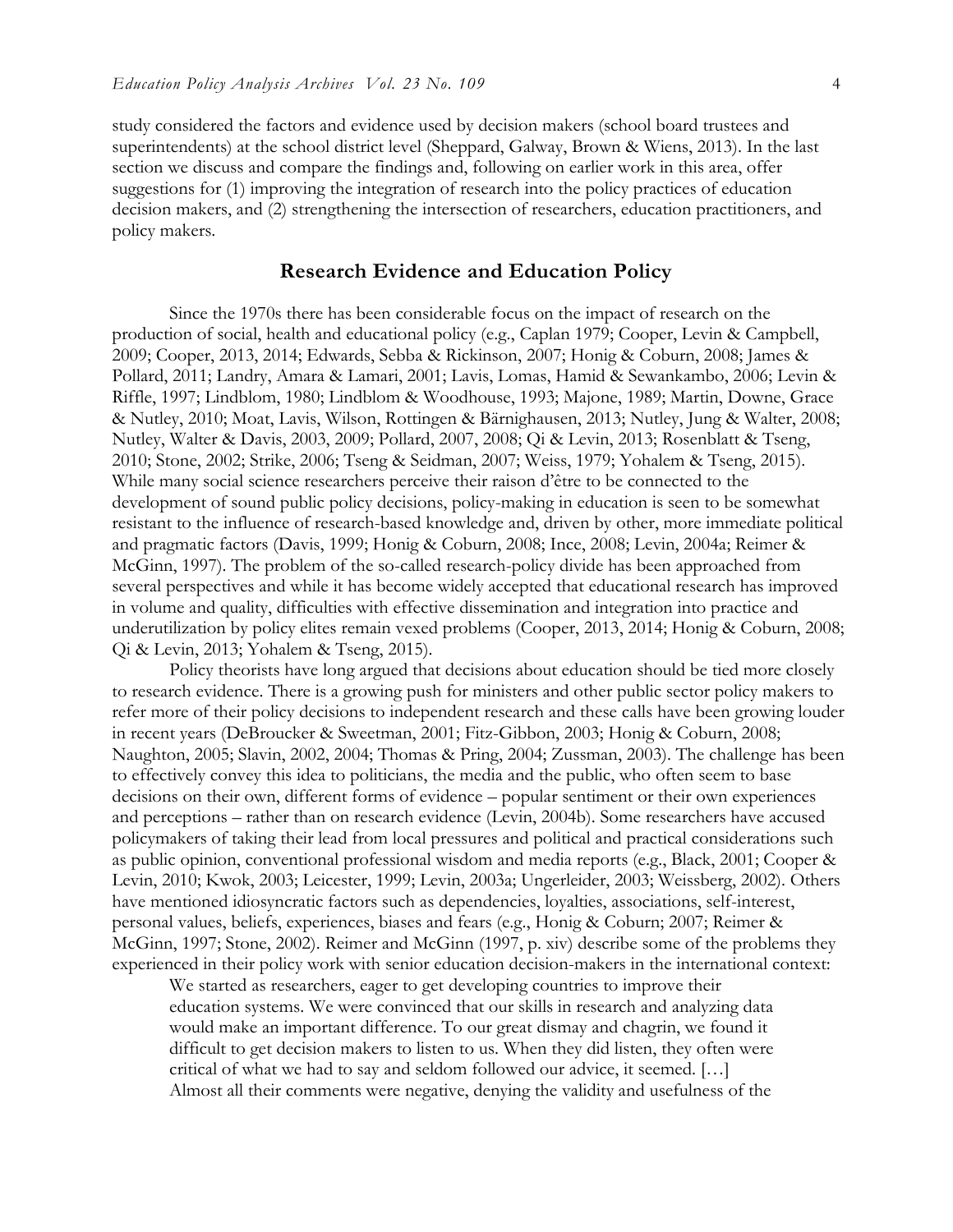reports. … [T]hey drew up recommendations for action, many of which directly contradicted what we had recommended.

While many in the academy will identify with the frustrations expressed in this excerpt, it may be a little naive for researchers to expect policymakers to abandon their own perceptions and agendas in favour of a strictly linear technocratic approach to policy development. The seminal work of policy researchers such as Weiss (1979) and Lindblom (1980) raised questions about the direct or 'instrumental' influence of research-based evidence on policy, claiming instead that research utilization is indirect, long term and circuitous. As Levin (2001) comments, "[t]he political world is …shaped by beliefs more than facts" (p. 14). A number of scholars have observed that in cases where research does impact policy, the effect normally takes place after an extended period  $- a$ phenomenon described by Weiss (1979) as the 'enlightenment' function of research.

Much of the critique of so-called "evidence-free" policy making can be theorized through the notion of a chasm between the academic and political/policy contexts. Nathan Caplan's (1979) early work on "two communities" theory suggested that researchers and policymakers operate in entirely different contexts with "different and often conflicting values, different reward systems and different languages" (p.459) Caplan (1979, p. 468) argued that the coupling of existing knowledge to user needs requires collaborative arrangements whereby the researchers and policy makers come to an understanding on "which aspects of a [policy] problem are to be decided on the basis of data-based knowledge and which ones are to be decided on the basis of non-research knowledge." Because university-based researchers operate according to their own, different accountability and reward systems, this has typically required that they follow their own research agendas while maintaining an appropriate level of independence from the government policy environment – even publicly criticizing government policy in some circumstances. As Levin (2004b) notes, "university-based research is driven by the university culture and reward system; it is primarily aimed at communication with other scholars and the rewards are related to research grants and peer recognition" (p. 9). Moreover, the engagement of academics in research on specific policy problems, as in the case of commissioned research brings its own set of problems including serious ethical dilemmas relating to authenticity and independence. Strike (2006) observes that the relationship between government and researchers is "fraught with moral peril" (p. 67). On one hand, there is the hope that researchers can advance social progress when they serve the needs of policy makers. On the other hand, commissioned studies are not subject to the same rigorous review standards as independent research:

The research done at the behest of policymakers is often not refereed. It is often "quick and dirty" – done under time pressures and poorly funded. Moreover, policymakers often ask researchers to evaluate or assist in the implementation of policies and programs in which the policymakers have a vested interest. They may be uninterested in funding research that might fail to support favoured programs. The questions may be structured so as to assume the merits of current policy and policy aspirations. Most troubling is that, at the state level, those policymakers who fund research often have influence over the budget and reputation of the public universities in their states. Researchers may fear offending public officials, lest their access to funds and influence dry up. University administrators may be reluctant to have their faculties assume a critical or oppositional role, and policymakers are likely to look for sympathetic researchers. (Strike, 2006, p. 67)

Government actors, for their part, have charged researchers with ignoring important policy areas in education (Blunkett, 2000; Galway, 2006). In the past, some critics have suggested that, with the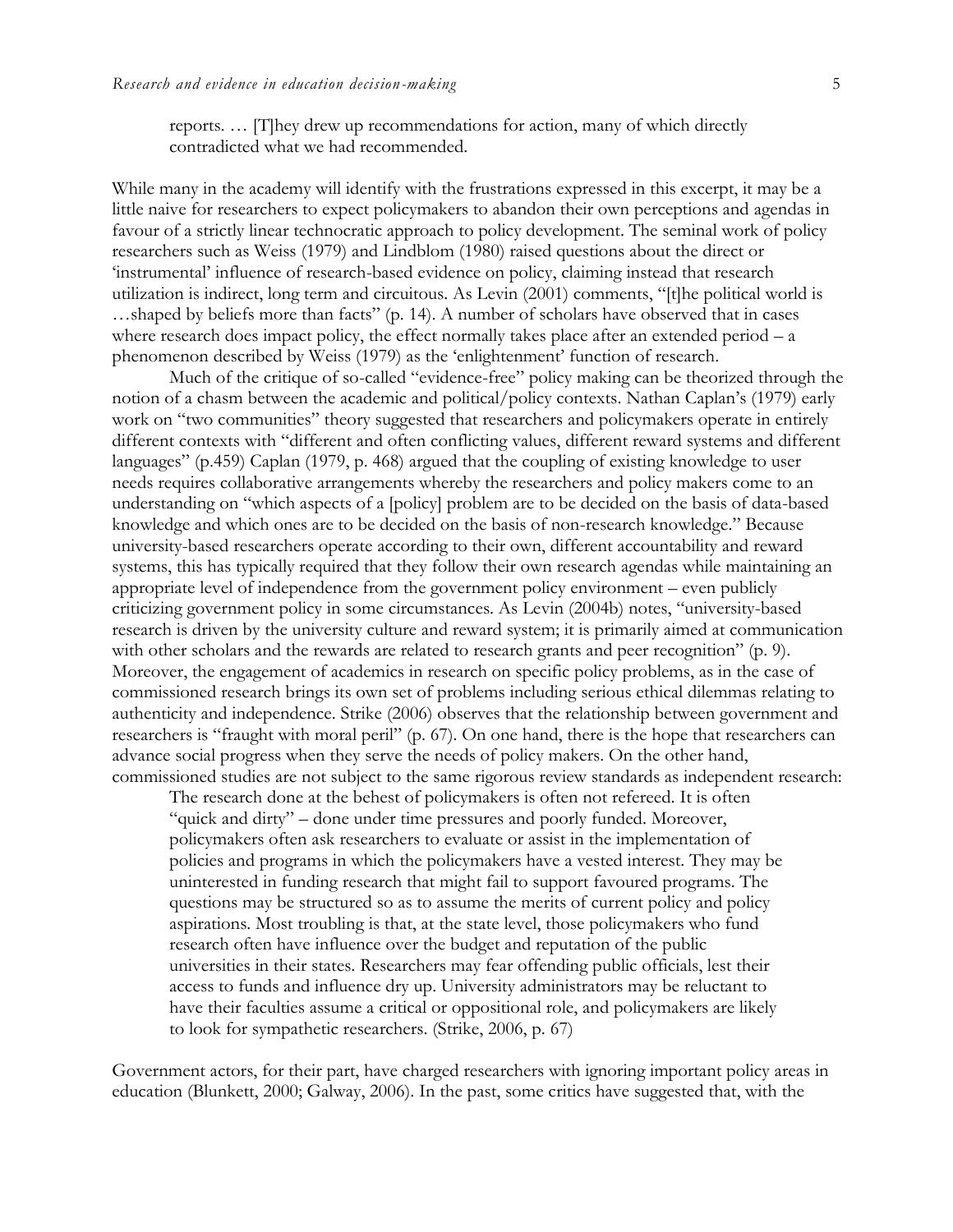possible exception of commissioned research, much of the independently-produced university research may be inaccessible or does not provide the answers decision makers are looking for when deciding among policy options (Cooper & Levin, 2010; Lindblom & Woodhouse, 1993; Neilson, 2001; Pring, 2000; Stone, 2002). In the mid-1990s an intense debate began in the UK around the quality and utilization of educational research. The ruckus was propelled by an article in the *Times Education Supplement*, wherein Alan Smithers (1995) argued that the only criterion for judging the value of educational research should be the extent of its usefulness to policy makers and practitioners (Dunseath, 2000). Hargreaves (1996, p. 7) later declared that education research was 'second-rate' and decried its inability to "make a serious contribution to fundamental theory or knowledge," charging instead that it cluttered up obscure academic journals, was irrelevant to practice and was uncoordinated with antecedent research. Two controversial British reviews of the quality and utilization of educational research followed. Tooley and Darby (1998) evaluated the nature and quality of educational research in Britain; based on a sampling of articles published in four British educational journals, the researchers concluded that only about one third of the articles could be said to have been based on sound research practice. Citing weaknesses in methodology, policy relevance, objectivity and quality of argument, the authors suggested that education research must become nonpartisan, pragmatic and relevant in its design, include a plan for dissemination, and be guided by an overall research strategy.

The Tooley and Darby study was followed closely by a second review by Hillage, Pearson, Anderson and Tamkin (1998). Hillage and his colleagues put forward the widely contested view that the research-policy divide was due, in large part to an education research agenda that was 'supplydriven'; that is, the research originates with researchers and not policymakers and practitioners, a model described by Landry and his colleagues as the 'science push model' (Landry et al., 2001). They argued further that education research tended to be backward looking and evaluative, rather than forward-looking and exploratory, resulting in negligible policy impact. This idea overlaps with the notion that education research lacked a 'cumulative character;' whereby new studies help to construct a knowledge base by building effectively on earlier work (Davies 1999; Hammersley, 1998; Ince, 2008).

While some of the observations in the Tooley and Darby and Hillage reports have been without serious challenge several have been contested. Hodgkinson (1998) criticized Tooley and Darby (1998) for making a fundamental distinction between empirical research and non-empirical research and for evaluating qualitative studies by predominantly quantitative, positivist-realist criteria. He further charged that the review ignored basic ontological and epistemological precepts of research conducted in post-industrial traditions; for example, the fact that many qualitative researchers do not claim that their work is generalizable in a statistical sense, nor do they claim objectivity.

Several reviews describing the state of education research in Australia have been less critical of the research community. Bates (2001) undertook a meta-analysis of research reviews in Great Britain and Australia over the preceding ten-year period. He concluded that the Australian reviews, in comparison to those conducted in Great Britain, tended to deliver much more positive assessments of the value of education research, both in terms of its international reputation and its use among teachers and policymakers. Ribbins, Bates and Gunter (2003) account for this difference, in part, by the nature of the reviews. While the Australian work has tended to begin with educational practice to inform research, the UK reviews have tended to begin with the research and work forward to practice.

Between 1999 and 2000 five reviews focusing on research and practice in the Australian context were undertaken as part of an overall initiative sponsored by the Australian Department of Education, Training and Youth Affairs (DETYA) and the Australian Research Council. The first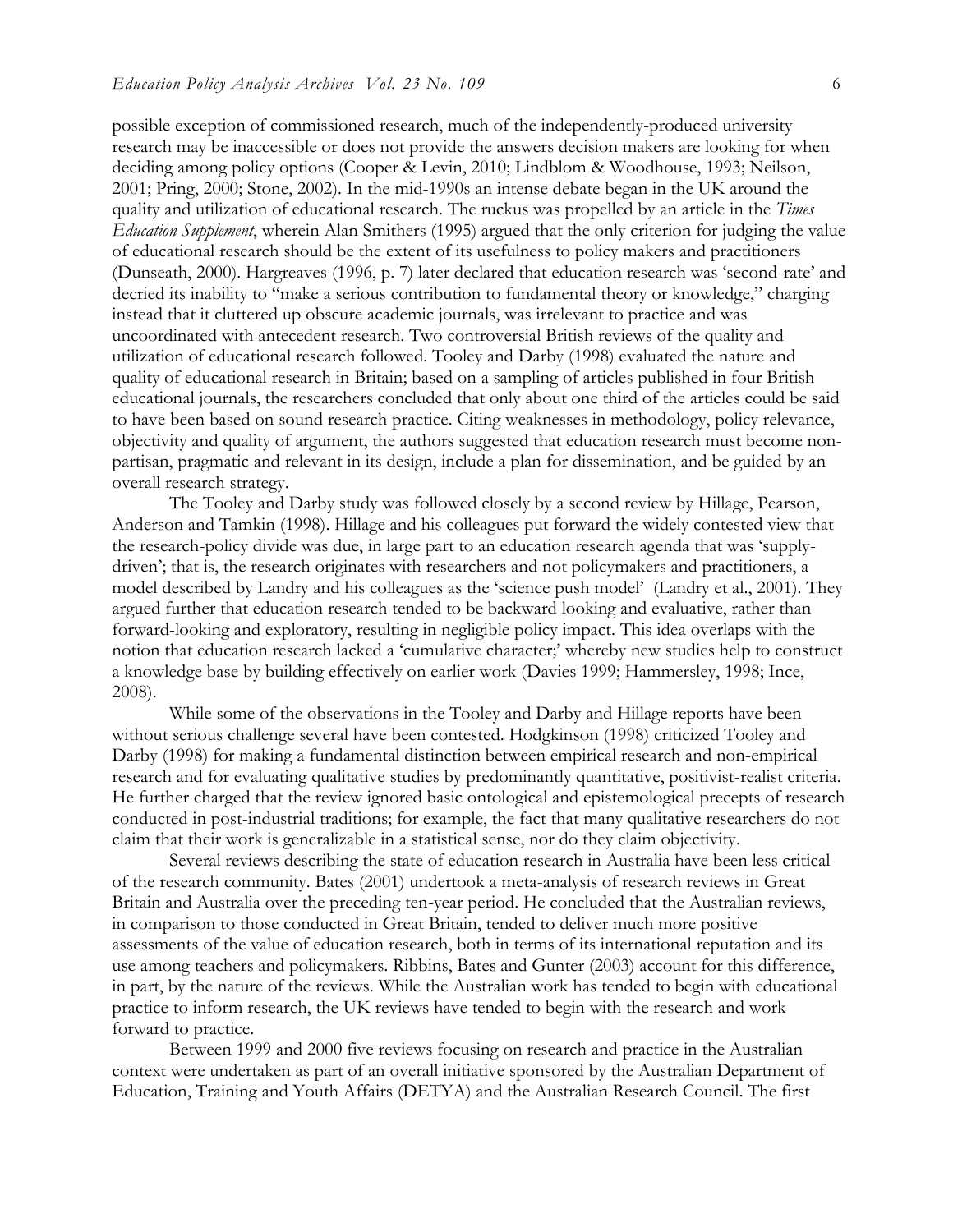concluded that much of the Australian research base was devoted to issues of teaching and learning (Holbrook, Ainley, Bourke, Owen, McKenzie, Mission & Johnson, 2000). Connections between university researchers and the educational community were considered to be robust and included ministry-faculty research committees, the publication of research in teacher-focused publications and the secondment of academics to ministry staff positions. There was additional evidence, based on claims by practitioners, that findings from education research had permeated practice, although the review acknowledged that research utilization was often mediated through individual policy advocates. In a second study, Figgis, Zubrick, Butorac and Anderson (2000) examined the impact of research on policy, starting at the policy/program level and working backwards to determine whether selected policies/programs were founded on a research base. Their work put forward the notion that practitioners and policymakers were connected to research through 'connecting webs' or networks with multiple nodes. They suggested that the application of research in an educational context requires human intervention of motivated actors and the active marketing of research knowledge by its producers. A third study examined teacher practice to determine the extent to which it was reflective of a research base and concluded that research was, in fact, a substantial influence among several 'proximal' sources of influence on teaching practice (McMeniman, Cumming, Wilson, Stevenson & Sim, 2000). The fourth study examined citation rates of Australian researchers in international journals (Phelan, Anderson & Bourke, 2000). This bibliometric analysis demonstrated that Australian research was extensively cited in a range of knowledge domains including pedagogy, administration and policy development. A fifth study examined the influence of research on policy decision-making within the vocational education and training system in Australia (Selby-Smith, 1999). Of the senior education decision makers surveyed, two thirds claimed that strategic and political considerations were most influential in decision-making while research was often used to justify or support a decision already taken, variously described as the symbolic use of research (Landry et al., 2001), use of research to mobilize support (Nutley et al., 2003; Weiss, 1998) and use of research to build political support, (Honig & Coburn, 2008). Selby Smith (1999) made several conclusions with respect to the authenticity of research for policy decision-making in education. First, research does impact decision-making, but it exerts its influence on the broader long-term education agenda – extending to the so-called 'big ideas' in education. He suggested that researchers be modest in their expectations about the impact of research on decision-making noting that "research is only one of a number of sources of information available to decision-makers and information from all sources is only one of many inputs into the decision-making process" (p. 556). Second, because decision makers bring their own experiences and backgrounds to bear on their practice, "the extent of research impact is affected by the knowledge, attitudes and experience of decision-makers" (p. 565). Finally, to be influential, research must be conducted in an environment of collaboration where robust linkages exist between decision makers and researchers at all stages of the research process. An "emphasis on linkages rather than dissemination alone increases the mutual responsibility of the parties, since enduring linkages are based on sustained mutual esteem, and understanding of the potential contribution of each party, and a commitment to collaboration for the good of the system" (p. 565).

Prior to the mid-2000s there were relatively few references to the quality of educational research within the Canadian context. Most of the discussion is framed around the scope of the research effort, which was generally found to be somewhat lacking. Levin (2003a), for example, acknowledged pockets of strength, but claimed that the educational research enterprise generally, is small, short-term, narrow and fragmented. Although the research effort within faculties of education was growing, he concluded that there were few organized mechanisms to enable education research to be translated into knowledge for policy. Applied research in Canada, according to Levin (*ibid.)* had remained within the purview of government departments and third parties, such as privately funded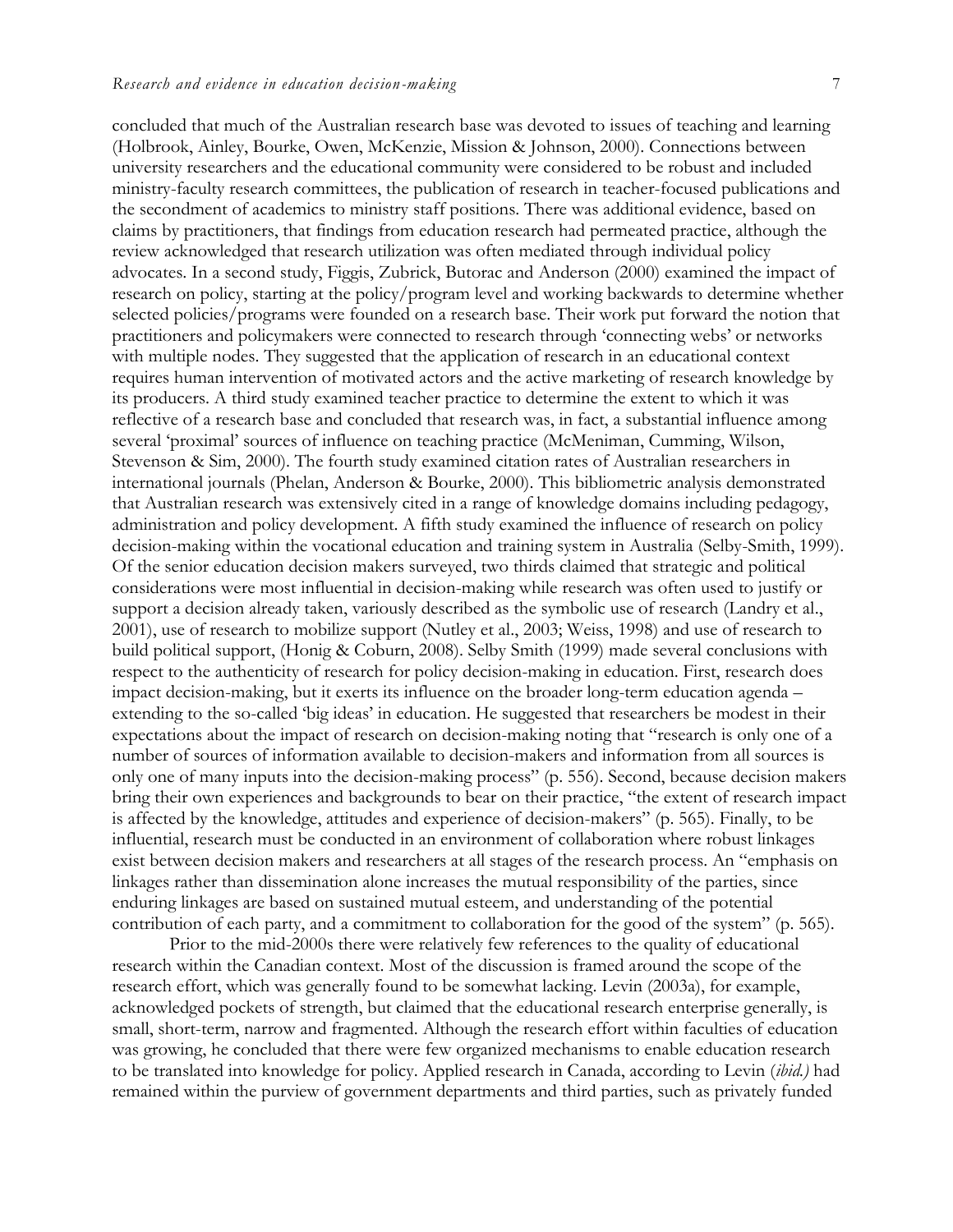institutes and think tanks. Willinsky (2003) similarly observed that the influence of academic research in Canada "pales before the impact of the government's own sources of information, whether from politicians, bureaucrats, or government professionals" (p. 2). He noted, however, that the availability of academic articles through electronic means has facilitated research access among policy advisors and decision makers and this has acted as a "counterforce to policymakers' reliance on a small number of academic consultants as gatekeepers and sources for research" (p. 1). According to Landry, et al., (2001) part of the problem was that the body of work on research utilization was disparate – scattered across different social science disciplines and recorded in disconnected journals. There were also problems with narrow and overly prescriptive definitions of research utilization which had come to be associated with direct instrumental or linear uses of research rather than conceptualizing research use as a broader, more interactive and circuitous process.

In 2003, deBroucker and Sweetman compiled a series of papers by well-known Canadian educators and researchers with the goal of examining and evaluating the impact of Canadian education research impact to date. The authors drew three conclusions about the state of education research as policy evidence. First, compared to the health-care sector in Canada, education research is used to a far lesser extent; second, there is a pressing need to involve a broader set of people than researchers in considering research issues, and finally, there is a need to expand the indicator set to include a broader range of measures, including those indicators that are more difficult to measure. Shortly thereafter the then federal (Liberal) government established the Canadian Council on Learning (CCL) as an independent national agency with a mandate to produce, promote and disseminate educational research (Mason, 2012). Before funding was cut by a successor government in 2009, the CCL had made good progress in drawing attention to several key policy issues in education by completing systematic reviews and disseminating the research findings through a number of channels, most notably, an on-line repository of thematic reviews, research and data. Cooper et al. (2009) acknowledge a strengthening of capacity and cite several provincial initiatives aimed at increasing support for evidence-based policy and practice, but point out that integrated pan-Canadian strategies are more difficult because education in Canada is not a federal responsibility.

From the perspective of raising awareness of research in education, the fallout from these reviews and from the discussions and debates that followed was both positive and progressive. More recent work in this field has left behind the divisive debates around research quality and attempted to focus on defining and structuring the field of evidence-informed practice as a research area (Cooper et al., 2009; Nutley et al., 2003) defining and promoting high quality and highly relevant educational research (Earl, 2011; James & Pollard, 2008; Pollard, 2007, 2008) and understanding the different forms and trajectories of research use both in education and other public sectors (Nutley et al., 2008; Rosenblatt & Tseng, 2010). A major advance in promoting this agenda in the UK was the Teaching and Learning Research Program (TLRC), a large-scale effort to spearhead a series of projects and thematic analyses intended to engage users in research-informed practice both to improve research quality and generate new knowledge (James & Pollard, 2011; Pollard, 2011). Pollard (2007) remarked that the program was intended to support high quality and highly relevant research that could "satisfy the ambition of 'Pasteur's Quadrant'" (p. 640), a reference to Stokes (1997) categorization describing a form of research that marries pure basic research to applied research. The ten-year  $\dot{\gamma}$  40 million program, which concluded in 2011, generated a series of ten principles of effective pedagogy in four broad areas and is widely regarded to have been successful in translating academic research into userfriendly forms and engaging users in culturally and politically current educational discourse (Earl, 2011; Galvin, 2008; Hogan, 2011; James & Pollard, 2011; Pollard, 2008).

Other researchers have been working on understanding the different forms and pathways of research use. While those working in this field have argued about different perspectives on research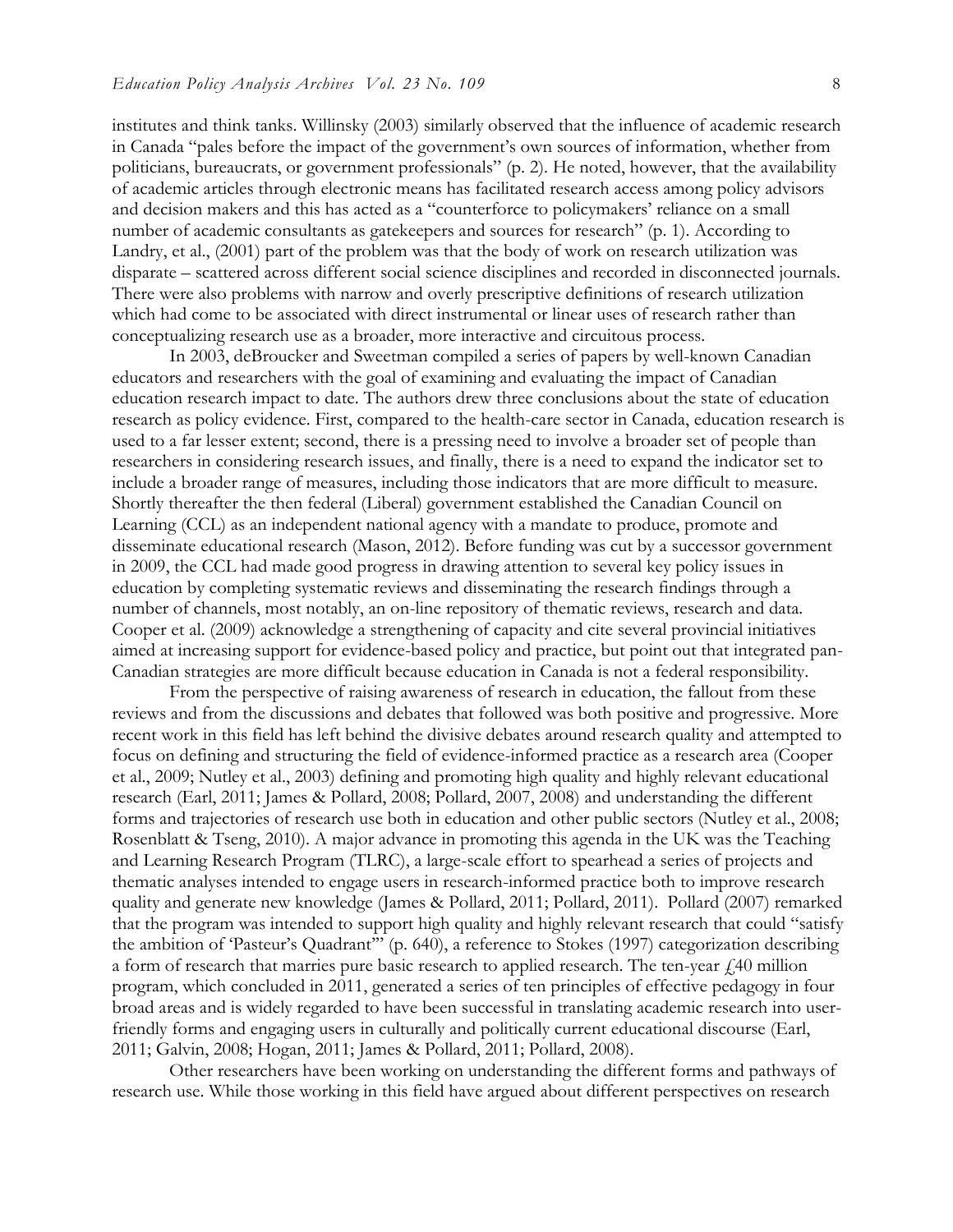use (for example, rationalist-decisionist/rational linear versus more ambiguous and interactive approaches) there is some agreement that there is a diversity of avenues through which research permeates and influences educational practice and pedagogy (Nutley et al., 2008). Landry et al. (2001) examined the utilization of social science research in Canada across four disciplines and conceptualized the process as cumulative rather than instrumental; dependant on the engagement of researchers with end users rather than the quality of the research products. Drawing on research in the social care field and cross-sector reviews, Nutley and her colleagues describe several models of research use, noting that both rational-linear and interactive perspectives could be found operating in each. This suggests that there is value in conceptualizing such models and perspectives as iterative and overlapping; their use being appropriate at different times and in different contexts (Nutley et al, 2008; Nutley et al., 2009).

A number of recent articles have begun to concentrate on research utilization as 'evidence into practice' with emphasis on the intersection of researchers and practitioners (Earl, 2011; Edwards et al., 2007; Nutley et al., 2003) including linkage mechanisms, research mediation efforts and new dissemination strategies (Cooper, 2013; Landry et al., 2001; Martin et al., 2010; Qi & Levin, 2013). We have already mentioned the work of Landry and his colleagues. Based on their study of more than 1200 social science researchers in Canada, they concluded that the most important determinants of utilization are "the mechanisms linking the researchers to the users, the users' context and the publication assets of the researchers" (p. 334). Edwards et al. (2007) similarly found that establishing reciprocal relationships with users as co-researchers could enhance practitioner value for research.

As the field has grown and expanded from health to education and to other social sectors new terminology has come into usage: knowledge transfer, evidence-informed policy, data-driven decision-making and knowledge brokering, to name a few. Knowledge mobilization (KM) has been touted as a useful all-encompassing term because it conveys the notion of direction instead of random interaction and it "embodies the idea that the use of knowledge is a social process, not just an intellectual task" (Cooper et al., 2009, p.166). The more recent North American work on education research utilization/research impact has framed the connection of research and policy environments in terms of KM and knowledge brokering with governments, schools and school districts, and community organizations (Cooper, 2013, 2014; Cooper & Levin, 2010; Cooper et al., 2009; Jbilou, Amara & Landry, 2007; Knowles et al., 2013; Qi & Levin, 2013, Wilson, Lavis, Traverse & Rourke, 2010; Yohalem & Tseng, 2015).

Honig and Coburn (2008) were interested in which forms of evidence, if any, were used in school district offices and the purposes for which the evidence was used. They conducted a comprehensive review of relevant research literature but found a large proportion of the material in circulation were advocacy pieces leaving only about fifty peer-reviewed publications. The major findings suggest that the process of evidence use is complex, highly political and based largely on local knowledge. Along the same vein, Cooper and Levin (2010) surveyed a sample of superintendents, principals and other leaders to study how research use was perceived, supported and integrated into the operations and activities of school districts and schools across Canada. They found a strong interest in research use, but a weak and loosely coupled institutional research capacity that depended on "a few interested people rather than being deeply embedded in daily practice" (p. 61).

Since the early 2000s, there has been a proliferation of interest in KM including more publications, new networks of researchers and practitioners, and more outlets and spaces for interchange on evidence and practice, but also a number of lingering problems (Cooper et al., 2009; Qi & Levin, 2013). Notwithstanding the contribution of Nutley et al. (2003) in suggesting a framework for organizing the evidence-into-practice research agenda, Cooper and her colleagues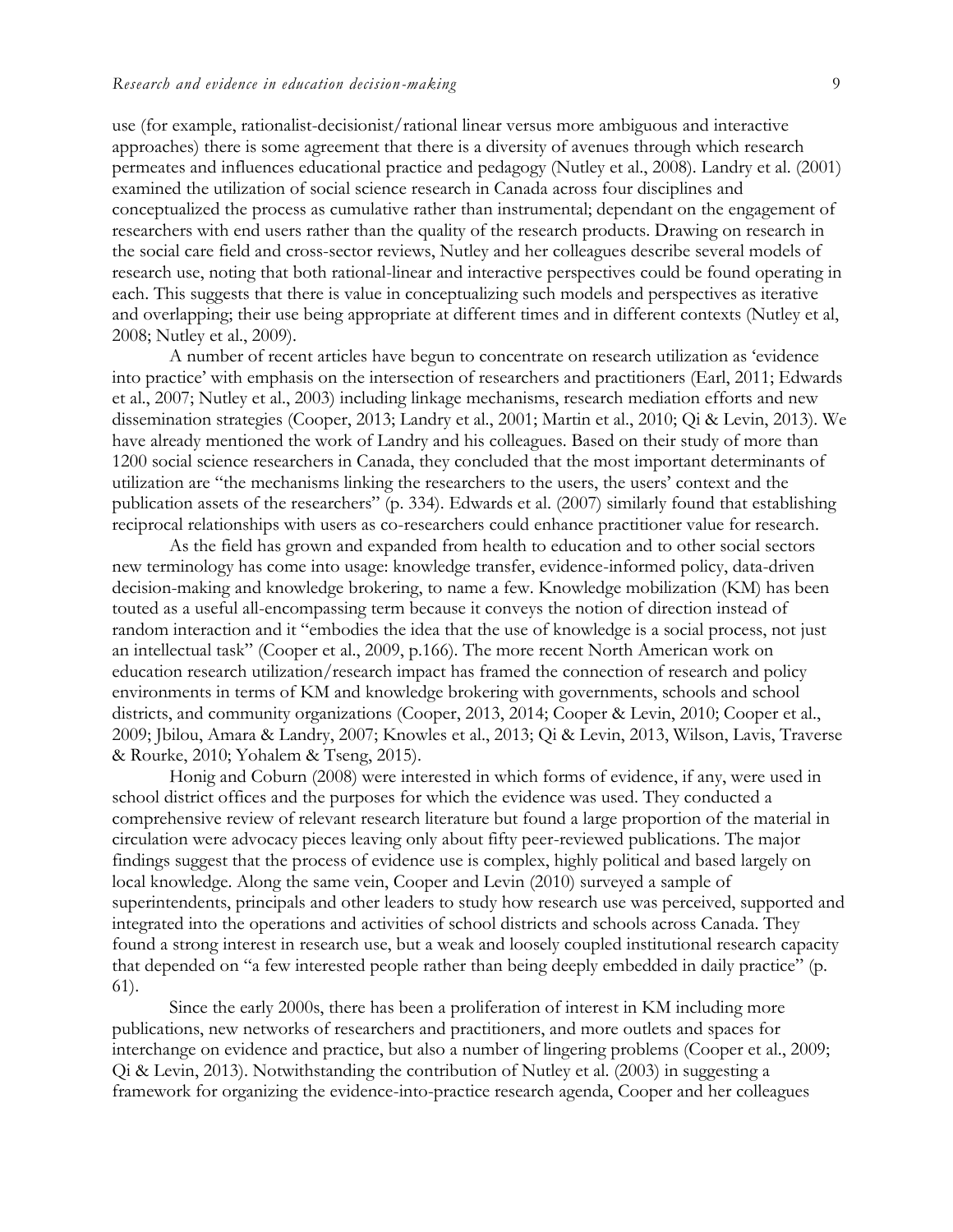complain that that conceptually and theoretically, the field is still in disarray, there are too few empirical studies on most of the issues, and efforts to increase research impact have not been properly assessed (Cooper et al., 2009). Some of the Canadian work by this group and others at Queen's University and the University of Toronto is attempting to address some of these problems. In a recent study of research mediation in Canada, Cooper (2013) takes on the unenviable task of disentangling some of the cross-sectorial confusion around KM terminology and knowledge brokering models, hypothesizing about how research brokering organizations (RBOs) are situated in the education sector and creating a typology of Canadian RBOs (e.g., the Atlantic Institute for Market Studies and the Fraser Institute) in education. RBOs are grouped into four categories – government, not-for-profit, for-profit and member RBOs – and are defined by their orientation along seven common dimensions. This particular work is an important step towards redressing some of the conceptual problems in defining the field of KM raised by Cooper and her colleagues in their earlier work (Cooper et al., 2009). In an effort to assess KM efforts among knowledge producing organizations, Qi and Levin (2009) studied websites from 100 institutions and agencies (including governments, universities and faculties of education, and other organizations) in Canada and other English-speaking countries. The researchers judged the research sharing effort to be low to modest, product-oriented and passive (unidirectional) with no opportunity for two-way interaction. Cooper (2014) similarly looked at on-line strategies and social media as a linkage mechanism between producers and users of research. The websites of forty-four Canadian RBOs were examined to assess their on-line and social media dissemination strategies. The social media effort was considered to be modest – mostly small-scale Facebook pages and Twitter networks – and there were few avenues for two-way interchange.

The foregoing discussion highlights the thorny questions of what constitutes evidence for education policy and how education research becomes introduced into the policy process. Researchers and social policy critics still have divergent and incomplete conceptualizations about the relationship between research and practice. While this is an intriguing area, it has not been fully interrogated, the literature is still somewhat disconnected, and there are gaps in our knowledge base. As Cooper et al. (2009) have observed, after all of the activity related to KM "very little is known about how practice organizations, whether governments or schools and school systems, find, share and use research." The analysis presented in this paper attempts to address some of these blank spots by addressing three interconnected research questions: (1) what are the factors and influences that drive policy decision-making in Canadian education ministries as compared with school boards, (2) how important is each category of evidence in relation to the others, and (3) to what extent is education research valued as 'authentic' policy evidence?

## **Research Design**

#### **The 2006 Study**

The 2006 study was a two-phase mixed-methods design with two participant groups: Canadian provincial deputy ministers and equivalents (survey/questionnaires) and current or former provincial ministers of education (in-depth, semi-structured interviews).

**Survey method.** A population of 95 senior education public servants was identified using the Canadian Education Association Handbook and contact lists provided by the Council of Ministers of Education, Canada (CMEC) and provincial departments of education. A questionnaire developed for this research was field tested and administered to deputy ministers and assistant deputy ministers of education and their equivalents working in Canadian ministries of education using direct and electronic mail. A total of 51 valid questionnaires were returned for a response rate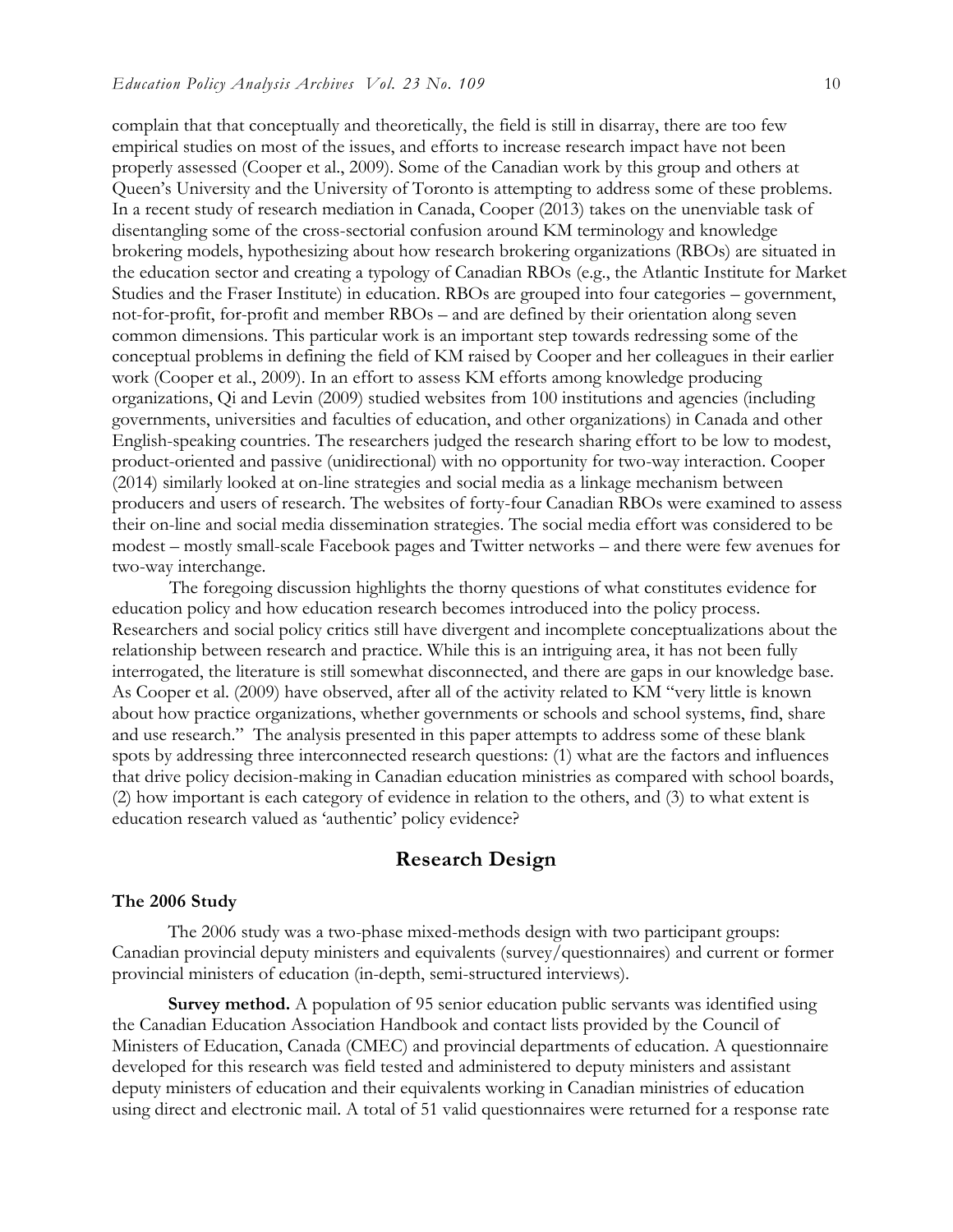of 53 percent (Quebec was not represented). Demographic information such as age, gender, educational background and years of experience in public administration was also collected. In Phase II, in-depth, semi-structured interviews were conducted with eight (8) participants – five (5) current and three (3) former provincial ministers of education. Participants were selected and contacted based on language (English-speaking), probable access, and proximity to the researcher.

Participants were asked to recall three instances of education policy decisions or policy advice they had provided to ministers during the previous 12 months (*N*=148). They were then asked to rate, on a seven point Likert scale, the extent to which each of a series of factors influenced the corresponding decision or recommendation. They were then asked to recall examples of research or indicators they had recently used in their work.

Data analysis of numeric and categorical data involved the generation of means and standard deviations for Likert scale items and frequency distributions for categorical data, in accordance with generally established principles and consistent with those procedures outlined by Dillman (1999**),**  Fowler (1998), and Henerson, Morris and Fitz-Gibbon (1987).

**Interview method***.* Interview questions focused on participant representations of research and evidence in education decision-making, in particular (1) how they conceptualize education research; (2) the extent to which research and other forms of evidence are utilized in decision-making; and, (3) perceptions of accessibility, relevance, utilization and value of education research. The interview protocol followed the procedures described by Bok van Kammen and Stouthamer-Loeber (1998), Mangione (1998), Marshall and Rossman (1989), and Maxwell (1998). All, except one telephone interview, were face-to-face, private interviews and all were recorded and transcribed. Interviews ranged in length from approximately 60 minutes to more than two hours with an average interview length of approximately 90 minutes.

The analysis of interview data was modeled after the principles and strategies for interview data described by Creswell (1998) and Quinn Patton (1987). First, there was a general review of the printed transcripts of each of the interviews and the combined interview data was grouped according to question. The transcripts were then analyzed for identifying themes, findings and relationships among the data, and notes are recorded in the margins of these texts. The second step of the analysis process involved examining the transcripts, and over a period of time, thinking about the data sets, and identifying coherent and important examples, themes and patterns in the data, a procedure described by Quinn Patton (1987) as content analysis. These ideas and relationships were further developed in the form of longer notes and memos that were sorted into categories and themes, forming the preliminary findings. As the organization of findings and themes matured, the third step of the process involved selecting samples of text from the interviews that were illustrative and confirmatory of the finding or theme. In cases where the same idea was expressed repeatedly, participant representations were summarized and paraphrased or used as exemplars of the consensus of the group. The final data reduction step involved creating displays of information using diagrams showing interconnections among ideas and findings while identifying larger global themes running through the representations of the participant groups. Finally the interview transcriptions were reread carefully to validate or discard these preliminary findings. Following from Silverman's (2001) discussion on avoiding anecdotalism, the data were searched for negative exemplars in the data that could be argued to falsify or refute the findings and the categories, themes and findings were revised accordingly.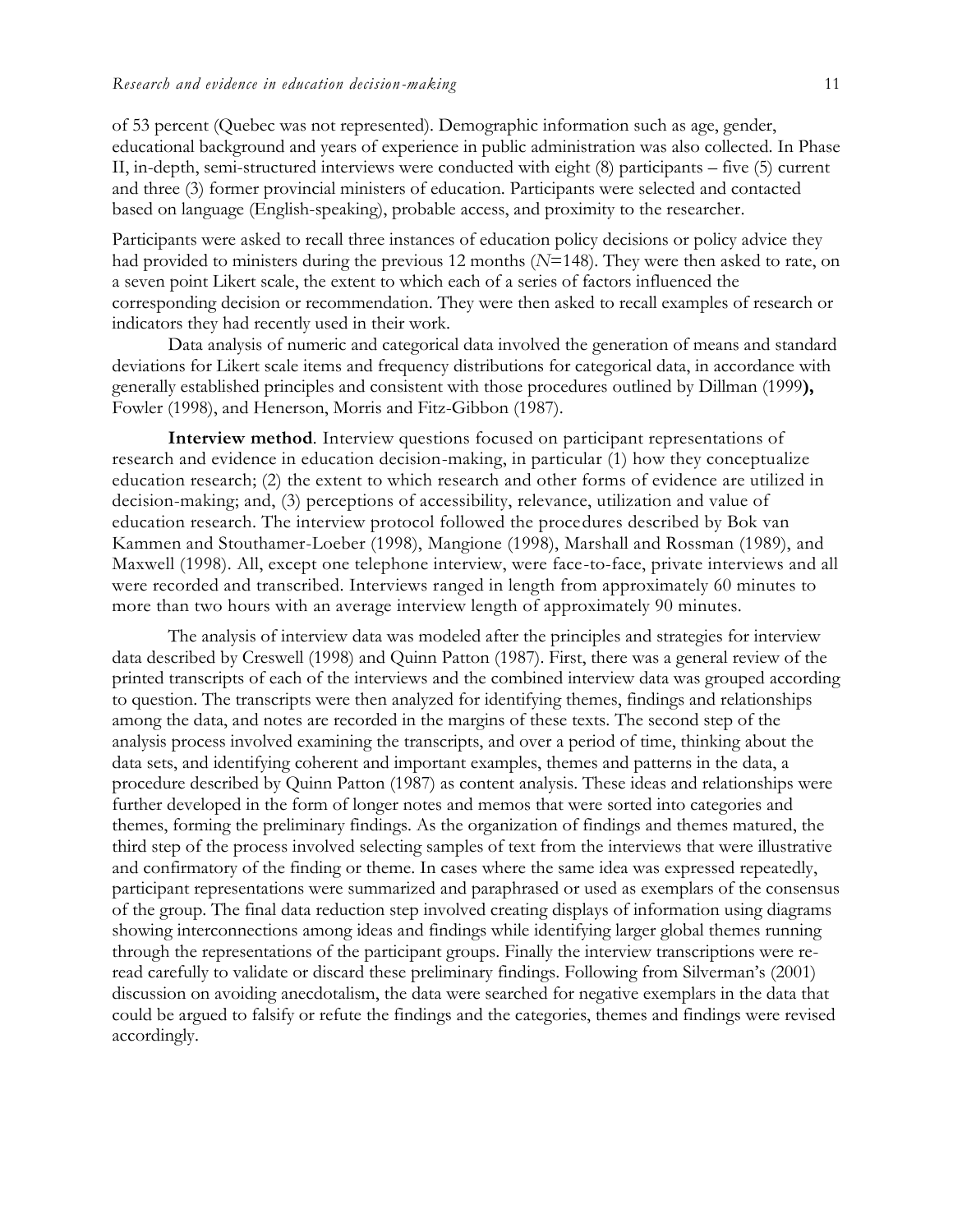#### **The 2012 Study**

For the 2012 study we collected data through the use of a survey/questionnaire and a series of focus group interviews. There were three participant groups representing Anglophone school boards in all Canadian provinces and territories: (1) school board trustees, (2) school district superintendents, and (3) executive directors of each provincial school boards association who were also members of the Canadian School Boards Association executive board.

Participants. The selection of participants for both the survey/questionnaire and interviews was conducted with sensitivity to gender, experience, ethnicity and regional geography. A total of 369 individuals from across Canada (331 school board trustees and 38 district superintendents) completed questionnaires. As well, we conducted 21 focus group sessions with school board trustees, school district superintendents, and members of the Canadian School Boards Association executive board.

**Survey method.** The survey/questionnaire was modelled after the one used in the 2006 study, with some variations. Prior to the distribution of the questionnaire, it was pilot tested with a convenience sample of six individuals who had extensive experience as either a superintendent of education or trustee. The research protocol was also presented at a session with interested members of the Canadian Association for the Study of Educational Administration (CASEA) at its 2010 Congress. Minor adjustments to the research instruments were made on the basis of the resulting feedback from these validation exercises. Each participant was asked to identify specific policy-relevant decisions or recommendations that s/he made during the past year. They were then asked to rate, on a seven point Likert scale, the extent to which each of a series of factors influenced the corresponding decision or recommendation. Our analysis of the survey data is limited to descriptive measures such as frequency counts and the calculation of mean scores and standard deviations. For the survey analysis, because of low return rates among school district superintendents, it was not possible to report separately for school board trustees and superintendents. Data from school board trustees and district superintendents are pooled.

**Focus group method.** The focus group protocol, and analysis of the focus group data, followed the procedures described by Meijer, Verloop, and Beijaard (2002), Merriam (2009), and Miles and Huberman (1994). Focus group sessions were conducted separately for trustees and superintendents. To increase the validity of findings, we took considerable care to collect data from school board members and school district superintendents from all provinces and territories and from those holding office with the CSBA Board. We also triangulated data collection such that each of research team members conducted a number of individual 60-90 minute focus group sessions (5 to 10 participants per session) that occurred at different times and in differing locations over the eighteen-month data collection period. Each focus group session was recorded and transcribed. To ensure anonymity of each participant we assigned pseudonyms as required. We analyzed the transcribed focus group data through the application of a qualitative data analysis program (QDA Miner, 2011). Using this program, we coded separate data segments for school board trustees, executive directors of provincial school board associations and school district superintendents of education. Subsequently, we retrieved these coded segments and saved them as separate reports that facilitated the development of specific themes. Also, we were able to develop frequency counts and the percentage of respondents who provided particular responses. It is important to note, however, that all focus group participants did not respond to each question. As a consequence, our reporting that a specific percentage of the focus group participants held a particular view, for instance, should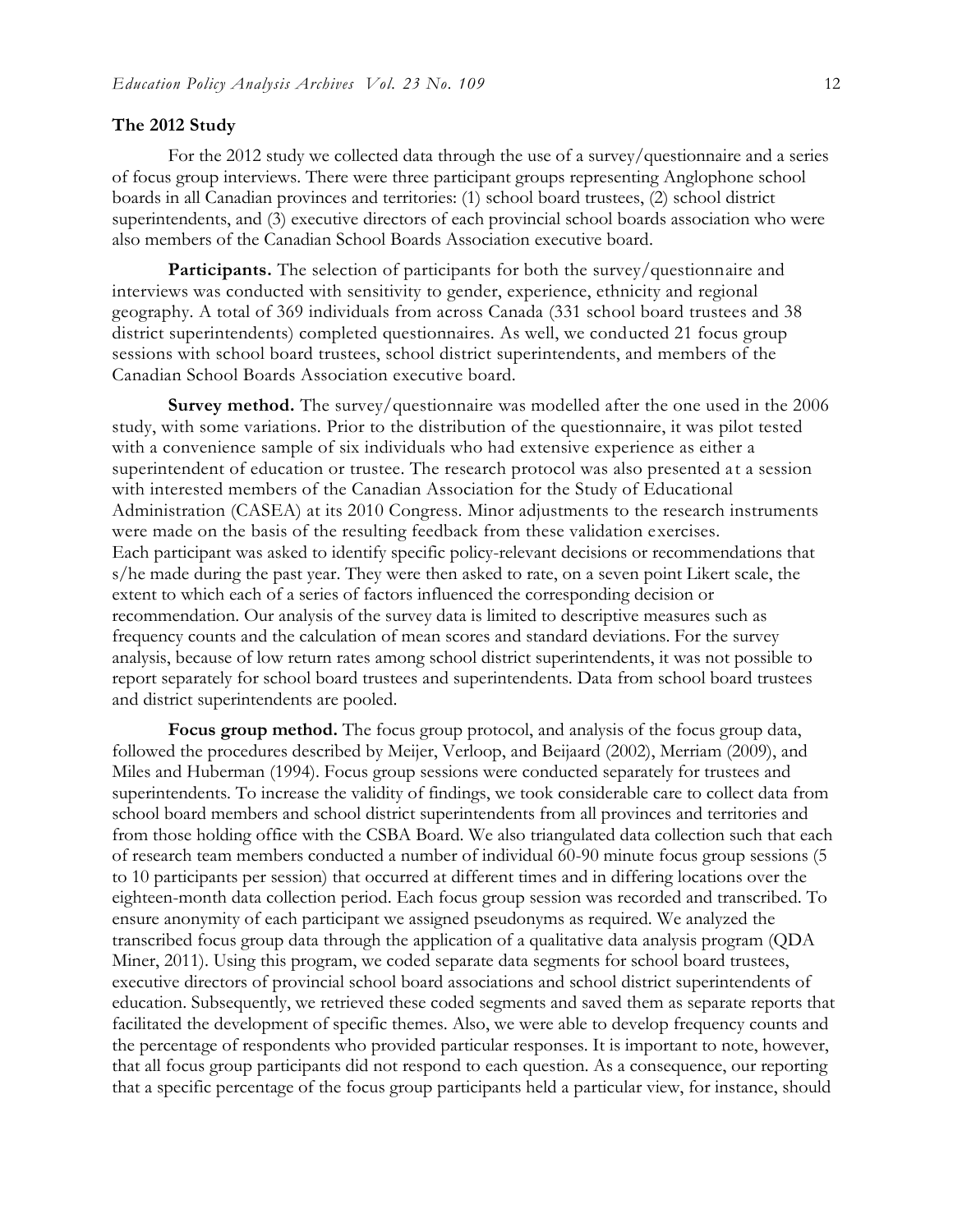not be interpreted that a remaining percentage held a contrary view; if no percentage is reported for the contrary view, it means the others were silent on the issue.

**Limitations.** Although we employed a Likert scale instrument in addition to focus group interviews to collect data, this work is primarily dependent on naturalistic and interpretive methodologies (Cohen, Manion & Morrison, 2011) that acknowledge personal involvement of the researchers and anticipates subjectivity. Data from interviews are actively constituted by the intervention of the researcher with research participants. They would otherwise not exist. From a theoretical perspective the responses of research participants in this study are seen more as representations of perspectives and 'moral forms' than simple reports on reality (Silverman, 2001). Given the pan-Canadian scope of this study and holding realistic expectations of how much time we could reasonably expect of study participants at any one point in time, we utilized a questionnaire/survey as a means of collecting individual participant perspectives relating to his or her role as either a trustee or superintendent. Our analysis of the questionnaire/survey data is entirely limited to the determination of frequency counts and mean scores. Accordingly, we consider this work to be solely naturalistic and interpretive.

**Ethical review.** The research protocol for both studies was approved in advance by a university interdisciplinary committee on ethics in human research and followed the principles outlined in the Tri-Council Policy Statement on Ethical Conduct for Research involving Humans (TCPS2).

## **Research Findings**

#### **The 2006 Study**

**Profile of participants: Senior bureaucrats.** The data show that senior executive positions in Canadian education ministries are reserved for highly educated, mature individuals with extensive experience in education or public administration, but not necessarily within schools, school boards or other educational institutions outside of government. Deputy and assistant deputy minister positions tend to be male-dominated – females accounted for less than 40% of education executives – and are occupied by mid to late career bureaucrats, who have completed more than one advanced degree. As a group, senior bureaucrats have a broad range of administrative experience both within and outside of government, yet are generally new to their current positions as education executives. More than half the senior officials surveyed were in their current jobs for three or fewer years (Table 1).

| Years Experience   | Present Position | Percent | Any Admin. Position | Percent |
|--------------------|------------------|---------|---------------------|---------|
| $0-3$ years        | 26               | 51.0    |                     | 5.9     |
| 4-6 years          | 12               | 23.5    | 8                   | 15.7    |
| 7-9 years          |                  | 7.8     |                     | 7.8     |
| $10-12$ years      |                  | 9.8     |                     | 17.6    |
| More than 12 years |                  | 5.9     | 26                  | 51.0    |
| Not reported       |                  | 2.0     |                     | 2.0     |
| Total              |                  | 100     | 51                  | 100     |

Table 1

*Senior Bureaucrats' Years of Experience in Present Position and in any Administrative Position (N=51)*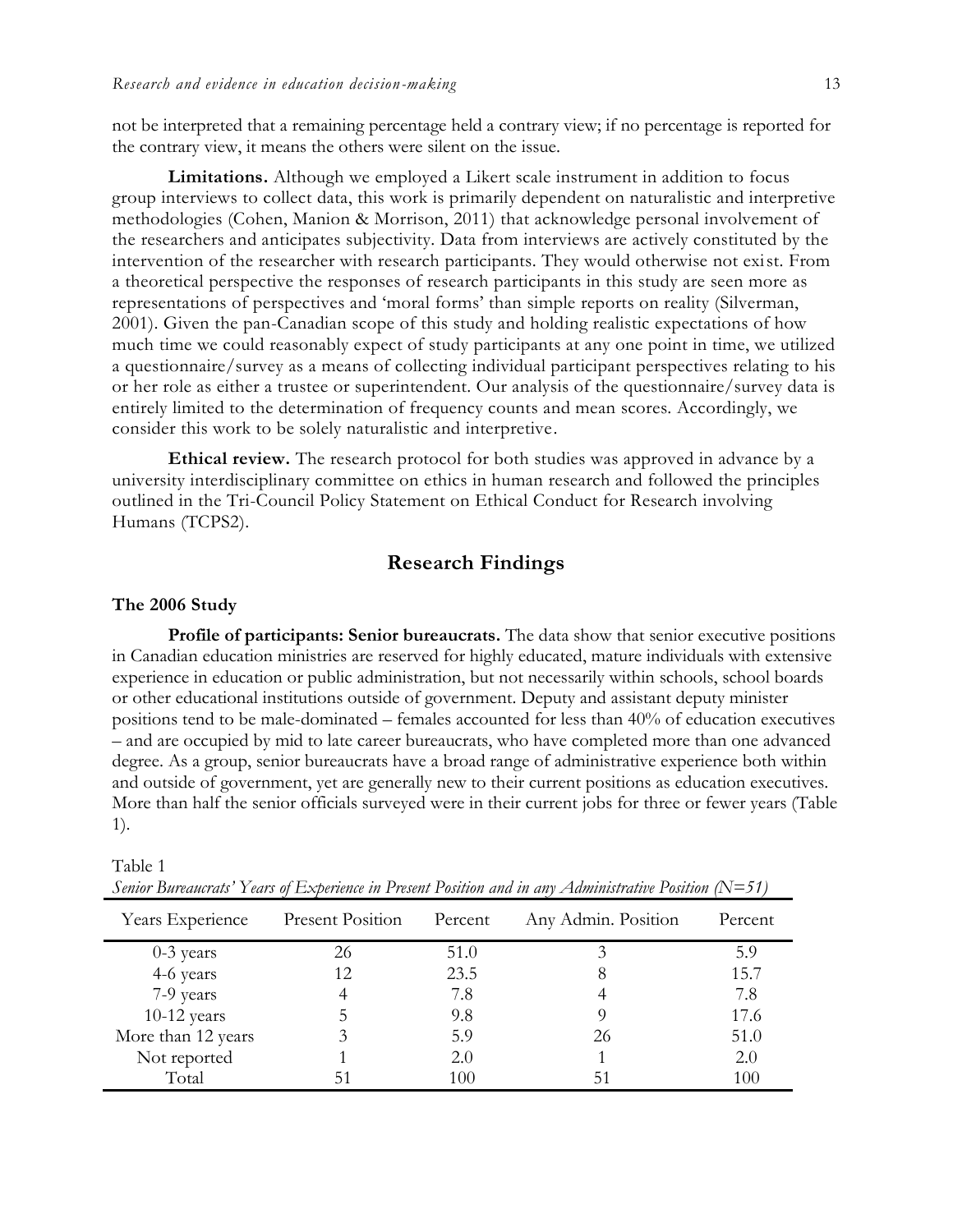**Categories of policy issues.** We first sought to understand the general categories of education policy issues addressed by policy actors at the government (ministry of education) level. Senior education executives were asked to describe three policy-relevant decisions or recommendations they recall having made during the previous  $12$  months<sup>1</sup> and to rate the significance of each policy decision or recommendation on a seven point Likert scale. Data describing 'perceived significance' are means and standard deviations where +3 represented 'very significant,' 0 was neutral, and -3 represented 'not at all significant. Participants reported a total of 148 policy decisions or recommendations that could be assigned to 16 broad policy categories<sup>2</sup>. Results showing the frequency cited and perceived significance, by policy category, are presented in Table 2.

Senior education bureaucrats reported their primary focus was on corporate matters – educational finance and resourcing policy, accountability policy and strategic planning. These three areas accounted for almost half of the policy decisions/recommendations recalled. The areas least cited were: school bussing, professional development, special education, social development and equity and education research, together comprising less than seven percent of all policy decision and/or recommendations reported. Program and policy issues, such as literacy and post-secondary education, aboriginal education, as well as finance and resource issues were judged to be the most significant. Also rated as highly significant were a series of related issues – programming, curriculum, instruction and assessment, as well as educational planning, governance and accountability.

| Policy Category                        | Frequency      | Percent | Perceived    | Standard  |
|----------------------------------------|----------------|---------|--------------|-----------|
|                                        | Cited          |         | Significance | Deviation |
| Finance/Education Resources            | 41             | 28.4    | 2.24         | 0.81      |
| Accountability, Testing and Assessment | 15             | 10.1    | 1.80         | 1.15      |
| Post-secondary Programming             | 15             | 10.1    | 2.07         | 0.80      |
| Educational (Strategic) Planning       | 14             | 9.5     | 2.00         | 0.96      |
| K-12 Curriculum/Instruction            | 11             | 7.4     | 2.00         | 1.10      |
| Career/Labour Market Development       | 10             | 6.8     | 1.80         | 1.14      |
| Literacy / Adult Education Policy      | 9              | 6.1     | 2.44         | 1.01      |
| <b>Education Governance</b>            | 8              | 5.4     | 1.87         | 0.83      |
| Francophone Education/Governance       | 5              | 3.4     | 1.80         | 0.45      |
| Aboriginal Policy                      | 5              | 3.4     | 2.20         | 0.83      |
| <b>Education Infrastructure</b>        | 4              | 2.7     | 1.50         | 0.90      |
| <b>Education Research</b>              | 3              | 2.0     | 1.67         | 1.53      |
| Social Development and Equity          | 3              | 2.0     | $-1.00$      | 0.00      |
| Special Education                      | $\overline{2}$ | 1.4     | 2.00         | 0.00      |
| Professional Development               |                | 0.7     | 2.00         | 0.00      |
| School Bussing                         |                | 0.7     | 2.00         | 0.00      |
| Total                                  | 148            | 100.0   | 1.99         | 0.94      |

#### Table 2

 $\overline{a}$ 

*Categories, Frequency and Perceived Significance of Policy Decisions Recalled by Senior Bureaucrats (N=148)*

<sup>&</sup>lt;sup>1</sup> Or since they had been in their current position, if it had been less than 12 months.

<sup>2</sup> In several instances some of the data were combined to form broader categories of factors/influences.

These are footnoted where they appear in the presentation of results.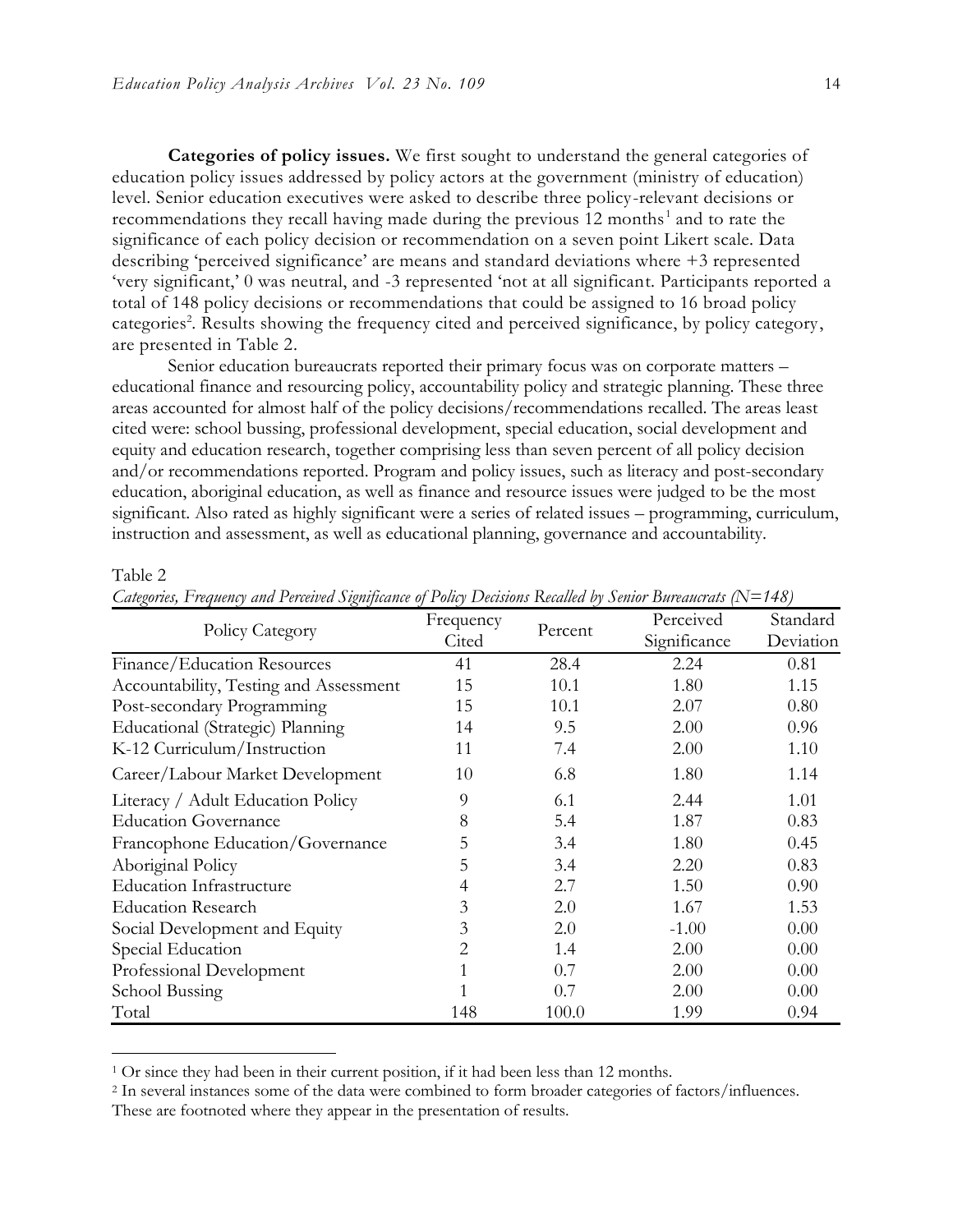**Evidence and policy practice: Survey data.** Data presented in Table 3 were generated from participant representations of their recent policymaking practice. Again, senior public servants were asked to describe three policy-relevant decisions or recommendations that they recall having made during the previous 12 months,<sup>3</sup> and in the context of a given list of factors/evidence, they were asked to indicate the relative influence of each of the factors on each decision or recommendation. Data were pooled and, for each factor, expressed as the mean plus or minus the standard deviation where -3 represented "did not at all influence", 0 was neutral and 3 represented "influenced to a great extent".

Findings reveal that greatest importance was placed on internal advice provided by staff and colleagues, followed by past experience, personal and professional beliefs, corporate/pragmatic evidence<sup>4</sup>, and political-democratic considerations<sup>5</sup>. Within the broad category of political considerations the data show that the representations of special interest groups was a moderately important consideration while claims about the influence of public opinion and the representations of the mass media were less definitive. Among the factors that were rejected by senior bureaucrats as having any substantial impact on policy development practice were anecdotal stories, the representations of individuals, and externally produced research. Research generally, and particularly, external research studies were considered to be relatively minor considerations as evidence for policy decisions or recommendations, although it is highly probable that at least some reference to research would be incorporated in some forms of staff advice.

Participants were then asked to list the factors or evidence that *should be* considered in developing education policy. The results generated a list of 151 suggested factors covering a wide range of potential forms of evidence; these were assigned to one of 20 response categories we developed during the course of data analysis. Senior bureaucrats placed highest value on corporate/pragmatic evidence – including financial considerations, efficiency and policy implementation factors, and the direction of government's strategic plan – together comprising more than 42 percent of the factors cited. In order of descending frequency, the following categories of evidence were listed as important to policy decision-making: (a) financial considerations/ efficiency/capacity to implement (21%); (b) government/department's strategic goals/direction  $(21\%)$ ; (c) education research or indicators  $(15\%)$ ; (d) impact on students/clients  $(13\%)$ ; (e) potential for social and economic development of the province (9%), and; (f) representations/pressure from special interest/stakeholder groups (5%). Among the categories of evidence least cited were (a) professional and personal knowledge, values and beliefs; (b) government/minister's reputation; (c) equity and fairness considerations; (e) linguistic and cultural considerations; (f) avoidance of negative media attention; (g) jurisdictional considerations; and, (h) the minister's direction, together comprising about eight percent (8%) of factors/evidence cited.

advocacy groups; public opinion, and; the representations of the mass media.

 $\overline{a}$ 

<sup>&</sup>lt;sup>3</sup> Or since they had been in their current position, if it had been less than 12 months

<sup>4</sup> Corporate/ pragmatic influences are defined as practical, ideological, strategic and financial considerations. This cluster includes: department's strategic plan; budget considerations; cabinet/government's overall direction, and; potential to directly contribute to economic development of province.

<sup>5</sup> Political-democratic considerations are defined as those factors that relate to the status, image or reputation of the government or minister. This cluster includes: potential to advance the reputation of the minister/government; minister's particular interest of direction; representations of special interest and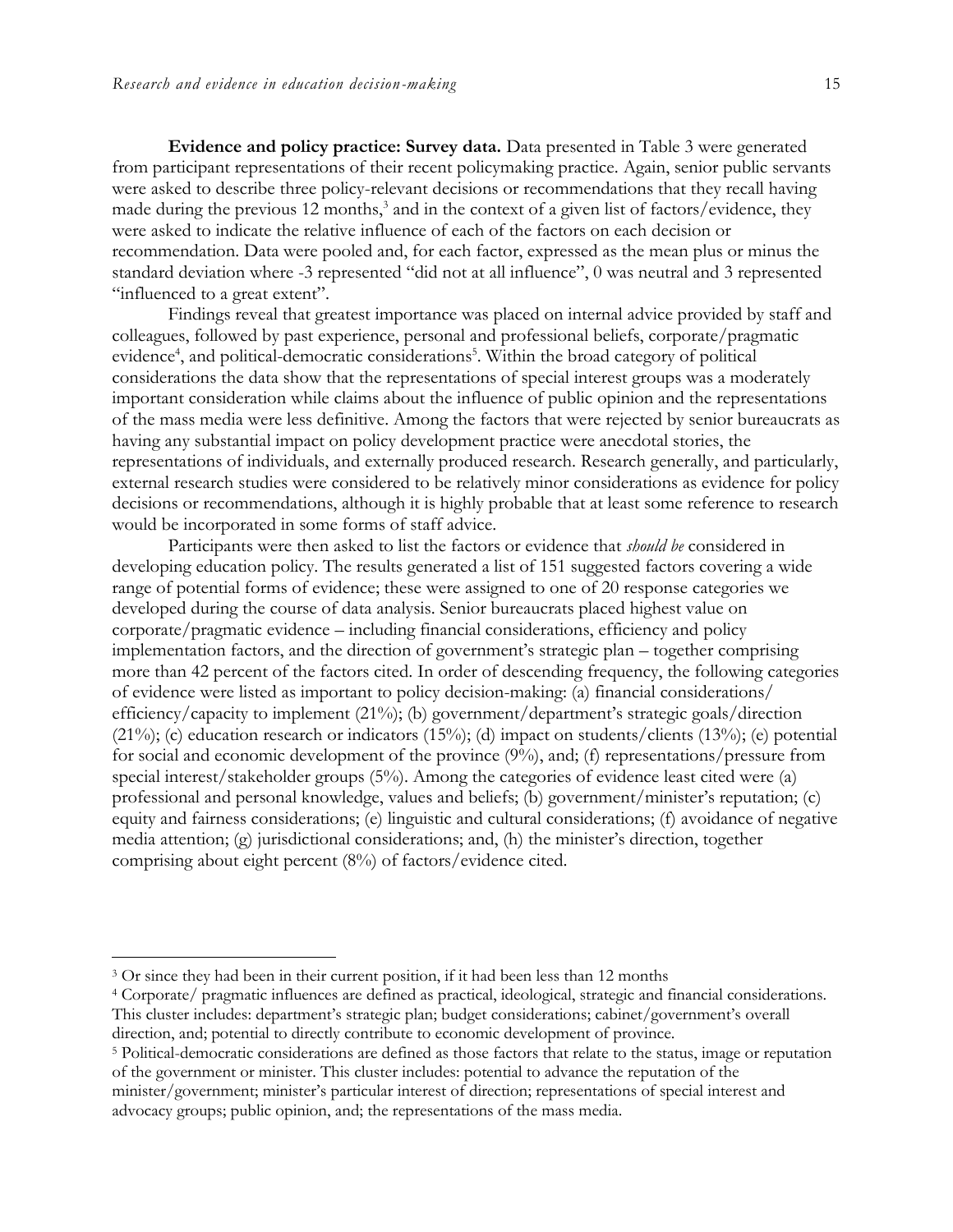#### Table 3

 $\overline{a}$ 

*Senior Bureaucrats' Perceptions of the Relative Influence of Different Factors/Evidence on their Recent Policy-relevant Decisions/Recommendations (N=148)*

| Factor/Evidence                                                                    | Mean    | Standard  |
|------------------------------------------------------------------------------------|---------|-----------|
|                                                                                    |         | Deviation |
| Advice of staff and/or colleagues                                                  | 1.80    | 1.29      |
| Past experience with this issue or with a related issue                            | 1.34    | 1.59      |
| Personal or professional beliefs and values                                        | 1.16    | 1.53      |
| Department's strategic plan                                                        | 1.15    | 1.56      |
| <b>Budget considerations</b>                                                       | 0.86    | 1.92      |
| Research or indicators prepared in-house by department staff                       | 0.86    | 1.70      |
| Cabinet/Government's overall direction                                             | 0.73    | 1.69      |
| Potential to advance the reputation of the Minister/government                     | 0.72    | 1.64      |
| Minister's particular interest or direction                                        | 0.59    | 1.79      |
| Representations of other (non-business) groups                                     | 0.22    | 1.95      |
| Public opinion                                                                     | $-0.13$ | 1.75      |
| Potential to directly contribute to economic development of<br>Province            | $-0.23$ | 2.16      |
| Provincial government commissioned research or assessments                         | $-0.37$ | 2.20      |
| Avoidance of negative media attention                                              | $-0.54$ | 1.96      |
| Representations of individuals (students, parents, educators)                      | $-0.57$ | 2.07      |
| All Research <sup>6</sup>                                                          | $-0.82$ | 2.04      |
| Representations of business groups or the private sector                           | $-1.19$ | 1.82      |
| External Research Studies <sup>7</sup>                                             | $-1.36$ | 1.88      |
| Situation or event someone told you about outside your<br>professional environment | $-1.65$ | 1.73      |

Finally, participants were asked to provide some examples of research or indicators that they remembered or had used in their policy development practice. The findings presented in Table 4 suggest that senior public servants value survey research and large-scale assessments over qualitative research. The vast majority of examples of research and indicators that they remember or have used in policy development are large-scale quantitative studies such as provincial, national and international assessments, educational finance studies, demographic research and labour market outcome studies.

<sup>6</sup> All Research includes: University Research (Education); University Research (other than Education); Research studies by other agencies; CMEC Research and Assessments; Federal Government Research; Research or indicators prepared in-house by department staff; and, Provincial Government- commissioned research or assessments

<sup>7</sup> The following categories were collapsed to form the External Research category: Research studies by other agencies (Conference Board, Fraser Institute, etc.); University Research (Education); University Research (other than Education); CMEC Research and Assessments; and, Federal Government Research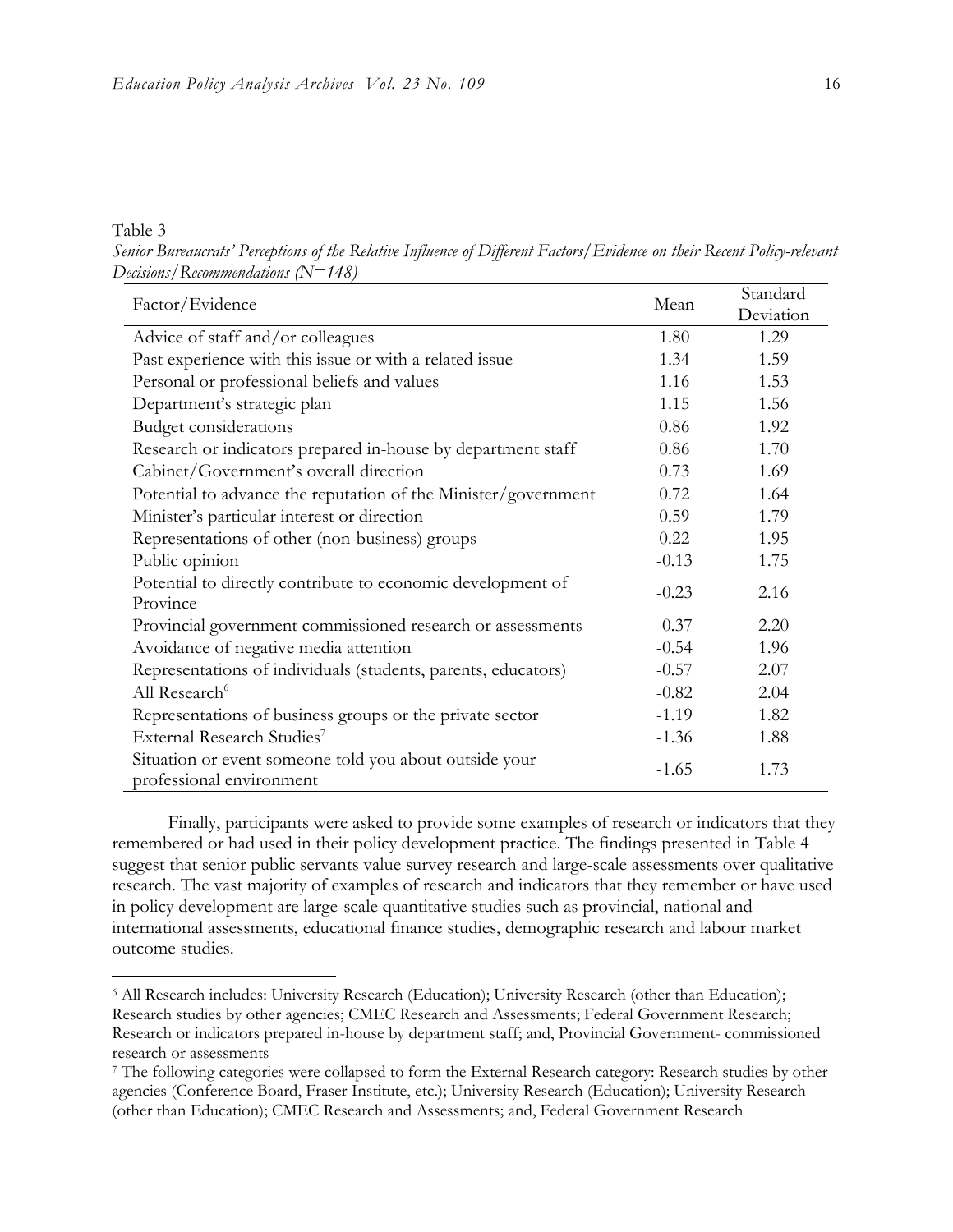Table 4

*Categories of Research/Indicators Senior Bureaucrats Recall or Have Used in Policy Development (N=51)*

| Description                                                               | Frequency | Percent |
|---------------------------------------------------------------------------|-----------|---------|
| Provincial/national/international achievement and literacy<br>assessments | 15        | 29.1    |
| Educational finance studies                                               | 9         | 11.4    |
| Demographic studies (e.g., enrolments, capacity)                          | 8         | 10.1    |
| Government-commissioned research                                          | 8         | 10.1    |
| Post-secondary labour market outcomes                                     |           | 8.9     |
| Participation/graduation indicators                                       | 6         | 7.6     |
| Social/financial Indicators (e.g., health/income support/<br>employment)  | 5         | 6.3     |
| Aboriginal achievement and attainment indicators                          | 4         | 5.1     |
| Minority language indicators                                              | 3         | 3.8     |
| OECD research/indicators                                                  | 2         | 2.5     |
| Other external research                                                   | 2         | 2.5     |
| Busing studies                                                            |           | 1.3     |
| School or school district-based research                                  |           | 1.3     |
| Total                                                                     | 79        | 100     |

**Profile of participants: Ministers of Education.** The participant group of ministers of education comprised two females and six males, all over 45 years of age and all veteran politicians, each having served more than two terms in office. In general, however, they had a relatively short tenure in their education portfolios – four or fewer years.

**Evidence and policy practice: Interview data.** Ministers of education were asked a series of questions relating to their policy development practice and the role of research in decision-making. The findings suggest that political decision makers vary considerably in their perspectives, but generally have very limited direct knowledge of education research. Some ministers responded to questions that probed their understanding of research-based evidence by referring to the importance of experimental studies, using terms like 'double-blinded' and 'solid data'. Others associated valid research with program evaluations. Most participants expressed the view that valid research should be objective and involve "many cases" so it can be generalizable to the population. Ministers' responses to questions that probed their understanding of the relationship of current educational research to policy decisions were divergent and confused, suggesting that the political decision makers in this study have a very superficial awareness of current research and its potential use for educational decision-making. Ministers were clearer in their representations of the value of external or university-based research and expressed negative views with respect to accessibility. The consensus view of the participants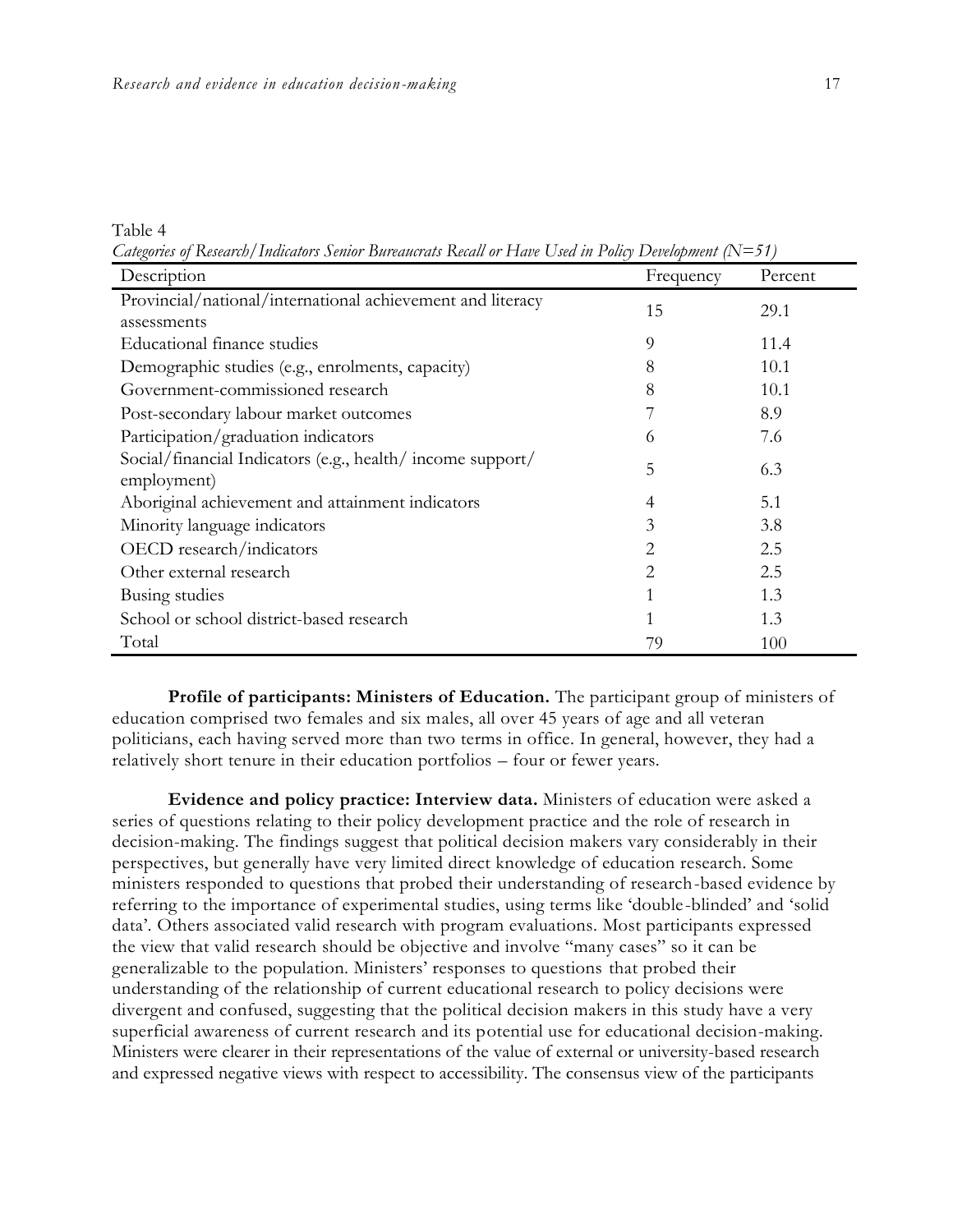interviewed was that university research is obscure and inaccessible to policymakers. The following exchange illustrates this point:

M2: Once the research is being done it's just sitting there; it's staying in academia. It's not moving out into government, into communities; into business, as it should be. Now I've seen some instances where it's been successfully done, but I have to admit, that from the year and a half that I've been here I'm struggling very hard to find an instance where it's been useful to me in my work.

R: So, in order for it to be more useful you'd say it would have to be more relevant to the issues that are being dealt with by government?

M2: You see it could be that the research they are doing is relevant, but we don't know about it. They're just not letting us see the results of their research; they're not saying to us, "This is what we have done. Could it be of use to you?" We're not involved, I guess. That's what [the problem] would be.

The knowledge generated by university research was also seen to be inconsistent with the information needs of government. Participants questioned the relevance of research to the day-today policy questions that are important to education ministers. As one minister noted, education research is 'not a main reason for change'. The following excerpts are typical of these representations:

M7: Well, I haven't had a chance to look at anything [university researchers] are doing so I really don't know, but I do find that sometimes, just from past experiences, that the research coming out of (names university) is not always; well not the research, but some of the conclusions they draw from their research is not always applicable….

M2: Well, I don't really know about it, to be truthful. As I was saying earlier that's one of the things that is most surprising to me; that with the amount of research that is done at the university, how little discussion or impact it's had on my work as the Minister in this portfolio.

Participants also perceived a wide separation between the education research community and government departments where education policies are conceived. Participants observed that education researchers operate in different operational environment with a vastly different set of goals and orientations. Some ministers charged researchers with criticizing the education policy directions of government instead of offering productive suggestions or engaging in constructive debate. Several ministers expressed the view that university researchers tend to either ignore important policy problems or simplify those problems by remaining focused at a theoretical or ideological level, while failing to account for real-life policy pressures:

M1: I guess that what I find with university research is that those who are doing it appear to be somewhat removed from the immediacy of it all; it's not engaged, as it were, and [university researchers are] somewhat reluctant to engage those who are involved in a particular issue on a daily basis. That's being pretty general; that's not the case with all university research.

M3: University research? Well, I don't know… we had all the mathematics people look at the mathematics curriculum in (province). They did that in 1998, 1999, 2000, as a result of our kids doing poorly in mathematics and so we had all these pundits. They're all experts. They put together this curriculum. The curriculum came out and…some of the very professors who were involved in the generation of that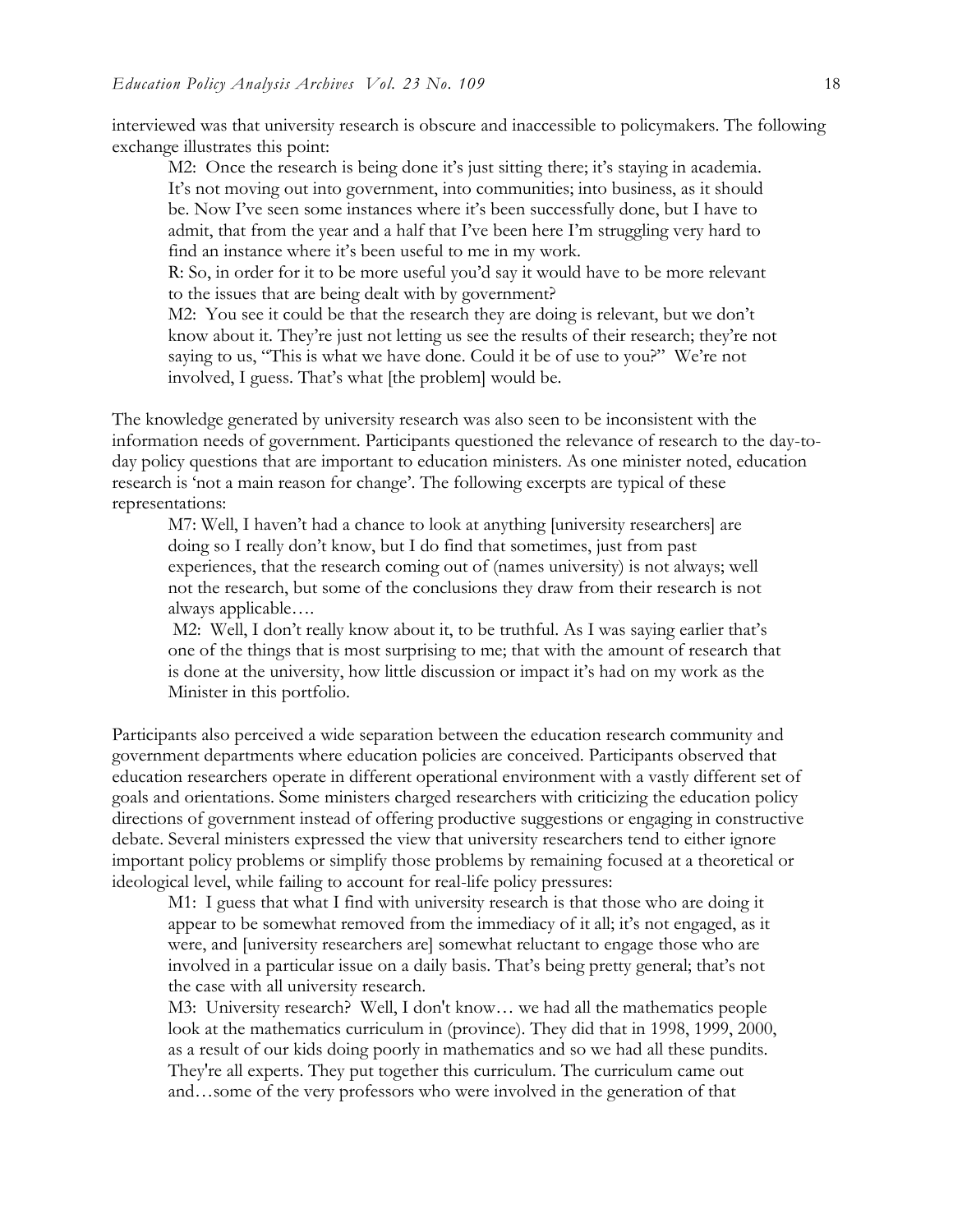[curriculum] came out and criticized it in the papers. So I don't understand where they're coming from.

In each of the interviews, ministers were then asked to identify from a list of possible influences or evidence, the five factors they consider to be most influential when making education policy decisions. Collectively, participants identified a total of 42 factors<sup>8</sup> represented in Table 5.

These data support the findings from the in-depth interviews. While ministers claim to value a broad range of policy evidence, there was a collective preference for policy evidence that falls within five principal categories of evidence: (1) political-democratic factors, which we frame as inclusive of public opinion, the representations of individuals, special interests/advocacy groups and the representations of the media; (2) pragmatic or practical considerations, such as financial concerns and governance ideology; (3) global (macro-level) competitive influences and pressures – in particular, evidence such as educational rankings or standings based on large-scale national and/or international assessments; (4) staff advice; and (5) personal and/or professional beliefs, values and experiences.

#### Table 5

 $\overline{a}$ 

*Education Ministers' Perceptions of Most Important Influences or Evidence on which to base Policy Decisions (N=8)*

| Factor/Evidence                                                        | Number of  |  |  |
|------------------------------------------------------------------------|------------|--|--|
|                                                                        | References |  |  |
| Government' strategic direction <sup>9</sup>                           | 8          |  |  |
| Representations of individuals or special interests <sup>10</sup>      |            |  |  |
| Advice of the deputy minister and senior staff                         | O          |  |  |
| Department's own research and indicators                               |            |  |  |
| Public opinion                                                         |            |  |  |
| <b>Budget considerations</b>                                           |            |  |  |
| Personal or professional beliefs, values and experience <sup>11</sup>  |            |  |  |
| Province's goals for economic growth                                   |            |  |  |
| Potential to advance the reputation of the government or the minister. |            |  |  |
| Minister's own particular interest or emphasis                         |            |  |  |
| CMEC research and assessment(s)                                        |            |  |  |

**Ministers compared with senior education bureaucrats.** There are striking similarities in how politicians and bureaucrats represent the importance of different categories of policy evidence, but there are differences in the relative standing or 'ranking' of each category. In Table 6 the key policy drivers for politicians and senior public servants are grouped into five main categories, ranked, in order of influence. As noted, for politicians the most significant influence on policy development seems to be based largely on broadly defined

<sup>8</sup> In two cases participants identified six (6) factors

<sup>9</sup> The following categories were collapsed: Cabinet/Government's overall direction and the Department's strategic plan

<sup>&</sup>lt;sup>10</sup> The following categories were collapsed: representations of individual students, parents or constituents; representations of business groups and the private sector; representations of individual

teachers/instructors/administrator, and; Representations of special interest stakeholder groups.

<sup>11</sup> The following categories were collapsed: past experiences with related issues and personal or professional beliefs and values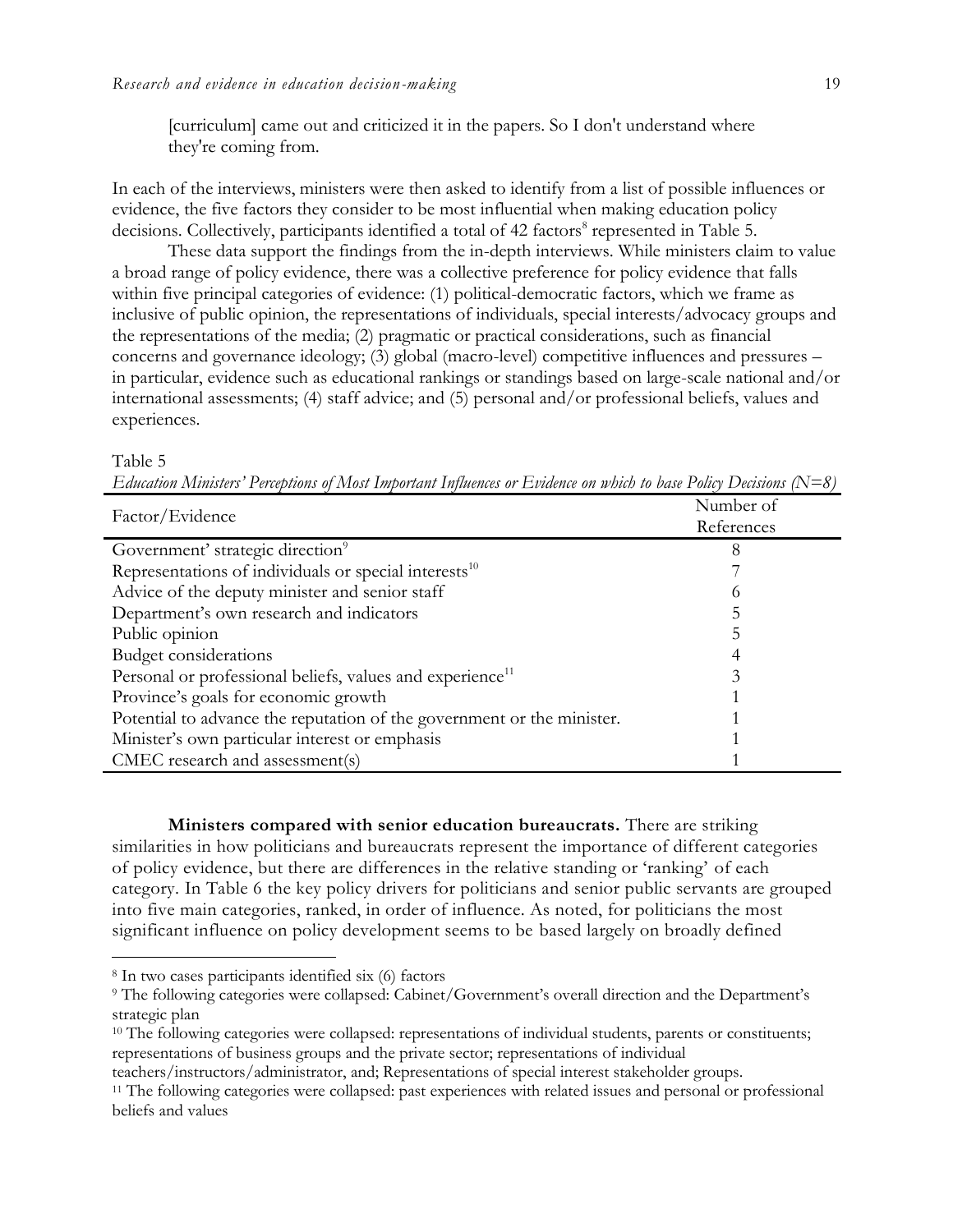political-democratic influences: public opinion, advocacy, the mass media and other political and pragmatic pressures, including political ideology. While senior bureaucrats also consider political-democratic considerations to be important, these factors are ranked lower. Deputies and assistant deputies place highest value on the internal advice provided by staff and colleagues, followed by past experience, personal and professional beliefs and values, corporate and pragmatic evidence and, political considerations. While politicians deem staff advice to be important, it was considered to be less important than corporate and pragmatic considerations (such as financial exigencies and governance ideology), and global (macro-level) competitive pressures.

Table 6

*Comparison and Ranking of Most Important Categories of Evidence for Education Policy Decisions, Education Ministers and Senior Education Bureaucrats*

| <b>Education Ministers</b> |                                               |    | Senior Education Bureaucrats                  |  |
|----------------------------|-----------------------------------------------|----|-----------------------------------------------|--|
|                            | 1. Political Considerations                   |    | 1. Advice of Staff and/or Colleagues          |  |
|                            | 2. Corporate and Pragmatic Considerations     |    | Past Experience                               |  |
|                            | 3. Global (Macro-level) Competitive Pressures |    | 3. Personal / Professional Beliefs and Values |  |
|                            | 4. Advice of Staff                            | 4. | Corporate and Pragmatic Considerations        |  |
|                            | 5. Personal / Professional Beliefs and Values | 5. | <b>Political Considerations</b>               |  |

#### **The 2012 Study**

**Profile of participants: School trustees and superintendents.** Most survey respondents (62%) were from Western Canada, with 22 percent from the Central region (Ontario and Quebec), and 13% from the Atlantic Provinces. Three percent of respondents did not identify their location. The balance of male and female respondents was similar with slightly more females (53%) than males. The age of respondents varied from under 30 years (1.5%) to over 60 (33%) with the majority (67%) over the age of 50. About two thirds of respondents reported that they had served in the role of trustee for more than five years. School trustee occupations were quite varied (e.g. stay-at-home parents, skilled tradespersons, farmers, fishers, educators, office workers, business owners, health care professionals, clerks, civil servants, managers/executives and retirees).

**Evidence and policy practice: Survey data.** We first sought to understand the general categories of school board decisions made by trustees in the fulfillment of their governance roles. Their responses, summarized in Table 7 provide a glimpse of the decision-making priorities of school boards across the country. It appears that the primary focus of school board policy decision-making relates to programs, school development, and assessment. The second most commonly identified category was actual engagement in policy development and governance. Other common foci included the provision of safe caring schools, transport ation, school restructuring, human resources, technological innovation, strategic planning, engaging families and community, budgeting, and resource allocation.

Participants were also asked to indicate their views on a series of statements relating to governance and decision-making by using a seven-point Likert scale (strongly disagree to strongly agree). Most trustees/superintendents (56%) either agreed or strongly agreed that "major decisions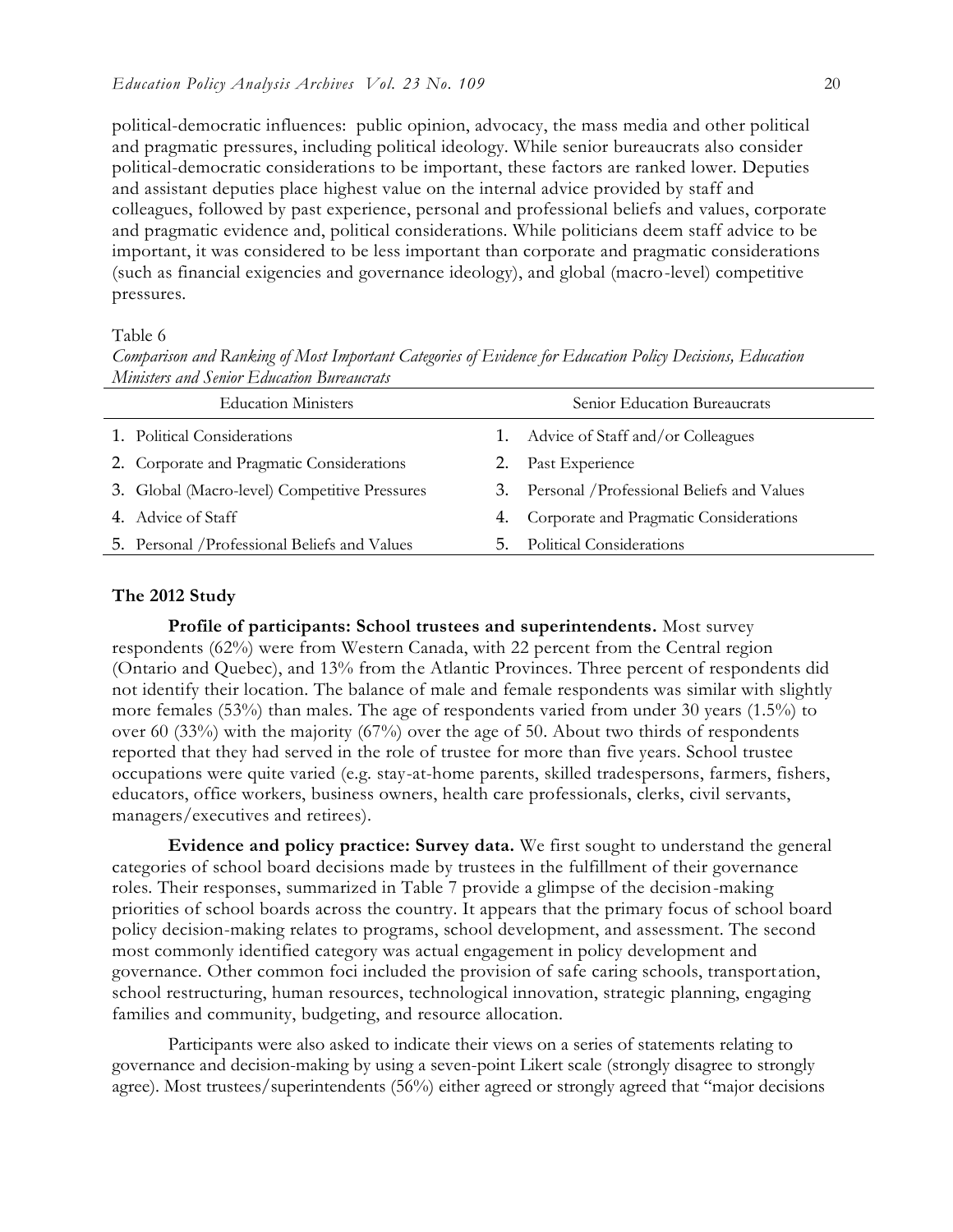in this school district are based on data," while 33 percent were less definitive in their responses indicating that they" somewhat agree" with the statement. These responses suggest that although Table 7

| Category                                 | Frequency | Percent |
|------------------------------------------|-----------|---------|
| Programs, school development, assessment | 78        | 25.6    |
| Policy development and governance        | 48        | 15.7    |
| Safe, caring environments                | 28        | 9.2     |
| Transportation                           | 26        | 8.5     |
| Restructuring and school closures        | 18        | 5.9     |
| Internal board/district matters          | 17        | 5.6     |
| Human resources                          | 16        | 5.2     |
| Technology and Innovation                | 16        | 5.2     |
| Strategic planning and oversight         | 14        | 4.6     |
| Family and community                     | 13        | 4.3     |
| Budgeting and finance                    | 12        | 3.9     |
| Maintenance and infrastructure           | 5         | 1.6     |
| Ministry of Education                    | 5         | 1.6     |
| Aboriginal/First Nations                 | 4         | 1.3     |
| Religion                                 | 3         | 1.0     |
| Public relations                         | 2         | 0.7     |
| Total                                    | 305       | 100     |

*Categories and Frequency of Policy Decisions Recalled by School Trustees and Superintendents*

reliance on data may not be an established approach to all decision-making in school boards, a majority of participants feel that it has become a meaningful aspect of their decision-making practice. To obtain a more specific understanding of the factors that influence school board decision-making, we presented trustees with 20 potential factors/influences and asked them to indicate on a seven- point scale, the extent to which each has had an effect on specific decisions or recommendations that they have made as trustees (Table 8). The principal six factors are as follows: (1) personal or professional beliefs and values, (2) potential to directly influence student outcomes/student learning, (3) advice of district staff and/or colleagues, (4) the school board's strategic plan and (5) past experience. Trustees and superintendents rated the following six factors as having the least influence on decision-making: (1) representations of business/private sector, (2) pressure from special interest or lobby groups, (3) a situation or event someone told you about, (4) pressure from government (ministry/department of education), (5) public opinion/avoidance of negative media attention, and (6) university-based research. Analysis of the data by province showed very little variance in the factors and evidence that influence school board decision-making across jurisdictions.

Other factors and evidence with a moderate level of influence include (1) the potential to advance the reputation of the school district or board, (2) research or indicators prepared in-house by district staff, and (3) budget considerations while factors such as the representations of teacher and administrators, business/private sector interests, ministry of education assessments and other external research were seen as having only marginal influence on school board decisions.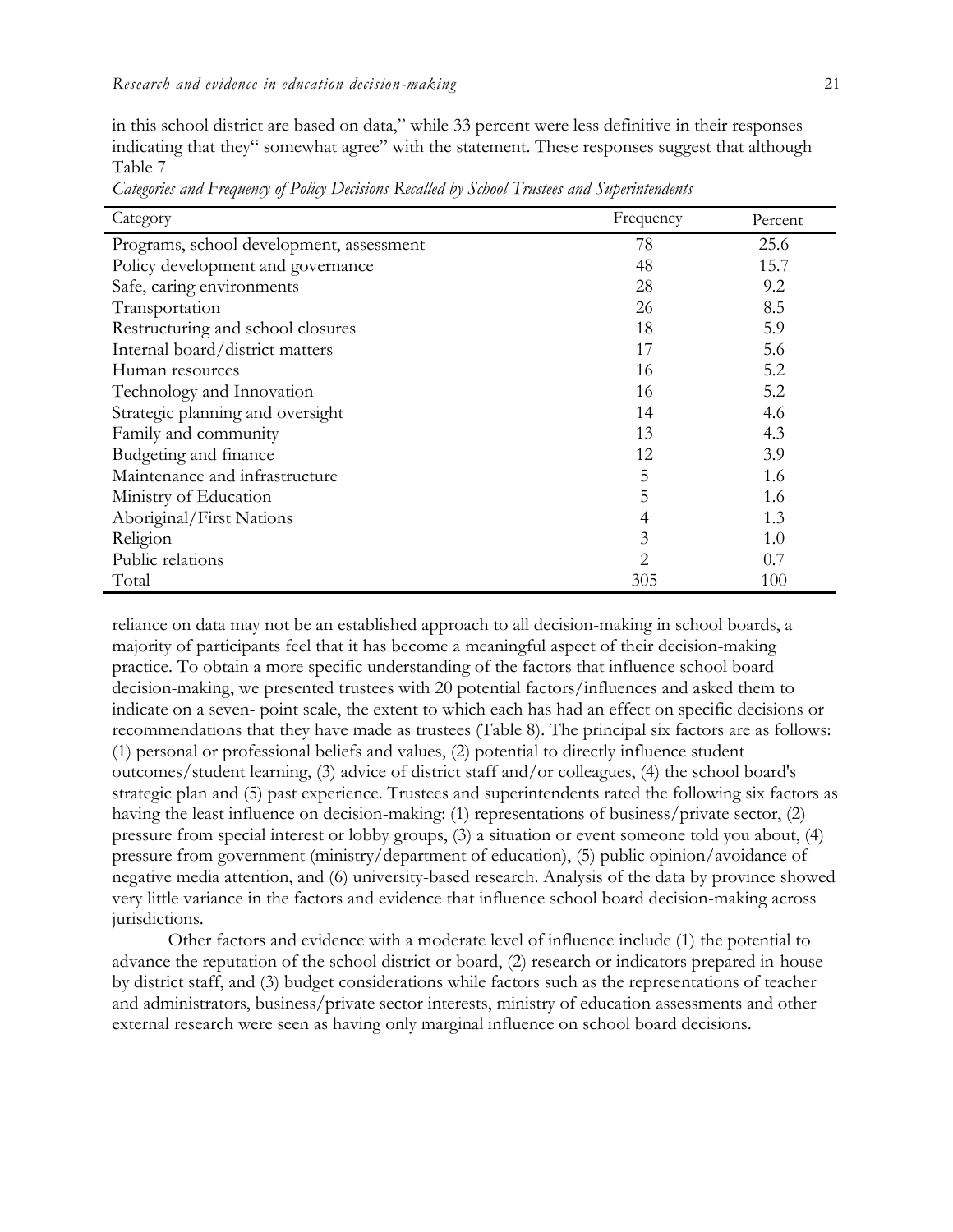Table 8:

 $\overline{a}$ 

*School Board Trustee and Superintendent Perceptions of the Relative Influence of Different Factors/Evidence on their Recent Policy-relevant Decisions/Recommendations<sup>12</sup>*

| Factor/evidence                                                     |     | Mean    | Standard  |
|---------------------------------------------------------------------|-----|---------|-----------|
|                                                                     |     |         | Deviation |
| Personal or professional beliefs and values                         | 337 | 1.70    | 1.39      |
| Potential to directly influence student outcomes/student learning   | 333 | 1.66    | 1.81      |
| Advice of district staff and/or colleagues                          | 340 | 1.28    | 1.56      |
| School board strategic plan                                         | 337 | 1.17    | 1.84      |
| Past experience with this issue or with a related issue             | 334 | 0.96    | 1.74      |
| Potential to advance the reputation of the school district or board | 338 | 0.86    | 1.92      |
| Research or indicators prepared in-house by district staff          | 334 | 0.74    | 1.89      |
| <b>Budget considerations</b>                                        | 337 | 0.55    | 2.06      |
| Representations of teachers and/or administrators                   | 334 | 0.23    | 1.95      |
| Representations of business/private sector                          | 337 | 0.15    | 1.95      |
| Ministry/department of education strategic plan/overall directions  | 335 | $-0.06$ | 1.98      |
| Research conducted by outside agencies                              | 333 | $-0.29$ | 2.18      |
| Provincial government research or assessment information            | 335 | $-0.35$ | 1.96      |
| Decisions of other school boards                                    | 337 | $-0.69$ | 1.88      |
| University-based research                                           | 333 | $-1.08$ | 1.97      |
| Public opinion/avoidance of negative media attention                | 335 | $-1.09$ | 1.83      |
| Pressure from government (ministry/department of education)         | 336 | $-1.15$ | 1.96      |
| Situation or event someone told you about outside your professional | 323 | $-1.24$ | 1.90      |
| environment                                                         |     |         |           |
| Pressure from special interest or lobby groups                      | 338 | $-1.26$ | 1.77      |
| Potential to advance reputation of district/board                   | 330 | $-1.53$ | 1.68      |

**Evidence and policy practice: Focus groups.** The focus-group protocol was designed as an in-depth probe of the factors influencing policy decision-making. Accordingly, we were able to assess this measure separately for school board trustees and superintendents. In each focus group session we presented each participant with a list of potential factors and influences on decision-making (similar, but not identical to the list of factors provided on the questionnaire). The list was a slightly modified form of the instrument used in Galway's (2006) study. We asked trustees and superintendents to identify and rank, in order of importance, the top five factors/influences on their own policy practice. Although the two lists were not identical, findings from the focus group data with trustees and superintendents generally paralleled the findings based on the survey data with some minor variations.

Trustees tended to place more value on the "representations of students, parents and constituents" than did superintendents while superintendents ranked "past experience" and "external research" somewhat higher than did trustees. Otherwise there was close alignment between the rankings of trustees and superintendents with the following factors all ranked high: (1) advice of the CEO (superintendent) and senior staff, (2) school board's own research and indicators,

<sup>&</sup>lt;sup>12</sup> Mean values for each of the statements were converted from a 1 to 7 interval scale to a -3 to +3 interval scale, where -3 represented 'did not at all influence', 0 was neutral and 3 represented 'influenced to a great extent'.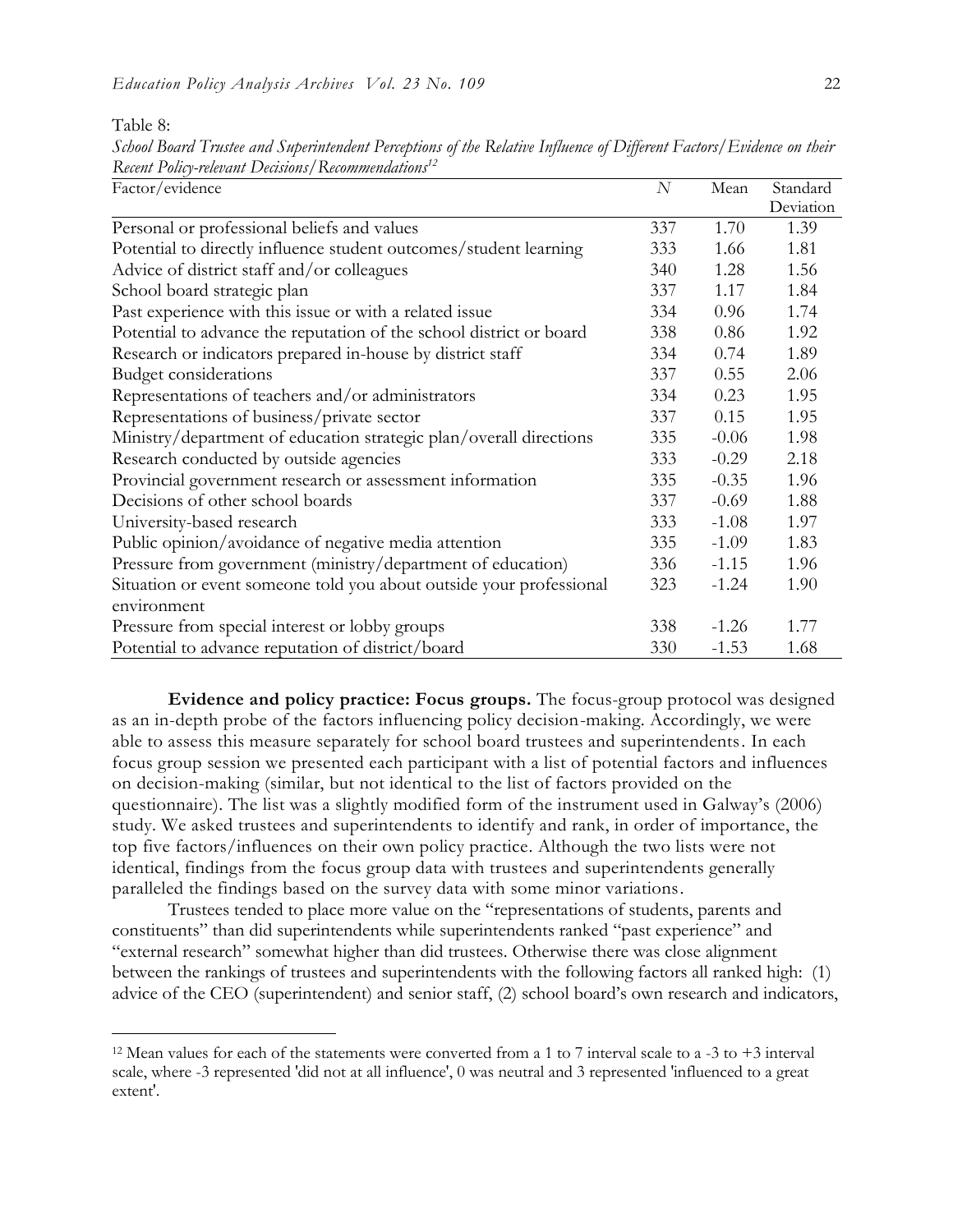(3) budget considerations*,* and (4) government/department of education's overall direction. The data derived from the focus group responses were somewhat similar to the questionnaire data, with some notable exceptions. For example, the questionnaire data showed the influence of the ministries of education to be a relatively minor influence while the focus group participants considered it to be much more significant. The lowest ranked factors and evidence for both groups were (1) representations of individual teachers and administrators, (2) representations of special interest groups and (3) factors such as *"*anecdotal reports" and "economic goals for the region."

With regard to research utilization, our focus group sessions with school board members in some regions revealed a somewhat different perspective – not entirely consistent with the pan-Canadian survey data. In Quebec, commissionaires (trustees) noted that frequently they work closely with university researchers in determining policies and programs. The following response to our question, "What kind of research, if any, do you value when making policy decisions?" illustrates:

It depends on the policy. Our board has a policy on policy development. We don't research that very much. But when we have our policy for dealing with children with special needs then we use a lot of research of our university partners, McGill and Concordia. Doing our policy on digital citizenship…we took a lot of research from the Internet [and] we went out to people who implemented things before. Our policy on fieldtrips …is based on the law and insurance requirements, so it really depends on the nature of the policy, but we will do a fair amount of research, as appropriate.

Another focus group of school board trustees in Saskatchewan echoed these views; their perspective suggesting that they place higher value on research evidence for decision-making than would be indicated by the data derived from the questionnaire:

I think that's what validates. I mean that's where…you can separate the politics and [decision-making] becomes evidence-based.... When you do that then you've got substance based on evidence and people can stand behind it. It's not so much public opinion and private opinion; it's more a matter of some form of evidence-base.

In one of the Atlantic Provinces, one participant responded, "[i]t depends on the issue. If it is something to do with student achievement then I think we look at university research, scholarly work and evidence more closely than we ever have."

These responses suggest that school board trustees, like education ministers and senior education bureaucrats place high value on political considerations in decision-making, such as the representations of students, parents and constituents. Their responses also correspond to the representations of ministry of education policy-makers in that they place high priority on staff advice and past experience. The responses of the participants from the two studies are also similar in that they say they place substantial importance on personal and professional beliefs and values, corporate and pragmatic influences, such as budget considerations and the government's "overall direction."

The value placed on external research as policy evidence was mostly consistent among the participants in the two studies. Generally, the questionnaire data indicates a low level of research utilization among Canadian education policy elites. The consensus view of the political decisionmakers interviewed in the 2006 study is that external research, and particularly university research is somewhat obscure and inaccessible to policymakers – a scenario where education researchers make a very marginal contribution to education policy decisions. The representations of school board trustees and superintendents were generally consistent with this perspective, although less definitive.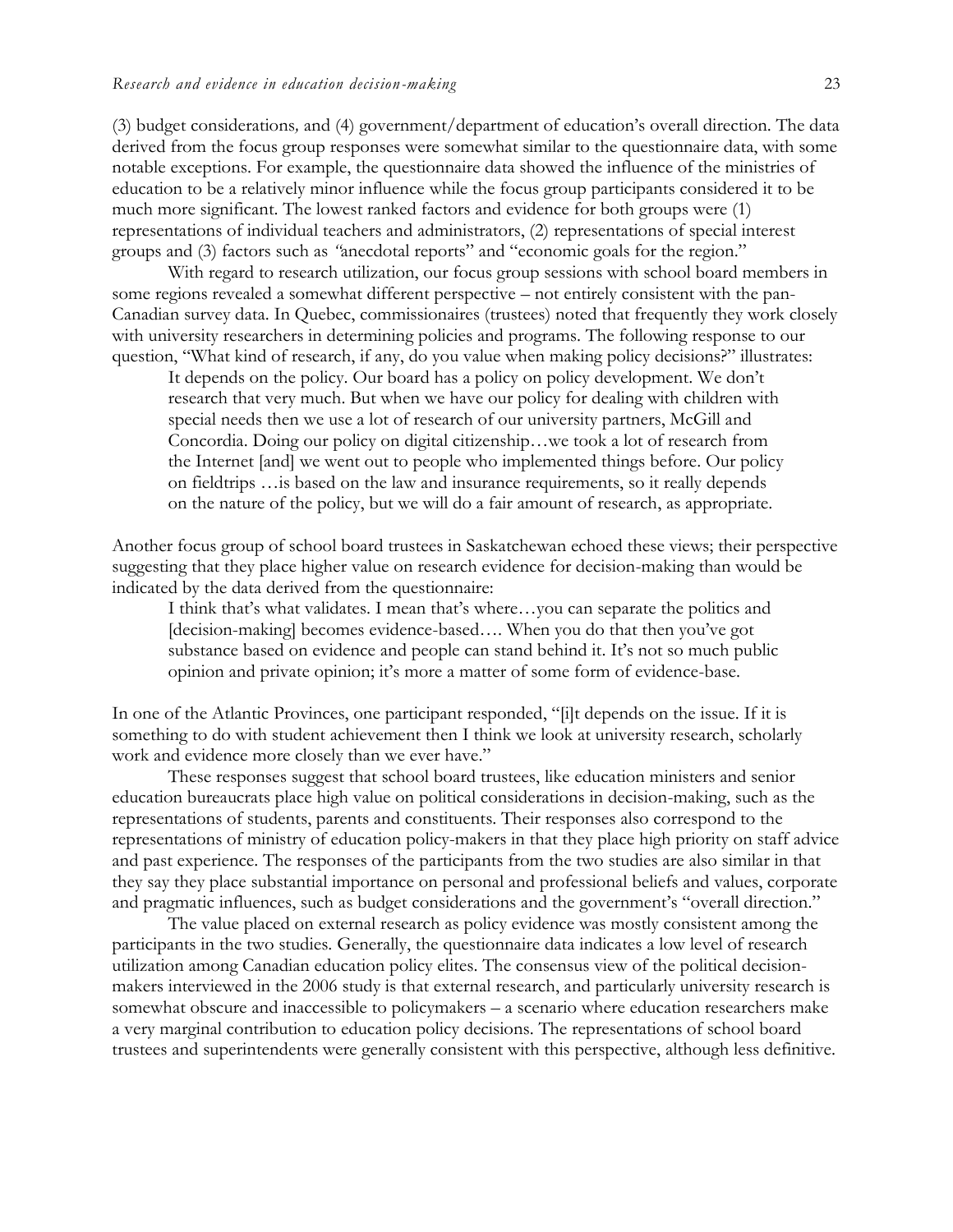The mean scale score<sup>13</sup> representing the influence of university research on policy decision-making within ministries and school boards was -1.36 and -1.08, respectively. Based on focus group data, there was some variation in these findings for certain regions of the Country where school board trustees and superintendents said they relied on universities to undertake policy research and were likely to utilize research evidence if they were aware of its existence and deemed it relevant to their circumstances. It also appears that for policy decision-making, not all sources of research evidence are given equal sway. In both studies, internal research and indicators prepared either by ministry staff or school district staff was ranked the same – in the middle of the positive range of responses (mean scale scores of 0.86 and 0.86, respectively). The data show that external (university-based) research, however, did not rank highly in either study.

### **Discussion**

#### **Theorizing Low Research Impact**

 $\overline{a}$ 

Several educational researchers have described the educational landscape in Canada over the past quarter century as turbulent and uncertain as policymakers have tried to negotiate the problems of fewer students, unstable budgets, and new expectations for schools (Levin, 2003b; Levin & Riffel, 1997; Sheppard, Galway, Brown & Wiens, 2013; Ungerleider, 2003). There is widespread agreement that decision-making in education now occurs under a microscope; it has become highly politicized and subject to intense media attention (Levin, 2004a; Lingard & Rawolle, 2004; Thomson, 2004; Ungerleider, 2004). As Beck (1997) and Giddens (1990; 1994; 2003) argue, cultural changes and the growing complexity of society creates greater levels of uncertainty, resulting in people becoming more restless, taking less for granted, and initiating action to reduce their perceptions of risk. Canadians are passionate about education, and are unabashed about raising the bar for what they expect from schools. But public expectations for education are constantly shifting, creating policy challenges and dilemmas for decision makers. More than in the past, citizens and education lobby groups are better positioned with knowledge and expertise; they are better equipped to challenge institutional experts within school boards and ministries of education and have a greater capacity to lobby governments and force change.

As Guppy and Davies (1999, p. 278) point out, parents and educational interest groups are "less deferential towards the educational establishment and are more likely to feel entitled to challenge experts." Based on a review of two decades of polling evidence, Guppy and Davies (1999) showed that public confidence in Canadian schooling had declined in all population subgroups. A more recent survey, undertaken by the Canadian Education Association, showed that between 1984 and 2007 the percentage of Canadians who reported a great deal or fair amount of confidence in schools dropped by 31 percentage points from 76 to 45 percent (Canadian Education Association, 2007). This dissatisfaction has been expressed in myriad ways – from a startling increase in private tutoring (Davis, Aurini & Quirke, 2002) – particularly among wealthy Canadians (Cain, 2013) – to a rise in the number of legal cases against school boards (Sheppard, 2012). A 2012 Ipsos-Reid poll revealed that Canadians gave a poor rating to the "overall state" of the public elementary school system. More than half of those polled (58%) held the view that a private school education is better than a public school education and about two thirds (63%) said they would choose a private school education for their children, if money were no concern.

At the same time, virtually all regions of the country have been experiencing major demographic changes leading to shifts in student populations, profound enrolment decline and

<sup>13</sup> where -3 represented 'did not at all influence', 0 was neutral and 3 represented 'influenced to a great extent'.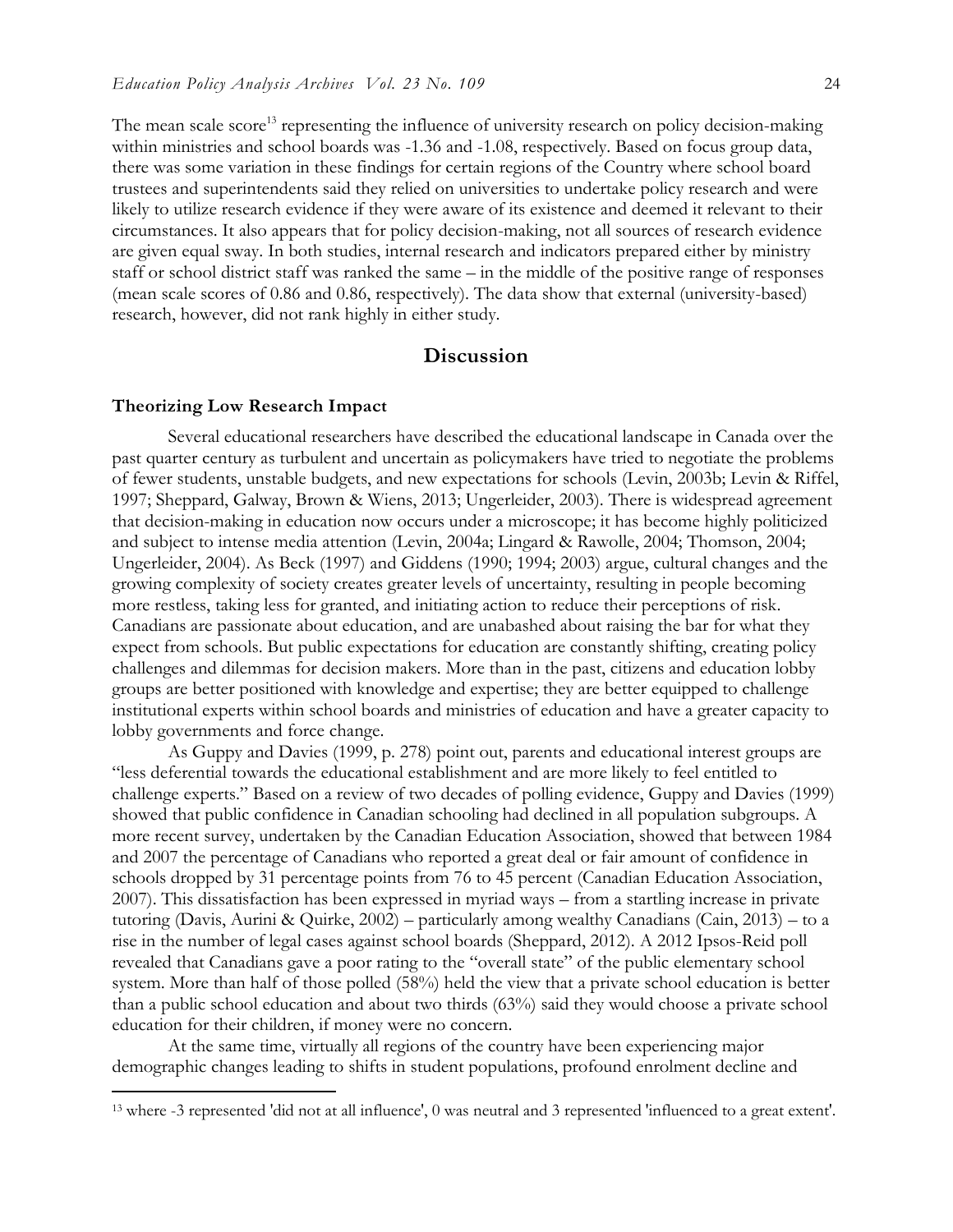greater diversity in the school-aged population. Census data show that Canada recorded the highest population growth among G8 nations in 2013-14; however, net international migration accounted for almost two-thirds (66.5%) of the total increase. In the last several decades there have also been profound changes in proportion of Canadians leaving smaller towns and settlements for urban areas  $-$  from 62% in 1951 to 81% in 2011 (Statistics Canada, 2011). Within the country the population share of some regions, notably Quebec and the Atlantic Provinces has decreased over the past three decades while Ontario and the Western Provinces has increased (Statistics Canada, 2014). For, example, over the twenty-year period, 1993-94 to 2013-14, the number of school-aged children in the Atlantic region fell by 30 percent or about 1.6 percent per year and enrolment losses between one and two percent per year are expected for at least the next decade (Galway, 2015).

Schools are among the first public institutions to be impacted by socio-cultural and demographic changes. Addressing sustained enrolment changes (influx or decline) and responding to more diverse student populations require considered policy responses. Other social tensions and technological changes are similarly first felt in schools and colleges, leaving policy actors to negotiate everything from school closures and realignment to safe school protocols and diversity policies, often with a restless and impatient public. Ministries of education and school boards are expected to base their policy decisions on the best evidence available to them. The findings from these studies, however, portray the policy development process as ambiguous and political; driven by informal evidence that is only loosely connected to the educational research community.

These findings are consistent with the theoretical orientations of Beck (1994; 1997), Majone (1989), Kingdon (1995), Levin (2003b; 2004b) and Stone (2002), all of whom conceptualize public policy-making as divergent, uncertain and risky – driven by personal, political, and experiential influences. In a politicized environment, independent university research, especially that which might be tacitly critical of existing policy, may either represent additional political risk or be perceived as inaccessible or irrelevant to settling urgent policy questions. Under such conditions, the values, reward systems and accountabilities against which social scientists operate are likely to differ substantively from those of system-level decision makers, thereby creating a policy environment that might be antagonistic to external research. These conditions may well force policymakers to set aside research-informed policy (which is normally a longer-term proposition) in order to attend to less risky and more immediate pragmatic and democratic/political considerations.

## **Making Research Matter More**

These studies raise questions about whether the existing decision-making approaches are useful in advancing a sustainable policy agenda for Canadian schools. They also underscore the importance of undertaking policy work in consideration of the best available research. Decision makers need ready access to research evidence to guide their practice in the public sphere, but perhaps more pointedly, to refute incorrect information and hearsay that can so often form the substance of unqualified demands for educational change. Following Edwards et al. (2007), Jbilou et al. (2007) Landry et al. (2001), Nutley et al. (2008) and others, we propose that to attenuate the risk associated with greater reliance on education research stronger connections must be fostered between the research community and several levels of the bureaucracy within school districts and ministries of education. In short, to become a more significant consideration in the policy advice senior advisors provide to politicians, research must become more familiar and trustworthy.

The importance of trust and confidence has been discussed elsewhere in the literature (e.g., Nutley et al., 2009; Tseng, 2012). One of the key questions raised by researchers is how do policymakers and other information consumers sort through competing claims in guiding their practice (Lubinenski, Scott & Debray, 2014). While the studies compared here have focused on the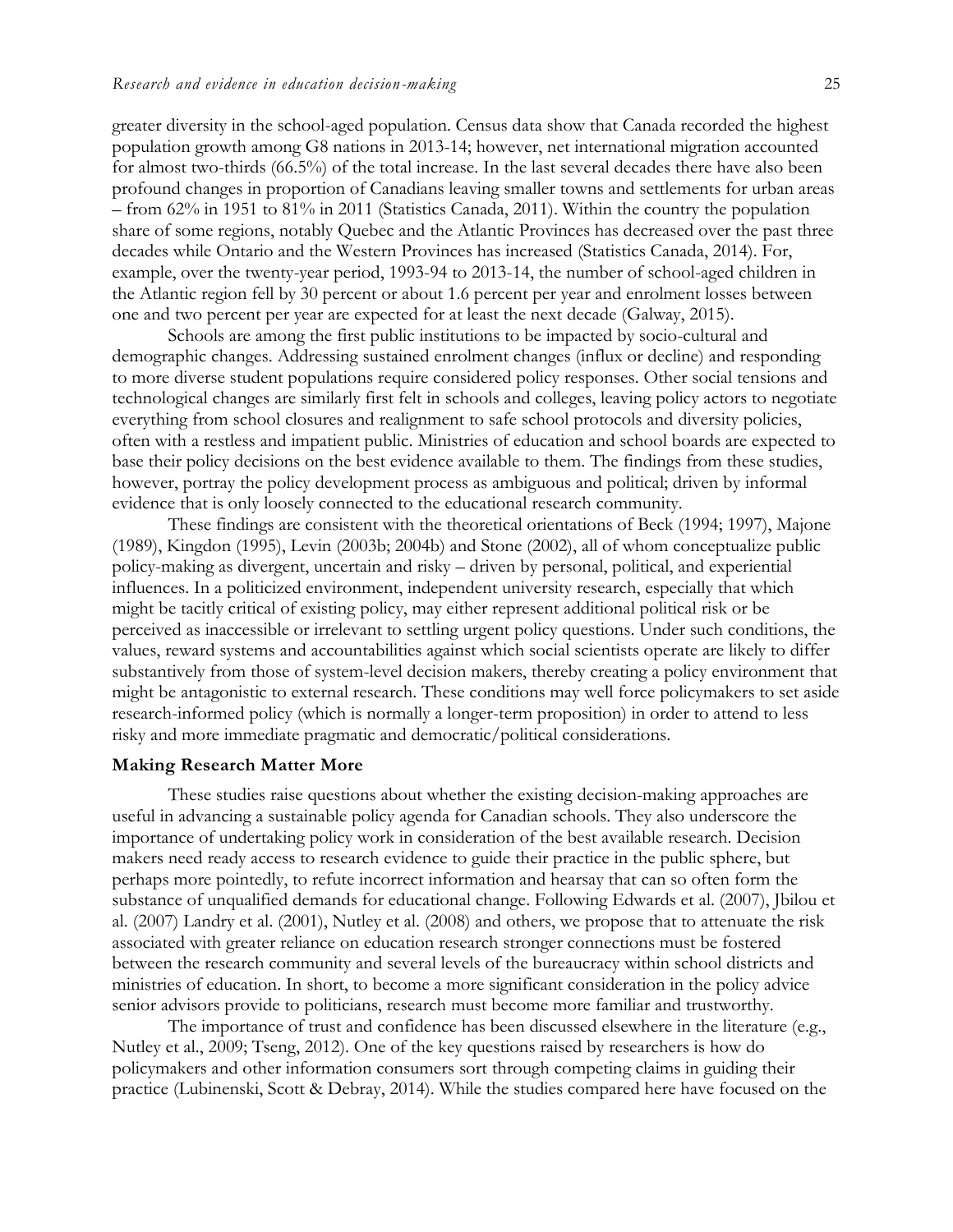standing of research and other factors as policy evidence, several researchers have begun to conceptualize research utilization as a social process: "one that unfolds within a complex ecology of relationships, organization and political and policy contexts" (Yohalem & Tseng, 2015). One recent US study of school board decision makers found that the value of research could not be decoupled from trustworthiness of its sources and the motives of the person conveying the evidence (Asen, Gurke, Donners, Solomon, & Gumm, 2012). Rosenblatt and Tseng (2010, p. 201) have argued for the need to understand the importance of the demand side of research-policy equation, including "user settings and perspectives, political, economic and social contexts and the various uses of research."

Based on large-sample studies in the Canadian health care sector several strategies have been suggested to improve reciprocal understandings between the research and policy communities. Landry et al. (2001) identified several determinants of research utilization including the mechanisms linking researchers to users and the user's operational context. Jbilou et al. (2007) added that communication networks, partnerships and other links between researchers and decision-makers could help effect a cultural change in governmental organizations – whereby there is greater support and value for research into practice. Programs such as the former TLRP in the UK and the former Community-University Research Alliance (CURA) program in Canada represented efforts to support alliances between community organizations and universities to foster innovative research, training and the creation of new knowledge (James & Pollard, 2011; Social Sciences and Humanities Research Council, 2013). More to the issue of engendering trust and confidence, Edwards et al. (2007) describes such programs in terms of a reciprocity or co-construction of research-based knowledge that serves to connect organizational boundaries and strengthen the warrant for research studies. In the following we draw upon the findings from these studies and the work of others researching this area to suggest some modest proposals for how such evidence could become a more integral aspect of education policy and practice.

**Engaging ministry and school board advisors.** Following on Jbilou et al. (2007), we see research collaborations, research forums and regular formal (or informal) meetings with mid- and senior-level school board and ministry officials as important mechanisms for interchanges between knowledge producers and the education policy community. There are few opportunities for external research to reach policymakers, except through the bureaucracy and, to lesser degree, through the efforts of special interest groups and the mass media. Reimer and McGinn (1997) wrote about the difficulty they experienced in communicating research findings to government decision makers. As a dissemination strategy, direct access to school board trustees and/or ministers of education is problematic for several reasons. Access to policy elites is difficult at the best of times and focusing the attention of elected officials on complex teaching and learning issues is a longer-term proposition. Even in instances where researchers are successful in engaging elected decision makers, due to their crowded schedules, such meetings are likely to be short, infrequent and limited in their long-term impact. A more effective strategy would involve the active engagement of mid to senior policy professionals who prepare the information – informal e-mails or briefings, decision notes and policy papers – that is circulated 'up the line.'

Bah Diallo (2001), a former minister of education in Guinea, says that politicians can only effectively initiate policy change with the cooperation of the bureaucracy. Administrators identify for ministers not only what is needed to effect change, but also the appropriate pathways to implementation:

Administration constitutes the *passage oblige*, the gateway, the bridging link between policy and practice, between political intent and the hard reality of day-to-day business. As such it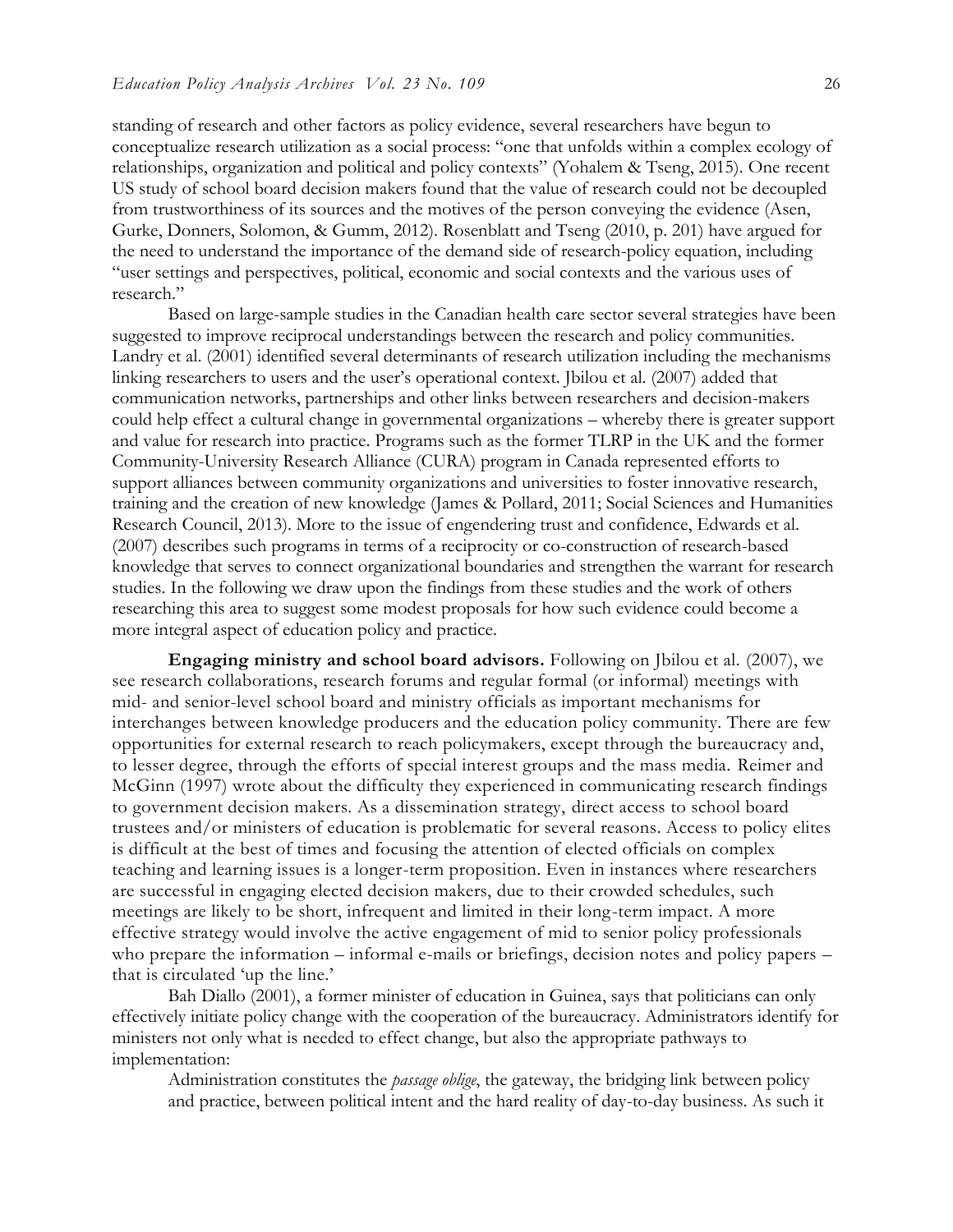plays the difficult role of reconciling the need to maintain the system and the need to lead the changes and the reforms. […] administrators have a tremendous influence on the system processes and the policy-makers' capacity to decide because administrators can influence action where it counts the most, that is, in the field, where things happen. (p. 22)

The policy actors who participated in the 2006 and the 2012 study indicated they place high value on knowledge produced or validated by insiders – ministry and/or school district policy staff, a finding consistent with Majone's (1989) suggestion that the policy analyst plays a pivotal role in determining what evidence is considered by policy elites and the manner in which policy advice is constructed. While mid-level bureaucrats and district program specialists represent the entry point for external knowledge, senior bureaucrats mediate the cascade of information to elected decision makers by distilling and validating evidence and bringing together research with other forms of evidence to generate 'trustworthy' staff advice.

**Intersecting communities of practice.** There are several small-scale efforts that could be undertaken to create intersections between the individual communities of practice of researchers and policy advisors/practitioners. Formal and informal professional exchanges could create reciprocal space for discussion of policy issues and problems and the kinds of research that could contribute to public discourse and/or policy deliberations. In our earlier work on researcher perceptions of evidence used in policy making (Galway, 2006), participants referenced the challenges in sustaining regular professional exchanges between academics, senior public servants and ministry advisors, but also their effectiveness in connecting the three communities of practice.

Another point of interchange could be the establishment of rotating research chairs within education ministries and faculties of education – whereby mid-to-senior level public servants could become immersed in the research culture of the university while academics could experience the policy environment of government. There is already some precedent for this kind of exchange. In at least one Canadian province there is a standing research fellowship that enables senior executives of the government to work in a university setting and to teach and research in their professional discipline. Through the fellowship, there have been similar moves in the opposite direction, whereby faculty members take up residence in government departments. For example, the former Canadian Council on Learning had conceived a plan centered on the establishment of 'researchers in residence' as a means of infusing research into policy discussions at the level of education ministries<sup>14</sup>. Under such an arrangement the ministry and/or the university would underwrite or partially underwrite the associated costs of the exchange; the participants would then focus on one or more policy questions occupying the district/ministry agenda. This research would imply that these and similar opportunities for researcher-bureaucrat exchange should be encouraged as a means of creating common understandings among school districts, government departments and education faculties.

Another approach formalizes the involvement of educational leaders in research through the promotion of advanced professional degrees aimed at administrators, bureaucrats and senior educators. Now reasonably well established in many faculties, the professional doctorate requires that candidates undertake research relating to their professional practice. While relatively few professional doctorates are awarded each year in relation to the number of professional staff working in education, the connection of policy analysts and program specialists to the research community through professional learning opportunities would appear to be an effective, albeit

 $\overline{a}$ 

<sup>14</sup> Personal communication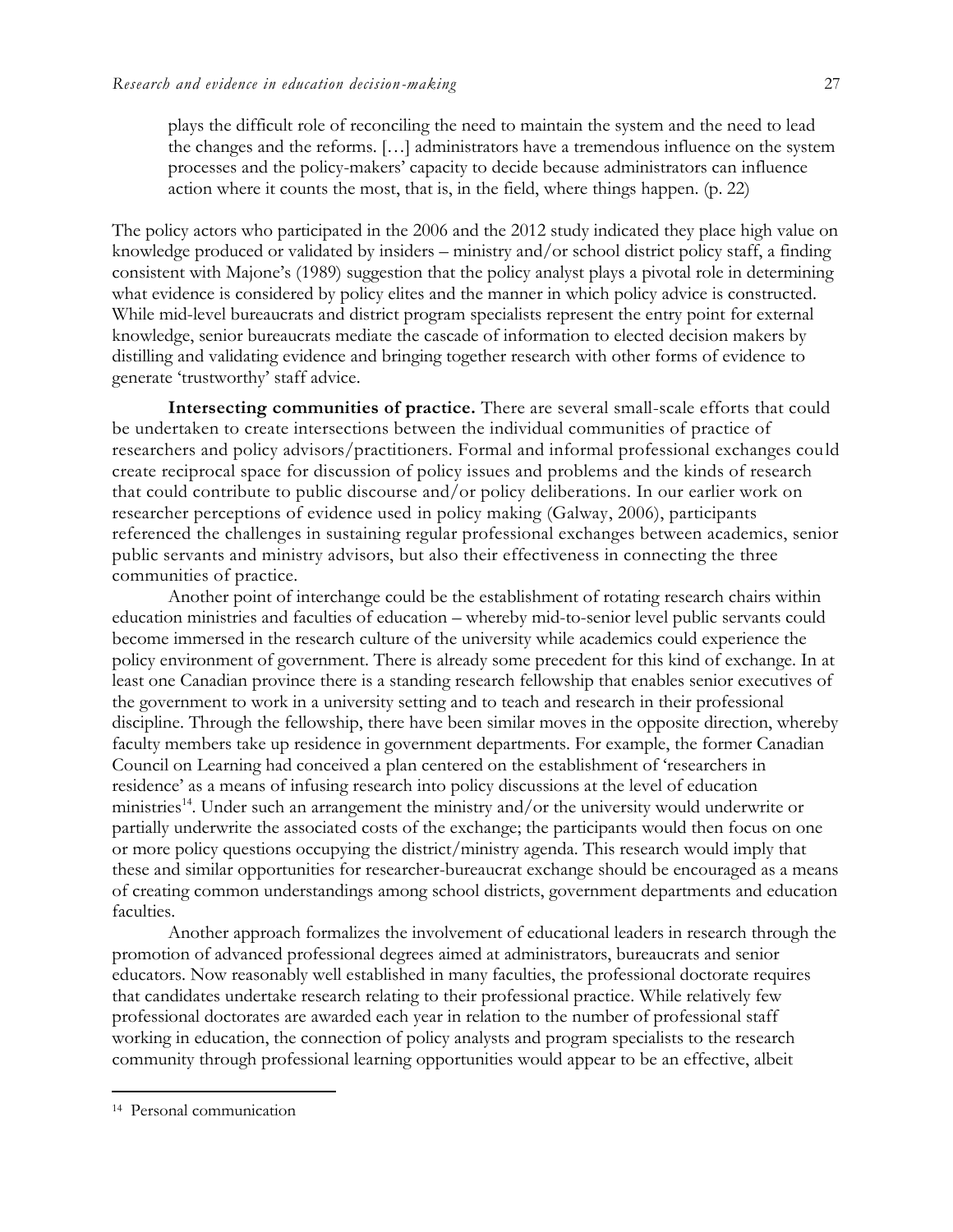small-scale means of infusing research into policy practice. School boards, post-secondary institutions and ministries of education could provide incentives to encourage professional staff to undertake research-based professional degrees as a means of professional development. Financial incentives such as grants to assist with tuition and research expenses, sabbatical leaves for senior public servants and/or promotion incentives could entice more senior education officials to begin doctoral or professional masters programs. Moreover, the design of many professional doctorate programs affords the student considerable flexibility. The completion of degrees, partially through Web-based study, the ability to study part-time over extended periods, and the offering of compressed didactic components using itinerant professorial instruction all contribute to the professional degree option as a viable means of making research more familiar to the policy community.

**Moderating the critical stance of the academy.** We have argued that research will become more entrenched in policy development if it can become more familiar and less risky for policy makers. The data from the 2006 study show that ministers of education represented researchers as sometimes adversarial – either indifferent to the pressing educational problems on the government's policy agenda, or too often, critical of education policies and practices. Recognizing the cautions of Pirrie, Adamson and Humes (2010) regarding the spread of bureaucratic rationality and the responsibilities of academics to speak truth to power and preserve freedom in academic life, we believe some consideration should be given to the ways in which academics represent their research in the public sphere, and how they frame policy critiques. While certain traditions of inquiry lend themselves to critical commentary on social institutions and processes (Creswell, 1998), the findings from this study suggest that sustained critique of policy decisions may serve to position academic research as foreign and threatening to policymakers. When academic researchers publicly argue for a strict (research) evidence informed approach to policy, they may inadvertently overlook the political dynamic of a policy situation, and situate themselves as adversaries. As Caplan (1979, p. 461) writes, [t]he need for reciprocal relationships between knowledge producers and knowledge users in policy -making is clear, but the problem of achieving effective interaction of this sort necessarily involves value and ideological dimensions as well as technical ones." The studies discussed here show that decision-makers make choices in the context of an overwhelming and widely diverse set of public expectations. Politicians, in some instances, seem to identify those in the academy with risk and uncertainty. For some researchers – particularly younger scholars – the contextual background to the policy process may represent uncharted territory. In order for education research to begin to make a difference in the policy decisions of policymakers, academics may wish to evaluate how far critical approaches have advanced the influence of research on the public policy agenda and consider different ways and means of drawing attention to their policy concerns. Researchers may better situate themselves to influence policy decisions by accounting for the ambiguities and political pressures of decision-making in their critique, while advocating for reasoned, research-informed policy.

**Balancing academic interests with research impact.** The findings from these studies also suggest that attempts to stimulate more policy-relevant research will also come with the need to re-evaluate traditional ideas about the academic utility of research in relation to its practical value to consumers and policy makers. From the perspective of academic progression, researchers have good reason to doubt the value of undertaking commissioned or government/district-sponsored research. Levin (2004b, p. 9) has remarked that, "universitybased research is driven by the university culture and reward system; it is primarily aimed at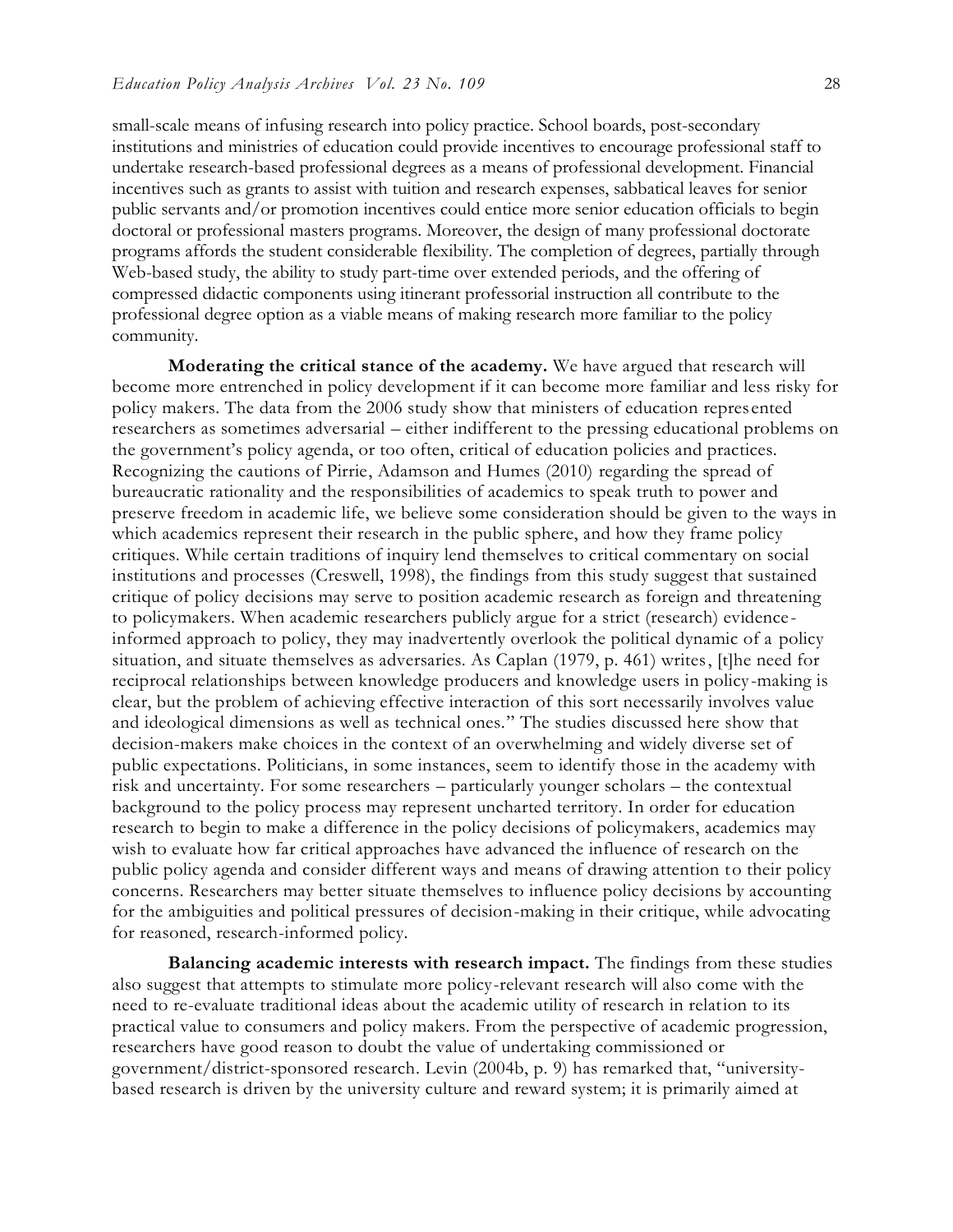communication with other scholars and the rewards are related to research grants and peer recognition." In her case study of a large Canadian community-university research collaboration, Tapp-Neville (2015) reported that researchers were concerned that certain forms of collaborative and commissioned research have a lower standing than independent research as evidence of contribution to scholarly inquiry. If university communities, even passively assign lower status to commissioned policy work, they may, unintentionally, restrict the likelihood that collaborative research programs will attract young, able scholars. Moreover, if commissioned education research has limited standing within the academic community it might only be conducted in the 'sidelines' – something done to sustain a stream of research funding or otherwise left to researchers who have advanced in their careers and have already established themselves as credible academics.

From the perspective of enhancing research impact, there is reason to be concerned about a culture that draws a distinction between the importance of research that is needed and valued by ministries of education and school districts and other 'legitimate' research that is valued within the academy. For education research to become a more visible presence in day-to-day policy discussions, and for the quality and amount of commissioned research to improve, consumer-driven research needs be recognized for the purposes of academic reputation and tenure-track promotion. Finally, if commissioned research is assigned a lower status with respect to promotion and tenure, it may unintentionally restrict the likelihood that such research opportunities will attract young, able scholars. This topic will not be further addressed here, although it is important area for future research.

## **Conclusions**

On balance, the findings from the 2012 study of school board trustees and superintendents are generally consistent with those of the 2006 study of education ministers and senior education bureaucrats. We found that elected officials and their advisors in both contexts use a variety of forms of evidence in their decision-making, including non-formal sources of evidence such as local (internal) knowledge and experience. Policy elites, particularly at the ministry level, tend to place considerable reliance on political-democratic forms of policy evidence, followed by staff advice, corporate and pragmatic considerations, personal and professional beliefs and values and past experience. Both participant groups also confirm the influence of formal sources of information, such as research evidence; however the form of such research matters, and appears to be largely limited to internally generated research and indicators.

Findings from the 2006 study show that ministry policymakers express largely negative perspectives about the availability and value of certain forms of research-based knowledge. The ministers interviewed were either oblivious to the research undertaken in universities or deprecating in their appraisal of its availability and utility. Both political actors and senior bureaucrats say that they place greatest value on research-based evidence that originates or has been vetted by staff and policy advisors within the ministries themselves. Trustees and superintendents expressed a similar perspective placing greater value on the school board's own research and indicators, while downplaying university research as less influential to school board decision-making – this form of evidence ranking 15th of 20 possible decision-making factors. Still, school board trustees and superintendents were more predisposed to the notion of "data-driven" decision-making and some focus group participants mentioned collaboration with university researchers; however, these references were few and limited in scope.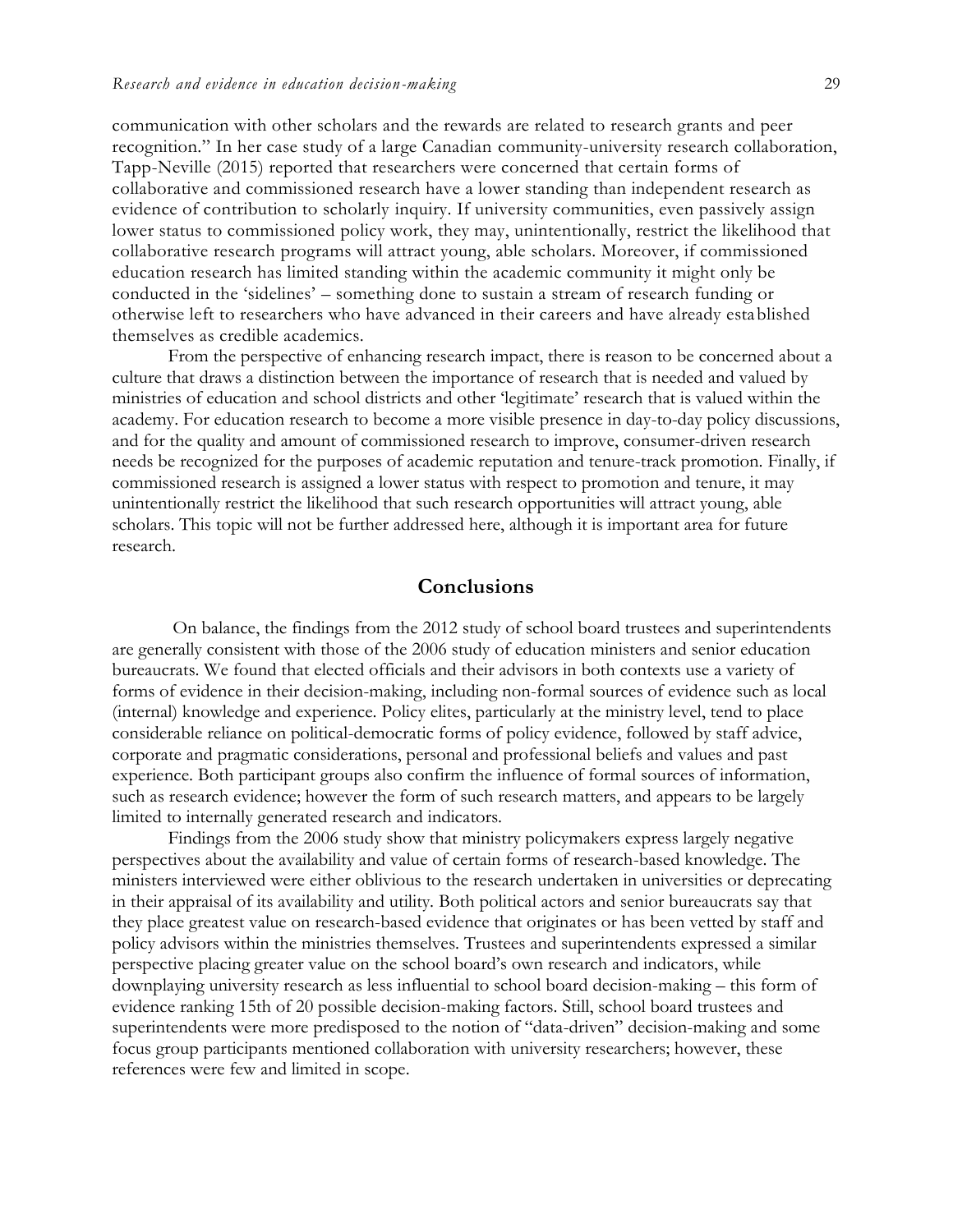We conceptualize use of low research impact partly in terms of trust vs. risk avoidance. In both policy contexts – provincial departments of education and school boards – we conclude that decision-making is ambiguous and risky. Policies and practices are developed and enacted in an uncertain policy context, often with diverse and impatient constituencies. Following Beck (1994, 1997), in uncertain times, decision-makers value knowledge that is familiar and emerges from their own community. Such knowledge, while frequently originating in external studies, is contextualized against other policy evidence, and judgments are made regarding its relative value within the larger policy context. This information – now repackaged in the form of staff advice – becomes privileged and trusted by ministers and senior bureaucrats as authentic knowledge. The problem inherent in a decision-making paradigm that is overly dependent on informal, populist and experiential knowledge is that it is haphazard and fundamentally reactive, thereby inviting continuous reform and readjustment.

The evidence and arguments presented herein support calls from others for a more open, collaborative, familiar and trusted relationship between education practitioners and researchers. Such a change could begin to immunize schools against frequent changes in practices and policies until they have been referred for evaluation against the best information available. Following on other recent work in this area, several tangible strategies are suggested that might be helpful in effecting such a change. These representations also raise policy issues for administrators in some Canadian universities, both from the perspective of enhancing the formal and informal linkages between the research and policy communities, and in re-imagining the standing of user-defined (commissioned) research within the academy. If education research is to become a staple at the table of policy decision makers, those in authority within the academy would do well to examine and debate these issues and, where necessary, make appropriate adjustments.

#### **References**

- Asen, R., Gurke, D., Conners, P., Solomon, R., & Gumm, E, (2013). Research evidence and school board deliberations. Lessons from three Wisconsin school districts. *Educational Policy*, *27*(1), 33-63.<http://dx.doi.org/10.1177/0895904811429291>
- Bah Diallo, A. (2001). Finding the right balance. In G. Hermes, & Y. Haq (Eds.), Organization of ministries of education. *International Institute for Educational Planning Policy Forum*, *13*, (pp. 20- 33). Paris: UNESCO.
- Barber, M., & Sebba, J. (1999). Reflections on progress towards a World Class Education System. *Cambridge Journal of Education*, *29*(2), 183-193. <http://dx.doi.org/10.1080/0305764990290202>
- Bates, R. (2001). *Reviewing research in education in Australia and the UK: Evaluating the evaluations* (unpublished manuscript). Retrieved from [http://www.deakin.edu.au/education/RADS/staff\\_folder/bates/](http://www.deakin.edu.au/education/RADS/staff_folder/bates/)
- Beck, U. (1994). The reinvention of politics: Towards a theory of reflexive modernization. In U. Beck, A. Giddens & S. Lash, (Eds.), *Reflexive modernization: Politics, tradition, aesthetics in the modern social order*. Stanford, CA: Stanford University Press.
- Beck, U. (1997). *The reinvention of politics: Rethinking modernity in the global social order*. Cambridge, UK: Blackwell Publishers Inc.
- Black, Nick (2001). Evidence-based policy: Proceed with care. *British Medical Journal*, *323*(7307), 5-13. <http://dx.doi.org/10.1136/bmj.323.7307.275>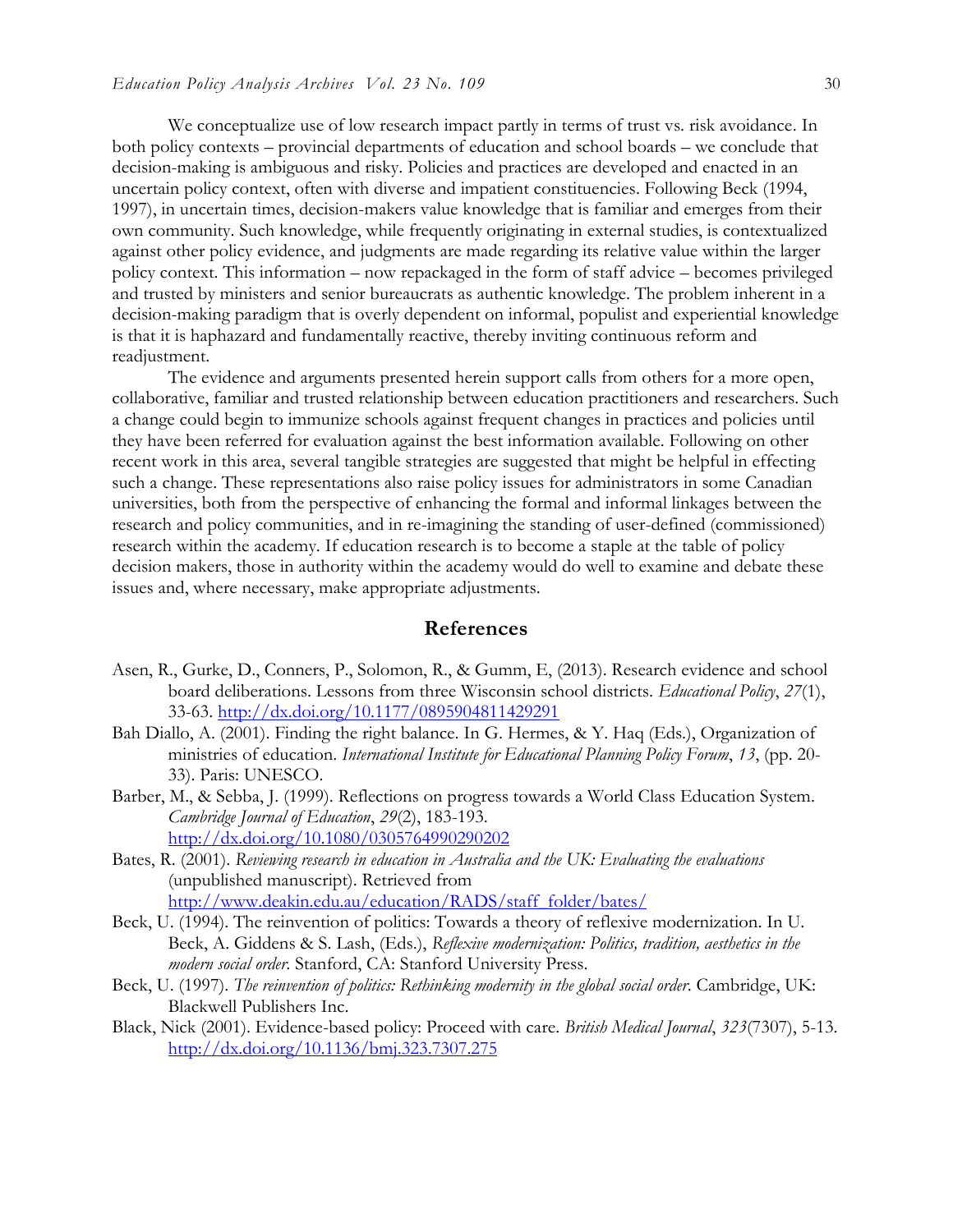- Blunkett, D. (2000). *Influence or irrelevance: Can social science improve government*? Economic and Social Research Council, British Educational Research Association (invited speech). Retrieved from <http://www.bera.ac.uk/ri/no71/ri71blunkett.html>
- Bok van Kammen, W., & Stouthamer-Loeber, M. (1998). Practical aspects of interview data collection and data management. In L. Bickman & D. Rog (Eds.), *Handbook of applied social research methods* (pp. 375-399). Thousand Oaks, CA: Sage.
- Burchett, H. E. D., Mayhew, S. H., Lavis, J. N., & Dobrow, M. J. (2012). When can research from setting be useful in another? Understanding perceptions of the applicability and transferability of research. *Health Promotion International*, *28*(3), 418-430. <http://dx.doi.org/10.1093/heapro/das026>
- Cain, P. (2013, April 19). Sixty percent (60%) more Toronto students have private tutors in wealthy areas most of all. *Global News Toronto*. Retrieved from [http://globalnews.ca/news/492413/private-tutoring-rising-sharply-in-toronto-map-shows](http://globalnews.ca/news/492413/private-tutoring-rising-sharply-in-toronto-map-shows-strong-link-to-income/)[strong-link-to-income/](http://globalnews.ca/news/492413/private-tutoring-rising-sharply-in-toronto-map-shows-strong-link-to-income/)
- Canadian Education Association (2007). *Public education in Canada: Facts, trends and attitude*s. Retrieved from<http://www.cea-ace.ca/sites/default/files/cea-2007-public-education-in-canada.pdf>
- Caplan, N. (1979). The two-communities theory and knowledge utilization. *American Behavioral Scientist*, *22*(3), 459-470.<http://dx.doi.org/10.1177/000276427902200308>
- Cohen, L., Manion, L., & Morrison, K. (2011). *Research methods in education*. New York, NY : Routledge.
- Cooper, A. (2013). Research mediation in education: A typology of research brokering organizations that exist across Canada. *Alberta Journal of Education Research*, *59*(2), 181-207.
- Cooper, A. (2014). The use of online strategies and social media for research Dissemination in Education. *Education Policy Analysis Archives*, *22*(88), 1-26.
- Cooper, A., & Levin, B. (2010). Using research in secondary schools: Education leaders respond. *Education Canada*, *50*(4), 59-62.
- Cooper, A., Levin, B., & Campbell, C. (2009). The growing (but still limited) importance of evidence in education policy and practice. *Journal of Educational Change*, *10*(2-3), 159-171. <http://dx.doi.org/10.1007/s10833-009-9107-0>
- Creswell, J. (1998). *Qualitative inquiry and research design*. Thousand Oaks, CA: Sage.
- Davies, P. (1999). What is evidence- based education? *British Journal of Educational Studies*, *47*(2), 108- 121.<http://dx.doi.org/10.1111/1467-8527.00106>
- Davies, S., Aurini, J., & Quirke, L. (2002). New markets for private education in Canada. *Education Canada*, *42* (3), 36-38.
- DeBroucker, P., & Sweetman, A. (Eds.) (2003). *Towards evidence-based policy for Canadian education*. Montreal, Canada: McGill-Queens University Press.
- Dillman, D. (1999). *Mail and electronic surveys: The tailored design method* (2nd ed.). New York, NY: J. Wiley.
- Dunseath, K. (2000). Defending educational research in changing times. *Proceedings of the 2000 Conference of the Australian Society for Educational Technology and the Higher Education Research and Development Society of Australia.* Retrieved from [http://www.aset.org.au/confs/aset](http://www.aset.org.au/confs/aset-herdsa2000/procs/dunseath-k.html)[herdsa2000/procs/dunseath-k.html](http://www.aset.org.au/confs/aset-herdsa2000/procs/dunseath-k.html)
- Earl, L. (2011). A response from Canada to TLRP's ten principles for effective pedagogy. *Research Papers in Education*, *26*(3), 381-389. <http://dx.doi.org/10.1080/02671522.2011.595549>
- Edwards, A., Sebba, J., & Rickinson, M. (2007). Working with users: Some implications for educational research. *British Educational Research Journal*, *33*(5), 647-661. <http://dx.doi.org/10.1080/01411920701582199>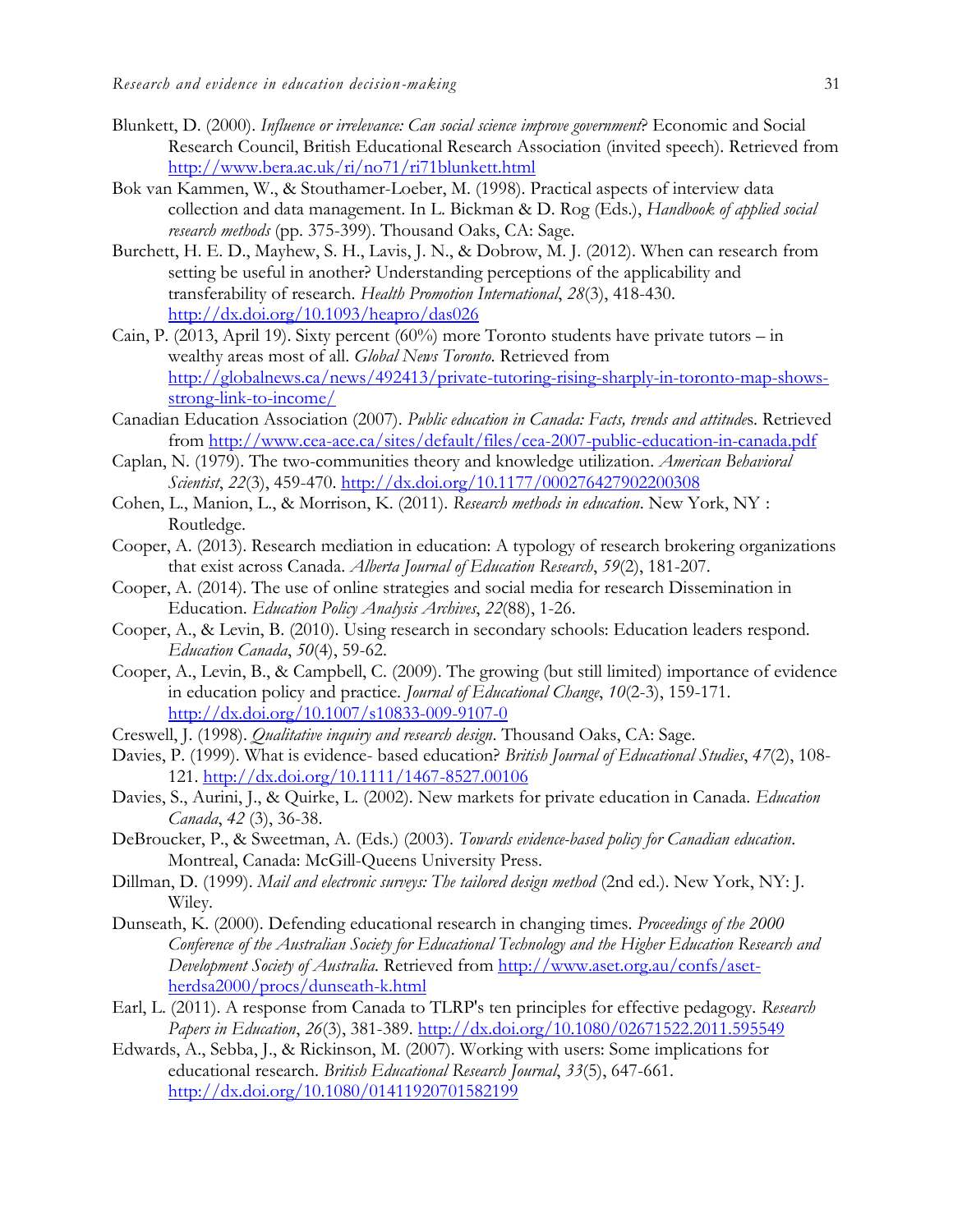- Figgis, J., Zubrick, A., Butorac, A., & Alderson, A. (2000). Backtracking practice and policies to research. In Department of Education, Training and Youth Affairs, *The impact of educational research* (pp. 279-274). Commonwealth of Australia, Canberra: Australia.
- Fitz-Gibbon, C. (2003). Milestones en route to evidence-based policies. *Research Papers in Education*, *18*(4), 313-329.<http://dx.doi.org/10.1080/0267152032000176837>
- Fowler, F. (1998). Design and evaluation of survey questions. In L. Bickman & D. Rog (Eds.), *Handbook of applied social research methods* (pp. 343-374). Thousand Oaks, CA: Sage.
- Galway, G. (2006). *An investigation of the uses of evidence and research in the education decision making of policy elites*. (Unpublished Ph.D. dissertation). University of South Australia, Adelaide , SA.
- Galway G. (2015). Is teaching still a viable option in Atlantic Canada. In N. Maynes & B. E. Hatt (Eds.) *The complexity of hiring, supporting, and retaining new teachers in* Canada (pp. 1-21). Canadian Association for Teacher Education/Association canadienne pour la formation à l'enseignement.
- Galvin, C. (2008). But all the wrong people are here…: The emerging policymaking mode and its challenge for academic policy research: a commentary. *Cambridge Journal of Education*, *38*(1), 121-130. <http://dx.doi.org/10.1080/03057640801890020>
- Giddens, A. (1990). *The consequences of modernity*. Stanford, CA: Stanford University Press.
- Giddens, A. (1991). *Modernity and self-identity. Self and society in the late modern age.* Stanford, CA: Stanford University Press.
- Giddens, A. (1994). *Beyond left and right: The future of radical politics*. Stanford, CA: Stanford University Press.
- Giddens, A (2003). *Runaway world: How globalization is shaping our lives*. New York, NY: Routledge.
- Guppy, N., & Davies, S. (1999). Understanding Canadians' declining confidence in public education. *Canadian Journal of Education*, *24*(3), 265-280.<http://dx.doi.org/10.2307/1585875>
- Hargreaves, D. (1996). *Teaching as a research-based profession: Possibilities and prospects*. Teacher Training Annual Lecture, London, UK: TTA.
- Hammersely, M. (1998). The confessions of a "methodological purist". In G. Walford (Ed.), *Doing research about education* (pp.139-153). Bristol: Falmer Press, Taylor and Francis.
- Henerson, M., Morris, L., & Fitz-Gibbon, C. (1987). *How to measure attitudes*. Thousand Oaks, CA: Sage.
- Hillage, J., Pearson, R., Anderson, A., & Tamkin, P. (1998). Excellence in research on schools. *Institute for Employment Studies, Research Brief*, *74*. University of Sussex. Retrieved from: <http://www.dfes.gov.uk/research/data/uploadfiles/RB74.doc>
- Hodgkinson, P. (1998). Naiveté and bias in educational research: The Tooley report. *BERA Research Intelligence*, 65. Retrieved from<http://www.bera.ac.uk/ri/no65/ri65hodkinson.html>
- Hogan, D. (2011). Yes Brian, at long last, there is pedagogy in England- and in Singapore too. A response to TLRP's Ten Principles for Effective Pedagogy. *Research Papers in Education*, *26*(3), 367-379. <http://dx.doi.org/10.1080/02671522.2011.595548>
- Holbrook, A., Ainley, L., Bourke, S., Owen, J., McKenzie, P., Mission S., & Johnson, T. (2000). Mapping educational research and its impact on Australian schools. In Department of Education, Training and Youth Affairs, *The impact of educational research* (pp. 15-278). Commonwealth of Australia, Canberra: Australia.
- Honig, M., & Coburn, C. (2008). Evidence-based decision-making in school district central offices: Toward a policy and research agenda. *Journal of Educational Policy*, *22*(4), 578-608. <http://dx.doi.org/10.1177/0895904807307067>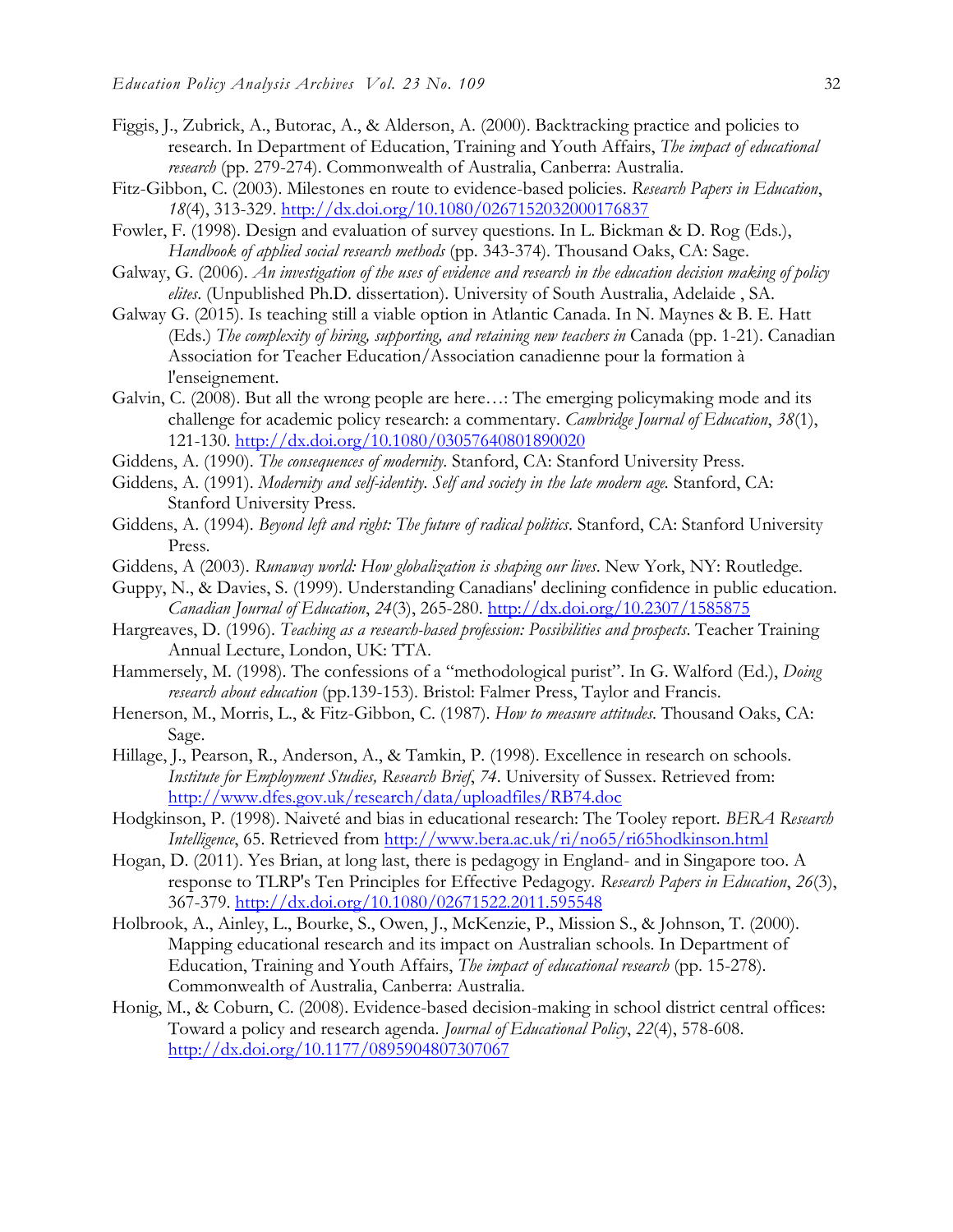- Honig, M. I., & Coburn, C. (2008). Evidence-Based Decision-making in School District Central Offices: Towards a Policy and Research Agenda*. Educational Policy*, *22*(4), 578-608. <http://dx.doi.org/10.1177/0895904807307067>
- Ince, M. (2008). Knowledge transformation and impact: A commentary. *Cambridge Journal of Education*, *38*(1), 131-134. <http://dx.doi.org/10.1080/03057640801890038>
- Ipsos-Reid (2012, September 3). *Canadians give overall state of public elementary school system mediocre marks*. Retrieved from<http://www.ipsos-na.com/news-polls/pressrelease.aspx?id=5742>
- James, M., & Pollard, A. (2011). TLRP's ten principles for effective pedagogy: rationale, development, evidence, argument and impact. *Research Papers in Education*, *26*(3), 275-328. <http://dx.doi.org/10.1080/02671522.2011.590007>
- Jbilou, J., Amara, N., & Landry, R. (2007). Research-based-decision-making in Canadian Health Organizations: A behavioural approach. *Journal of Medical Systems*, *31*(3), 185-196. <http://dx.doi.org/10.1007/s10916-007-9054-3>
- Kingdon, J. (1995). *Agendas, alternatives and public policy* (2nd ed.). Boston: Little, Brown.
- Knowles, T., Krober, N., Ludwig, J., Petrilli, M.J., Slavin, R., & Tseng, V. (2013). *Leveraging learning: The evolving role of federal policy in education research*. The Aspen Institute Education & Society Program.
- Kwok, R. (2003). From administrative state to ministerial system: The quest for accountability in Hong Kong. *The Journal of Commonwealth and Comparative Politics*, *41*(1). <http://dx.doi.org/10.1080/713999608>
- Landry, R., Amara, N., & Lamari, M. (2001). Utilization of social science research knowledge in Canada. *Research Policy*, *30*(2), 333-349. [http://dx.doi.org/10.1016/S0048-7333\(00\)00081-0](http://dx.doi.org/10.1016/S0048-7333(00)00081-0)
- Lavis, J., Lomas, J., Hamid, M., & Sewankambod, N. (2006). Assessing country-level efforts to link research to action. *Bulletin of the World Health Organization, 84*, 620-628. <http://dx.doi.org/10.2471/BLT.06.030312>
- Leicester, G. (1999). The seven enemies of evidence-based policy. *Public Money and Management*, *25*(1), 5-7. <http://dx.doi.org/10.1111/1467-9302.00145>
- Levin, B. (2001). Knowledge and action in educational policy and politics. *Conference on Empirical Issues in Canadian Education*. Ottawa, Ontario: Canada.
- Levin, B. (2003a). *Helping research to matter more. A brief discussion and proposals for action (discussion paper).* Fall 2003 Meeting of the Advisory Committee of Deputy Ministers of Education (ACDME), Canada.
- Levin, B. (2003b). Knowledge and action in educational policy and politics. In P. DeBroucker & A. Sweetman, (Eds.) (2003). *Towards evidence-based policy for Canadian education* (pp. 15-33). Montreal: McGill-Queens University Press.
- Levin, B. (2004a). Media-government relations in education. *Journal of Educational Policy*, *19*(3), 271- 283. <http://dx.doi.org/10.1080/0268093042000207610>
- Levin, B. (2004b). Making research matter more. *Education Policy Analysis Archives*, *12*(6), 1-21. <http://dx.doi.org/10.14507/epaa.v12n56.2004>
- Levin, B., & Riffel, J. (1997). *Schools and the changing world: Struggling towards the future*. London: Falmer.
- Lindblom, C. (1980). *The policy-making process.* New York, NY: Prentice Hall.
- Lindblom, C., & Woodhouse, E. (1993). *The policy making process* (3rd ed.). Englewood Cliffs, NJ: Prentice Hall.
- Lingard, B., Rawolle, S., & Taylor, S. (2005). Globalizing policy sociology in education: Working with Bourdieu. *Journal of Education Policy*, *20*(6), 759-777. <http://dx.doi.org/10.1080/02680930500238945>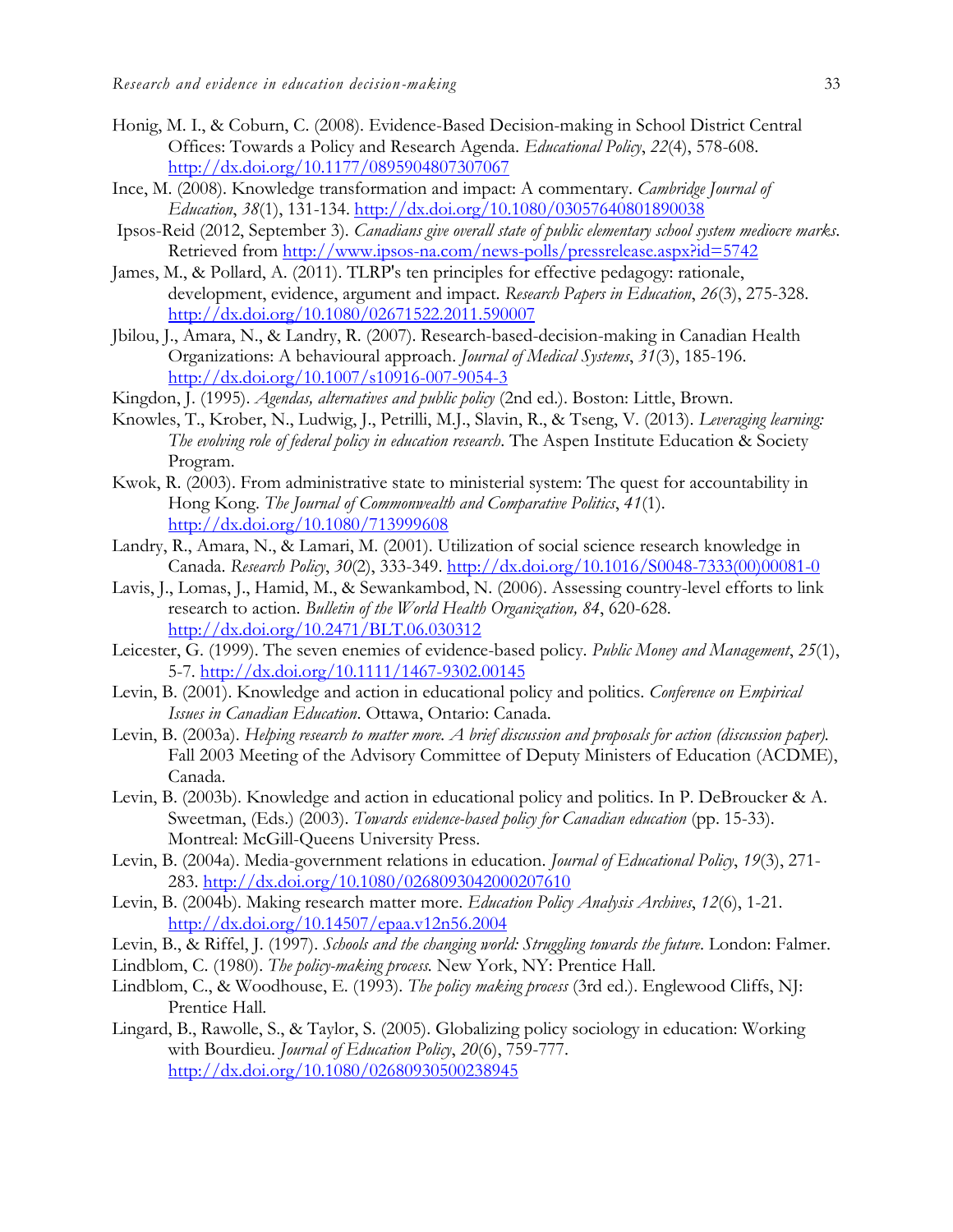- Lubinenski, C., Scott, J., & Debray, E. (2014). The politics of research production, promotion, and utilization in educational policy. *Education Policy*, *28*(2), 131-144. <http://dx.doi.org/10.1177/0895904813515329>
- Majone, G. (1989). *Evidence, argument and persuasion in the policy process*. New Haven, CT: Yale University Press.
- Mangione, T. (1998). Mail Surveys. In L. Bickman & D. Rog (Eds.), *Handbook of applied social research methods*. Thousand Oaks, CA: Sage.
- Marshall, C., & Rossman, G. (1989) *Designing qualitative research*. Thousand Oaks, CA: Sage.
- Martin, S., Downe, J., Grace, C., & Nutley, S. (2010). Validity, utilization, and evidence- based policy: The development and impact of performance improvement regimes in local public services. *Evaluation*, *16*(1), 31-42.<http://dx.doi.org/10.1177/1356389009350119>
- Mason, G. (2012, September 6). Behind the political decision to cut the lifeline: Tories didn't like CCL's message or its independence. *Globe and Mail*. Retrieved from [http://www.theglobeandmail.com/globe-debate/behind-the-political-decision-to-cut-the](http://www.theglobeandmail.com/globe-debate/behind-the-political-decision-to-cut-the-lifeline-tories-didnt-like-ccls-message-or-its-independence/article1364410/)[lifeline-tories-didnt-like-ccls-message-or-its-independence/article1364410/](http://www.theglobeandmail.com/globe-debate/behind-the-political-decision-to-cut-the-lifeline-tories-didnt-like-ccls-message-or-its-independence/article1364410/)
- Maxwell, J. (1998). Designing a qualitative study. In L. Bickman, & D. Rog (Eds.), *Handbook of applied social research methods* (pp. 69-100). Thousand Oaks, CA: Sage
- McMeniman, M., Cumming, J., Wilson, J., Stevenson, J., & Sim, C. (2000). Teacher knowledge in action. In DETYA, *The impact of educational research* (pp. 375-550). Commonwealth of Australia: Canberra.
- Meijer, P., Verloop, N., & Beijaard, D. (2002). Multi-method triangulation in a qualitative study on teachers' practical knowledge: An attempt to increase internal validity. *Quality & Quantity*, *36*, 145-167. <http://dx.doi.org/10.1023/A:1014984232147>
- Merriam, S. (2009). *Qualitative research: A guide to design and implementation*. San Francisco: Jossey Bass.
- Miller D. (1991). *Handbook of research design and social measurement* (5th ed.). Thousand Oaks, CA: Sage.
- Miles, M., & Huberman, A. M. (1994). *Qualitative data analysis,* (Second edition). London: Sage.
- Moat, K.A., Lavis, J.N., Wilson, M.G., Røttingen, J.A., & Bärnighausen, T. (2013). Twelve myths about systematic reviews for health system policymaking rebutted. *Journal of Health Services Research & Policy*, *18*(1), 44-50. <http://dx.doi.org/10.1258/jhsrp.2012.011175>
- Naughton, M. (2005). 'Evidence-based policy' and the government of the criminal justice system only if the evidence fits! *Critical Social Policy*, *25*(1), 47-69. <http://dx.doi.org/10.1177/0261018305048967>
- Neilson, S. (2001). *Knowledge utilization and public policy processes*. IDRC Institution: Evaluation Unit Retrieved from<http://www.idrc.ca/evaluation/>
- Nutley, S., Jung, T., & Walter, I. (2008). The many forms of research-informed practice: a framework for mapping diversity. *Cambridge Journal of Education*, *38*(1), 53-71. <http://dx.doi.org/10.1080/03057640801889980>
- Nutley, S., Walter, I., & Davies, H. T. O. (2003). From Knowing to doing: A framework for understanding the evidence-into-practice agenda. *Evaluation*, *9*(2), 125-148. <http://dx.doi.org/10.1177/1356389003009002002>
- Nutley, S., Walter, I., & Davies, H. T. O. (2009). Promoting evidence- based practice: Models and mechanisms from cross-sector review. *Research on Social Work Practice*, *19*(5), 552-559. <http://dx.doi.org/10.1177/1049731509335496>
- Phelan, T., Anderson, D., & Bourke, P. (2000). Educational Research in Australia: A Bibliometric Analysis. In DETYA, *The impact of educational research* (pp. 575-671). Commonwealth of Australia, Canberra: Australia.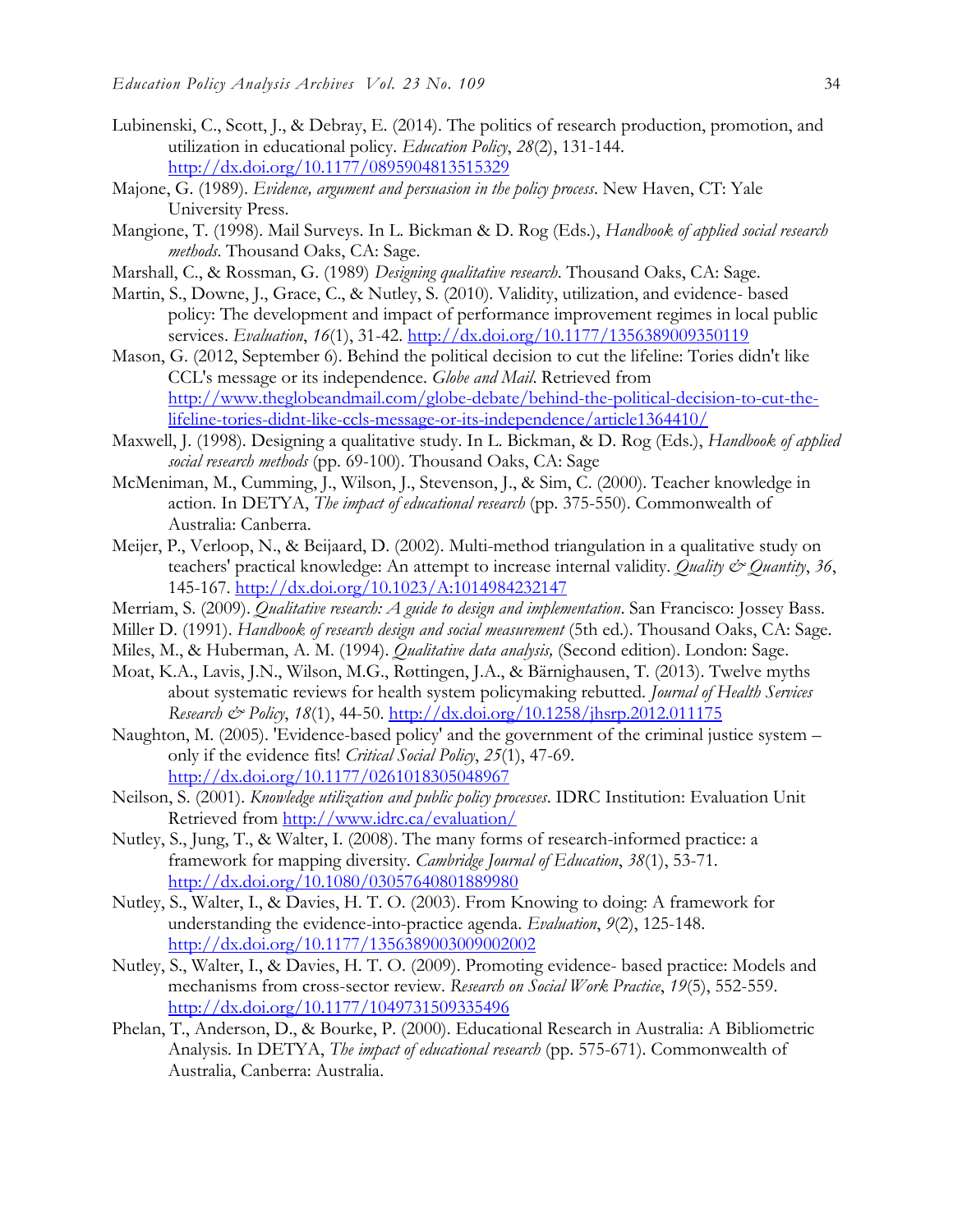- Pirrie, A., Adamson, K., & Humes, W. (2010). Flexing academic identities: Speaking truth to power. Power and Education, *2*(1), 97-106. <http://dx.doi.org/10.2304/power.2010.2.1.97>
- Pollard, A. (2008). Knowledge transformation and impact: aspirations and experiences from TLRP. *Cambridge Journal of Education*, *38*(1), 5-22. <http://dx.doi.org/10.1080/03057640801889949>
- Pollard, A. (2007). The UK's teaching and learning research programme: findings and significance. *British Educational Research Journal*, *33*(5), 639-646. <http://dx.doi.org/10.1080/01411920701582173>
- Pring, R. (2000). *Philosophy of educational research*. London: Continuum.
- QDA Miner (Version 3.2.12) [Software] (2011). Montreal: Provalis. Retrieved from: http://provalisresearch.com/products/qualitative-data-analysis-software/
- Qi, J., & Levin, B. (2013). Assessing organizational efforts to mobilize research knowledge in education. *Education Policy Analysis Archives*, *21*(2), 2-20.
- Quinn Patton, M. (1987). *How to use qualitative methods in education*. Thousand Oaks, CA: Sage.
- Reimers, F., & McGinn, N. (1997). *Informed dialogue: Using research to shape education policy around the world.* Westport, CT: Praeger.
- Ribbins, P., Bates, R., & Gunter, H. (2003). Reviewing research in education in Australia and the UK: Evaluating the evaluations. *Journal of Educational Administration*, *41*(4), 423-444. <http://dx.doi.org/10.1108/09578230310481649>
- Rosenblatt, A., & Tseng, V. The demand side: Uses of research in child and adolescent mental health services. *Administration and Policy in Mental Health*, *37*(1-2), 201-204. <http://dx.doi.org/10.1007/s10488-010-0300-5>
- Sabatier, P. (Ed.) (1999). *Theories of the policy process: Theoretical lenses on public policy*. Boulder, CO: Westview Press.
- Selby-Smith, C. (1999). The relationship between research and decision-making in education: An empirical investigation. In DETYA, *The impact of educational research* (pp. 551-572). Commonwealth of Australia, Canberra: Australia.
- Sheppard, B. (2012). Systems challenges to the sustainability of meaningful school reform. In G. Galway & D. Dibbon (Eds.), *Educational reform: From rhetoric to reality* (pp. 193-216). London: The Althouse Press.
- Sheppard, B., Galway, G., Wiens, J. & Brown, J. (2013, January). *School boards matter: Report from the pan-Canadian study of school board governance.* Canadian School Boards Association. Montreal. Retrieved from [http://www.schoolboardsnl.ca/pdf/School-Boards-Matter-Report-](http://www.schoolboardsnl.ca/pdf/School-Boards-Matter-Report-Small.pdf)[Small.pdf](http://www.schoolboardsnl.ca/pdf/School-Boards-Matter-Report-Small.pdf)
- Silverman, D. (2001). *Interpreting qualitative data: Methods for analyzing talk, text and interaction*. London: Sage.
- Slavin, R. (2002). Evidence-based education polices: Transforming educational practice and research. *Educational Researcher, 31*(7), 15-21. <http://dx.doi.org/10.3102/0013189X031007015>
- Slavin, R. (2003). A reader's guide to scientifically based research. *Educational Leadership*, *60*(5), 12–16.
- Smithers, A. (1995, September 8). Let usefulness be our yardstick for research. *The Times Educational Supplement,* 25.
- Statistics Canada (2011). Population, urban and rural, by province and territory. Retrieved from <http://www.statcan.gc.ca/tables-tableaux/sum-som/l01/cst01/demo62a-eng.htm>
- Statistics Canada (2014). Headcount enrolments in public elementary and secondary schools, Canada, provinces and territories, 2007/2008 to 2011/2012. Retrieved from <http://www.statcan.gc.ca/daily-quotidien/131204/t131204c001-eng.htm>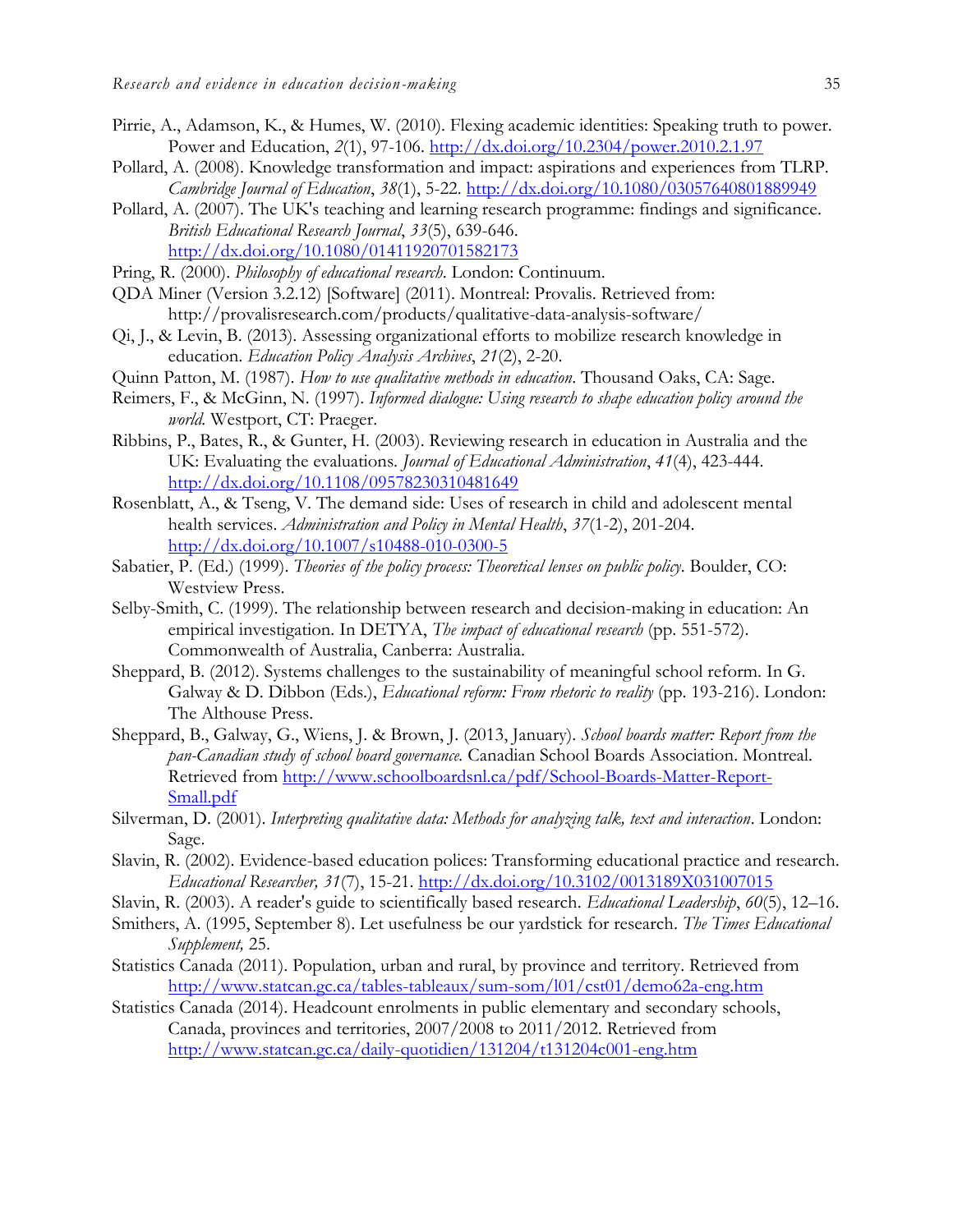- Stewart, D., & Shamdasani, P. (1998). Focus group research: Exploration and discovery. In L. Bickman & D. Rog (Eds.), *Handbook of applied social research methods* (pp. 505-526). Thousand Oaks, CA: Sage.
- Stone, D. (2002). *The policy paradox: The art of political decision-making*. New York, NY: W.W. Norton and Company, Inc.
- Stone, D., Maxwell, S., & Keating, M (2001). *Bridging research and policy*. (Discussion paper). International workshop funded by DFID, Warwick University. Retrieved from <http://www.gdnet.org/pdf/Bridging.pdf>
- Stokes, D. E. (1997). *Pasteur's quadrant: Basic science and technological innovation*. Brookings Institution Press.
- Strike, K. (2006). The ethics of educational research. In J.L. Green, G. Camilli, & P. Elmore, *Handbook of Complementary Methods in Education Research* (pp. 57-73). American Educational Research Association.
- Tapp-Neville, R. (2015). *Collaborative research and the scholarship of engagement: Challenges for academic researchers* (Unpublished Ph.D. dissertation). Memorial University, St. John's. Canada
- Thomas, G., & Pring, R. (Eds.) (2004). *Evidence-Based Practice in Education*. Maidenhead: Open University Press.
- Thomson, P. (2004). Introduction. *Journal of Education Policy*, *19*(3), 251-252. <http://dx.doi.org/10.1080/0268093042000207593>
- Tooley, J., & Darby, D. (1998). *Educational research*: A critique. London: OFSTED.
- Tseng, V. (2012). The uses of research in policy and practice. *SRCD Social Policy Report*, *26*, 3-16.
- Tseng,V., & Seidman, E. (2007). A systems framework for understanding social settings. *American Journal of Community Psychology*, *39*(3-4), 217-228. <http://dx.doi.org/10.1007/s10464-007-9101-8>
- Ungerleider, C. (2003). *Failing our kids: How we are ruining our public schools*. Ottawa: McClelland and Stuart.
- Ungerleider, C. (2004). Changing expectations, changing schools. *Education Canada*, *44*(3), 18-21.
- Weiss, C. (1979). The many meanings of research utilization, *Public Administration Review*, September-October.
- Weissberg, R. (2002). *Polling, policy and public opinion: The case against heeding the voice of the people*. New York, NY: Palgrave Macmillan. <http://dx.doi.org/10.1057/9780230109179>
- Willinsky, J. (2003). The strategic education research program and the public value of research. Educational Researcher, *30*(1), 5-14. <http://dx.doi.org/10.3102/0013189X030001005>
- Wilson, M.G., Lavis, J.N., Travers, R., & Rourke, S.B. (2010). Community-based knowledge transfer and exchange: Helping community-based organizations link research to action. *Implementation Science*, *5*, 1-14. <http://dx.doi.org/10.1186/1748-5908-5-33>
- Yohalem, N., & Tseng, V. (2015). Commentary: Moving from practice to research and back. *Applied Developmental Science*, *19*(2), 117-120. <http://dx.doi.org/10.1080/10888691.2014.983033>
- Zussman, D. (2003). Good policy starts with the facts. *Public Policy Forum*. Retrieved from [http://www.ppforum.com/ow/ow\\_p\\_06\\_16\\_2003.htm](http://www.ppforum.com/ow/ow_p_06_16_2003.htm)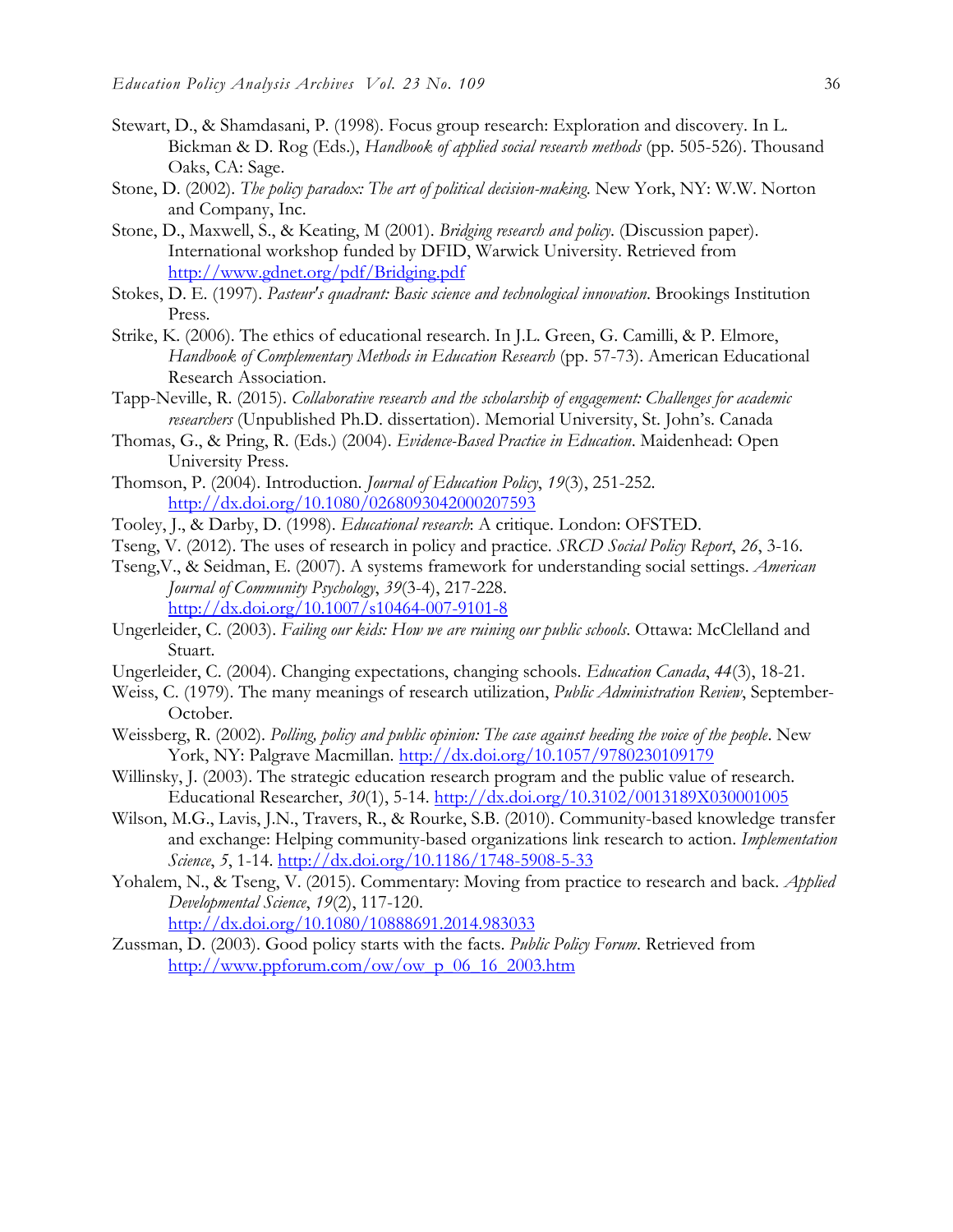## **About the Authors**

#### **Gerald Galway**

Memorial University, St. John's, NL, Canada

[ggalway@mun.ca](mailto:ggalway@mun.ca)

Dr. Galway is an associate professor in the Faculty of Education at Memorial University and a former education executive in the Government of Newfoundland and Labrador. For much of his career, he worked as a senior policy advisor providing research support and advice to decisionmakers, cabinet ministers and other political elites. He is a former Associate Dean of Education and holds a number of distinctions including two first-place research awards from AERA. Dr. Galway holds a PhD in educational policy and leadership from the University of South Australia. He is the co-author of two edited books and has written numerous articles and reports. His research interests include evidence-based policy/decision making, knowledge mobilization, planning and demography, public sector accountability and educational reform. His most recent (2013) co-edited book, *Inspiration and Innovation in Teacher Education*, is published by Lexington.

#### **Bruce Sheppard**

Memorial University, St. John's, NL, Canada

[bsheppar@mun.ca](mailto:bsheppar@mun.ca)

Dr. Sheppard is a professor in the Faculty of Education, Memorial University. Prior to his current position, he had a lengthy career in the public school system and has served as Director of Education in two school boards, and Associate Dean of Graduate Programmes and Research in Education at Memorial. Dr. Sheppard has been a recipient of a number of distinguished awards throughout his career including the CEA-Whitworth Award for contribution to research and scholarship in Canada and the European Distance Education Network Best Research Paper Award. His research interests include educational leadership, educational change and computer technology integration into classroom learning. He is author or co-author of more than 100 peer-reviewed publications, including a 2009 book entitled *School District Leadership Matters.*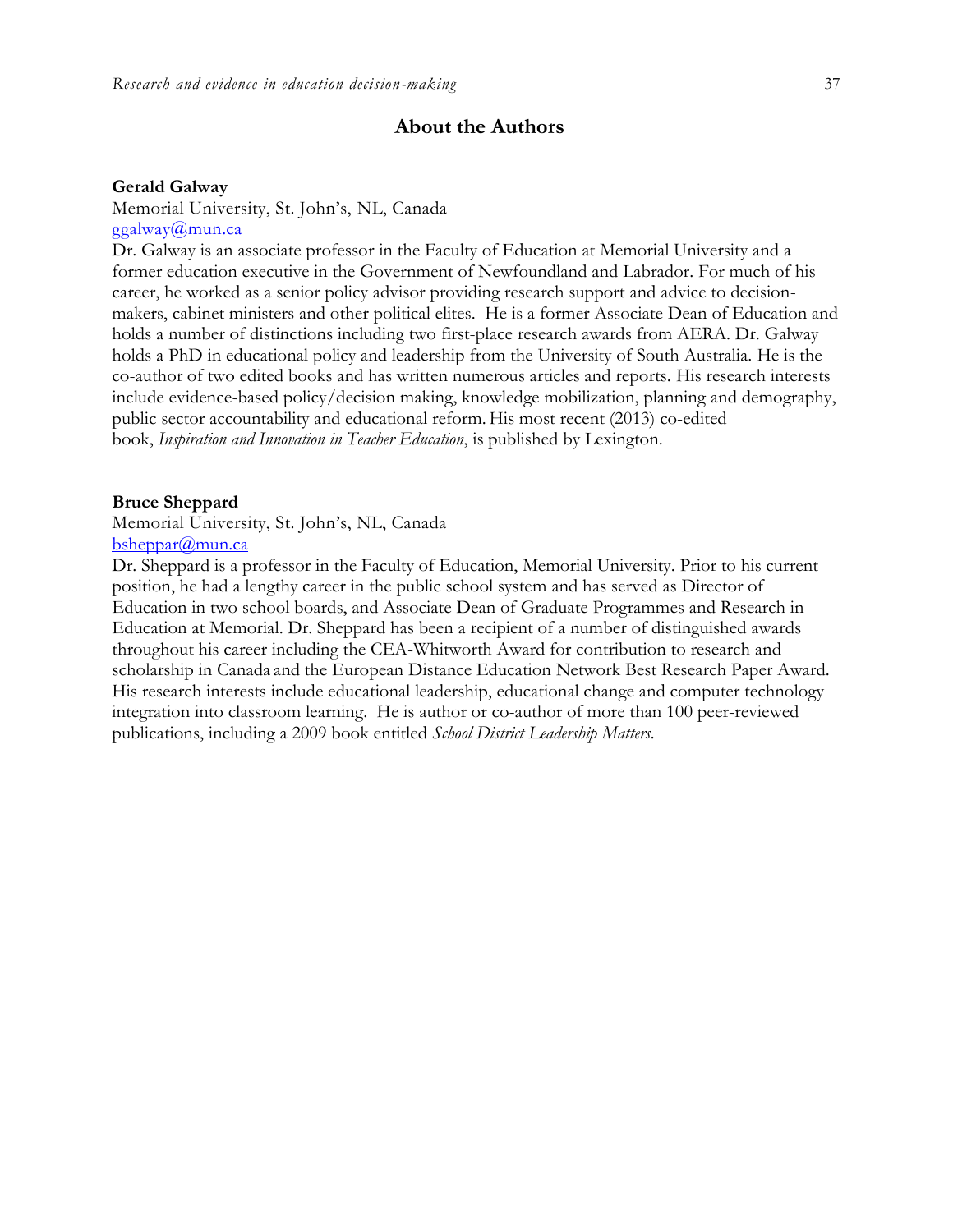## education policy analysis archives

Volume 23 Number 109 November 2<sup>nd</sup>, 2015 ISSN 1068-2341

### ര

SOME RIGHTS RESERVED Readers are free to copy, display, and distribute this article, as long as the work is attributed to the author(s) and **Education Policy Analysis Archives,** it is distributed for noncommercial purposes only, and no alteration or transformation is made in the work. More details of this Creative Commons license are available at

http://creativecommons.org/licenses/by-nc-sa/3.0/. All other uses must be approved by the author(s) or **EPAA**. **EPAA** is published by the Mary Lou Fulton Institute and Graduate School of Education at Arizona State University Articles are indexed in CIRC (Clasificación Integrada de Revistas Científicas, Spain), DIALNET (Spain), [Directory of Open Access Journals,](http://www.doaj.org/) EBSCO Education Research Complete, ERIC, Education Full Text (H.W. Wilson), QUALIS A2 (Brazil), SCImago Journal Rank; SCOPUS, SOCOLAR (China).

Please contribute commentaries at http://epaa.info/wordpress/ and send errata notes to Gustavo E. Fischman [fischman@asu.edu](mailto:fischman@asu.edu)

Join EPAA's Facebook community at<https://www.facebook.com/EPAAAAPE> and Twitter **feed** @epaa\_aape.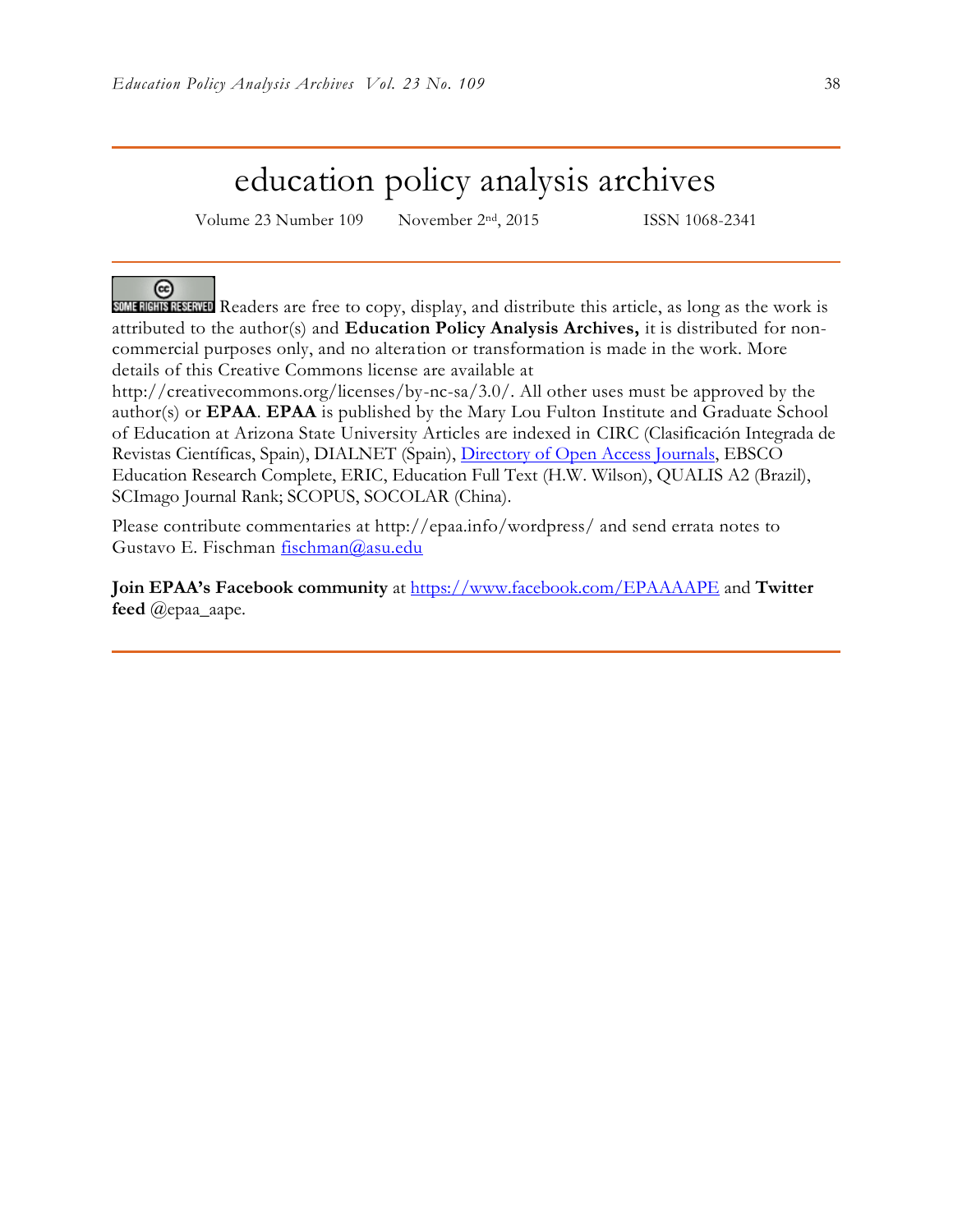## education policy analysis archives editorial board

#### Editor **Gustavo E. Fischman** (Arizona State University)

Associate Editors: **Audrey Amrein-Beardsley** (Arizona State University) **Jeanne M. Powers** (Arizona State University)

**Michael W. Apple** University of Wisconsin, Madison **David C. Berliner** Arizona State University **Maria Martinez-Coslo** University of Texas, **Wendy C. Chi** Jefferson County Public Schools in Golden, Colorado **Casey Cobb** University of Connecticut **Sharon Nichols** University of Texas, San Antonio **Arnold Danzig** California State University, San Jose **Antonia Darder** Loyola Marymount University **João Paraskveva** University of Massachusetts, **Linda Darling-Hammond** Stanford University **Laurence Parker** University of Utah **Chad d'Entremont** Rennie Center for Education Research and Policy **John Diamond** Harvard University **John Rogers** University of California, Los Angeles **Tara Donahue** McREL International **A. G. Rud** Washington State University **Christopher Joseph Frey** Bowling Green State University **Melissa Lynn Freeman** Adams State College **Kimberly Scott** Arizona State University **Amy Garrett Dikkers** University of North Carolina Wilmington **Gene V Glass Arizona State University | Maria Teresa Tatto Michigan State University Ronald Glass** University of California, Santa Cruz **Larisa Warhol** Arizona State University **Harvey Goldstein** University of Bristol **Cally Waite** Social Science Research Council **Eric M. Haas** WestEd **Kevin Welner** University of Colorado, Boulder **Kimberly Joy Howard** University of Southern California

**Steve Klees** University of Maryland **Kyo Yamashiro** Los Angeles Education Research

**Jessica Allen** University of Colorado, Boulder **Jaekyung Lee** SUNY Buffalo

**Gary Anderson** New York University **Christopher Lubienski** University of Illinois, Urbana-Champaign **Sarah Lubienski** University of Illinois, Urbana-Champaign **Angela Arzubiaga** Arizona State University **Samuel R. Lucas** University of California, Berkeley Arlington **Robert Bickel** Marshall University **William Mathis** University of Colorado, Boulder **Henry Braun** Boston College **Tristan McCowan** Institute of Education, London **Eric Camburn** University of Wisconsin, Madison **Michele S. Moses** University of Colorado, Boulder **Julianne Moss** Deakin University

**Noga O'Connor** University of Iowa

Dartmouth **Susan L. Robertson** Bristol University

**Sherman Dorn** Arizona State University **Felicia C. Sanders** Institute of Education Sciences **Janelle Scott** University of California, Berkeley

**Dorothy Shipps** Baruch College/CUNY

**Jacob P. K. Gross** University of Louisville **John Weathers** University of Colorado, Colorado Springs **Ed Wiley** University of Colorado, Boulder

**Aimee Howley** Ohio University **Terrence G. Wiley** Center for Applied Linguistics **Craig Howley** Ohio University **John Willinsky** Stanford University

Institute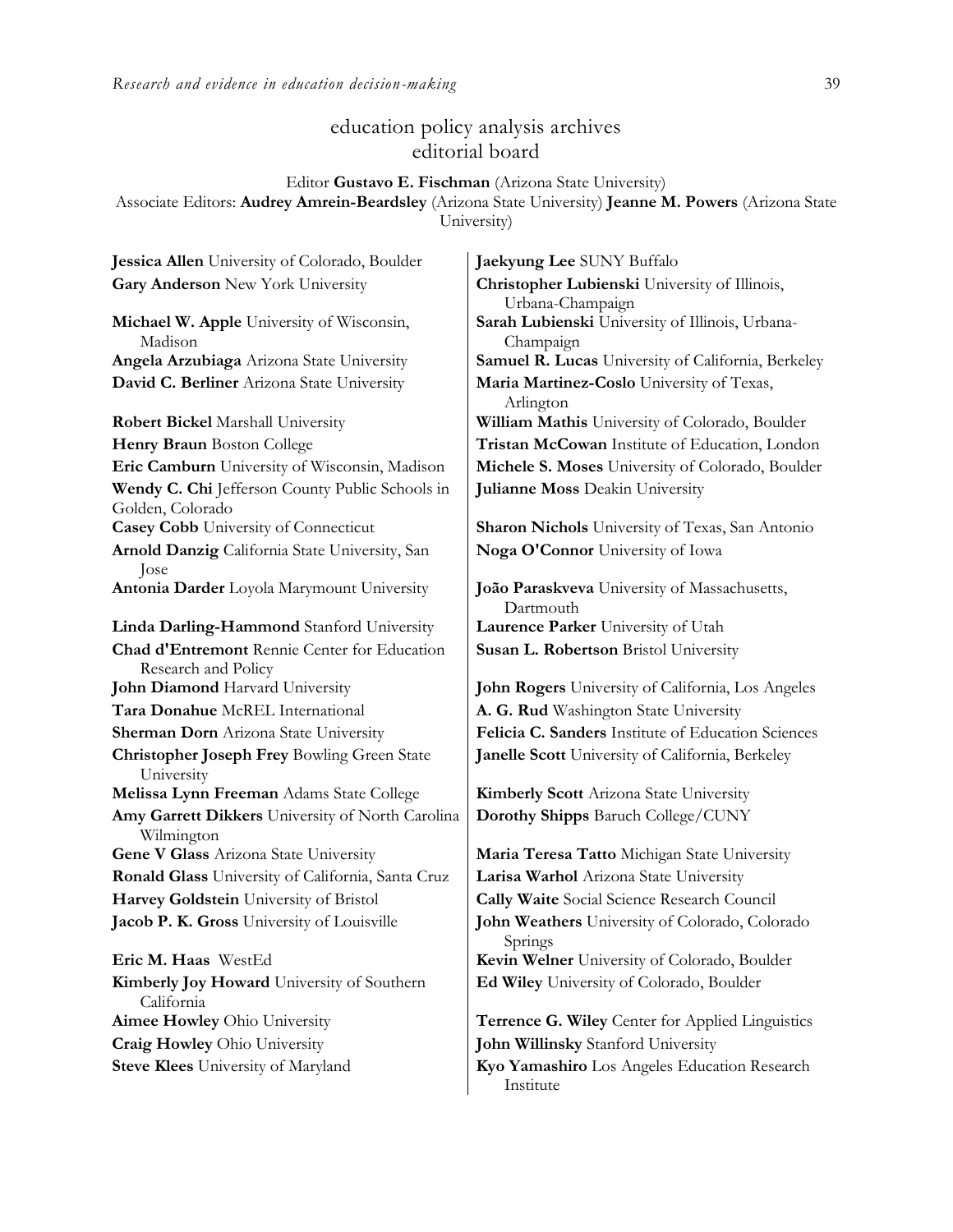**Armando Alcántara Santuario** IISUE, UNAM

## archivos analíticos de políticas educativas consejo editorial

Editores: **Gustavo E. Fischman** (Arizona State University), **Jason Beech** (Universidad de San Andrés) y **Jesús Romero Morante** (Universidad de Cantabria)

México **Claudio Almonacid** University of Santiago, Chile **Imanol Ordorika** Instituto de Investigaciones **Pilar Arnaiz Sánchez** Universidad de Murcia, España **Xavier Besalú Costa** Universitat de Girona, España **Jose Joaquin Brunner** Universidad Diego Portales, Chile **Damián Canales Sánchez** Instituto Nacional para la Evaluación de la Educación, México **María Caridad García** Universidad Católica del Norte, Chile **Raimundo Cuesta Fernández** IES Fray Luis de León, España **Marco Antonio Delgado Fuentes** Universidad Iberoamericana, México **Inés Dussel** DIE**-**CINVESTAV, Mexico **Rafael Feito Alonso** Universidad Complutense de Madrid. España **Pedro Flores Crespo** Universidad Iberoamericana, México **Verónica García Martínez** Universidad Juárez Autónoma de Tabasco, México **Francisco F. García Pérez** Universidad de Sevilla, España **Edna Luna Serrano** Universidad Autónoma de Baja California, México **Alma Maldonado** DIE-CINVESTAV México **Alejandro Márquez Jiménez** IISUE, UNAM México **Jaume Martínez Bonafé**, Universitat de València, España

**José Felipe Martínez Fernández** University of California Los Angeles, Estados Unidos

**Fanni Muñoz** Pontificia Universidad Católica de Perú,

Economicas – UNAM, México **Maria Cristina Parra Sandoval** Universidad de Zulia, Venezuela

**Miguel A. Pereyra** Universidad de Granada, España

**Monica Pini** Universidad Nacional de San Martín, Argentina

**Paula Razquin** Universidad de San Andrés, Argentina

**Ignacio Rivas Flores** Universidad de Málaga, España

**Daniel Schugurensky** Arizona State University, Estados Unidos

**Orlando Pulido Chaves** Instituto para la Investigacion Educativa y el Desarrollo Pedagogico IDEP

**José Gregorio Rodríguez** Universidad Nacional de Colombia

**Miriam Rodríguez Vargas** Universidad Autónoma de Tamaulipas, México

**Mario Rueda Beltrán** IISUE, UNAM México

**José Luis San Fabián Maroto** Universidad de Oviedo, España

**Yengny Marisol Silva Laya** Universidad Iberoamericana, México

**Aida Terrón Bañuelos** Universidad de Oviedo, España

**Jurjo Torres Santomé** Universidad de la Coruña, España

**Antoni Verger Planells** University of Barcelona, España

**Mario Yapu** Universidad Para la Investigación Estratégica, Bolivia